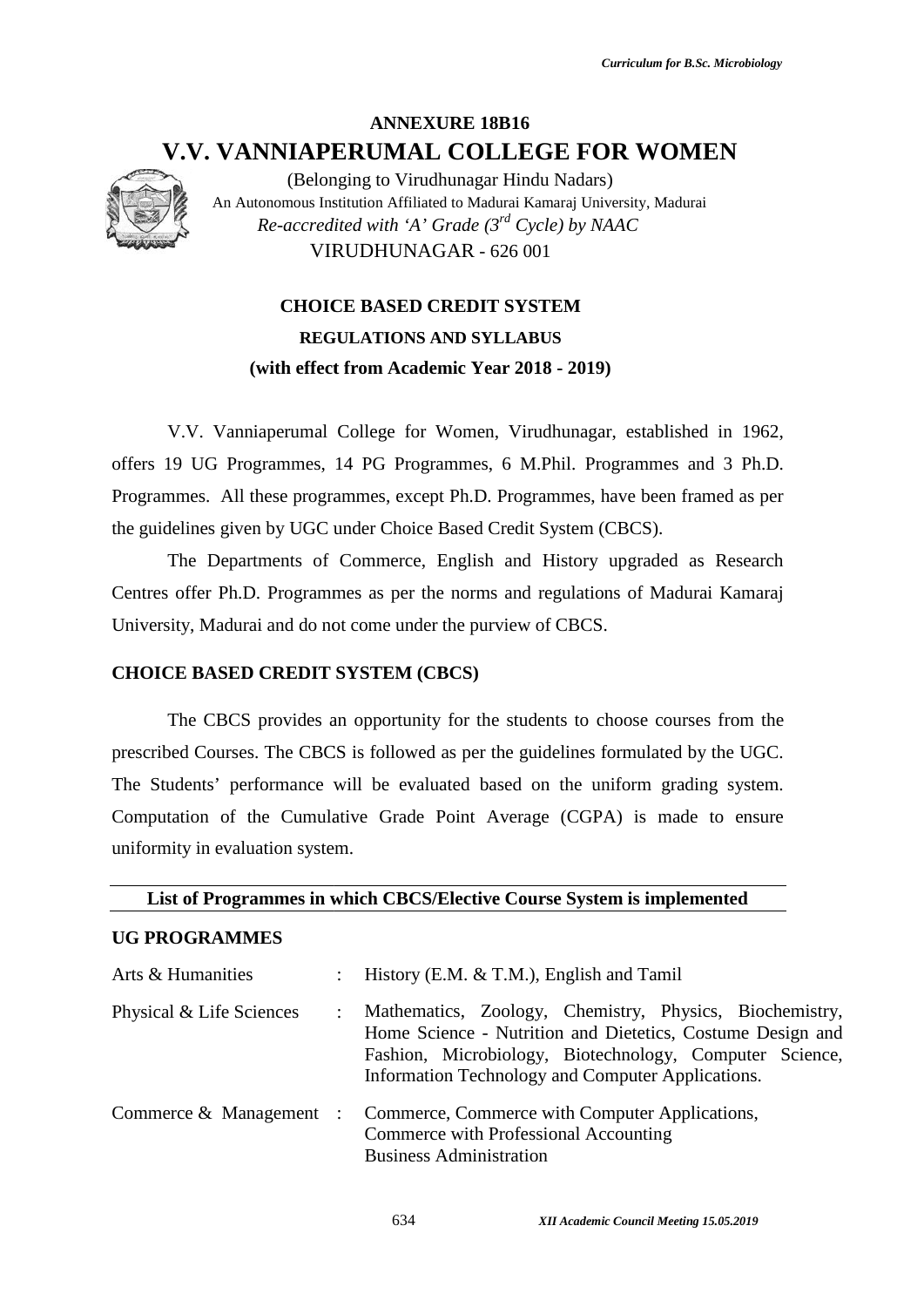# **PG PROGRAMMES**

| Arts & Humanities        | : History, English, Tamil                                                                                                                 |
|--------------------------|-------------------------------------------------------------------------------------------------------------------------------------------|
| Physical & Life Sciences | Mathematics, Physics, Biochemistry, Food Processing<br>& Quality Control, Chemistry, Zoology, Computer<br>Science, Information Technology |
| Commerce & Management    | : Commerce, Business Administration                                                                                                       |

# **PRE-DOCTORAL PROGRAMMES (M.Phil.)**

| Arts & Humanities        | : History, English, Tamil   |
|--------------------------|-----------------------------|
| Physical & Life Sciences | : Mathematics, Biochemistry |
| Commerce & Management    | $\therefore$ Commerce       |

# **OUTLINE OF CHOICE BASED CREDIT SYSTEM**

- 1. Core Courses
- 2. Elective Courses
	- 2.1. Discipline Specific Elective Courses (DSEC)
	- 2.2. Dissertation / Project
- 3. Non Major Elective Courses (NMEC)
- 4. Generic Elective Courses (GEC)
- 5. Ability Enhancement Courses (AEC)
	- 5.1 Ability Enhancement Compulsory Courses (AECC)
	- 5.2. Skill Enhancement Courses (SEC)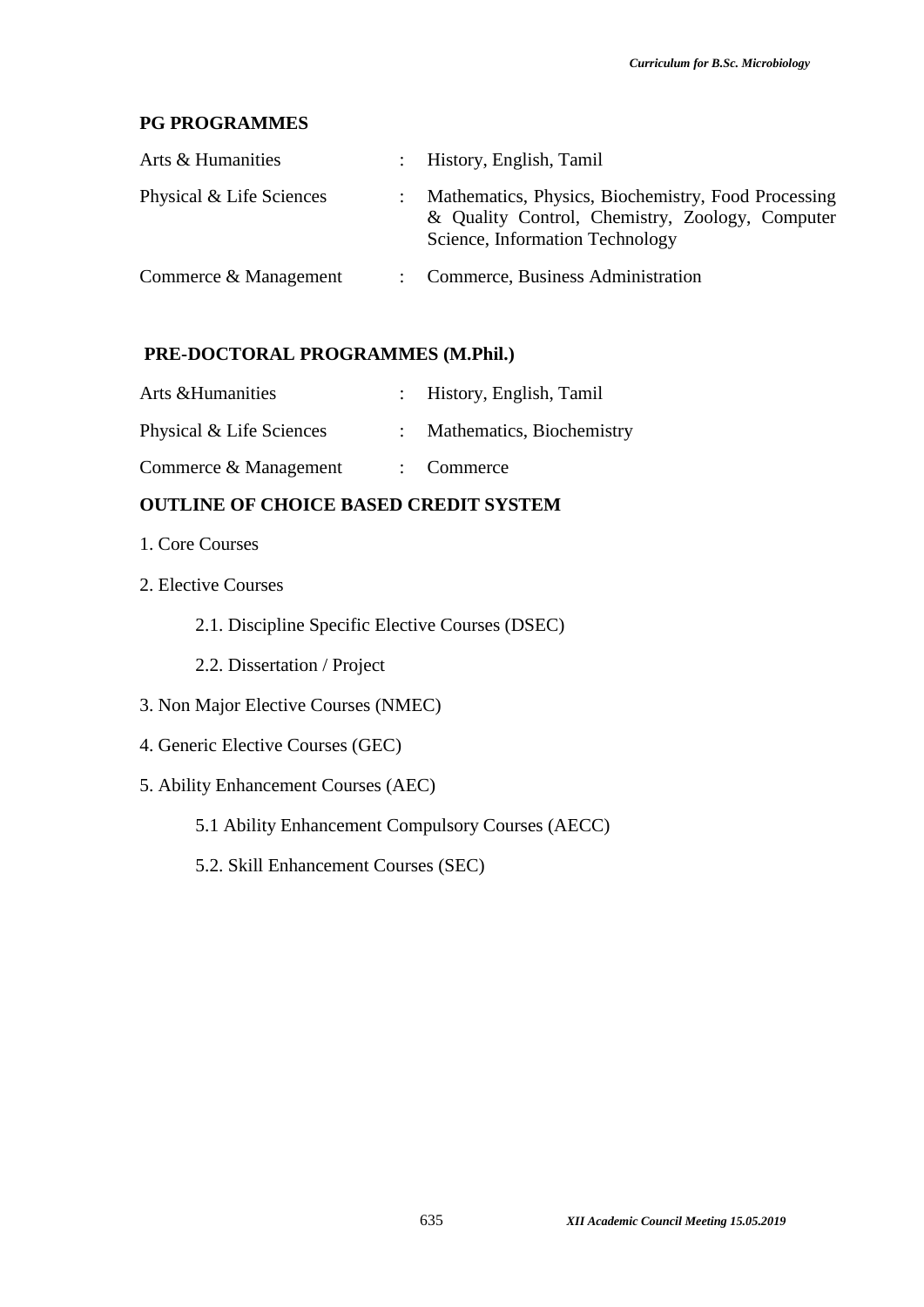| <b>UG PROGRAMMES</b>                            |                  |                                |  |
|-------------------------------------------------|------------------|--------------------------------|--|
| <b>Name of the Course</b>                       | <b>Semester</b>  | <b>Department</b>              |  |
| History of India upto A.D.1858                  | III              | History(EM)                    |  |
| இந்திய வரலாறு கி.பி. 1858 வரை                   | III              | History (TM)                   |  |
| Indian National Movement (A.D 1885-1947)        | IV               | History(EM)                    |  |
| இந்திய தேசிய இயக்கம் (கி.பி. 1885 – 1947)       | IV               | History(TM)                    |  |
| <b>English for Professions I</b>                | III              | English                        |  |
| <b>English for Professions II</b>               | IV               |                                |  |
| இக்காலநீதி இலக்கியம்                            | III              | Tamil                          |  |
| உரைநடை இலக்கியம்                                | IV               |                                |  |
| Basic Hindi - I                                 | III              | Hindi                          |  |
| Basic Hindi - II                                | IV               |                                |  |
| <b>Practical Banking</b>                        | III              | Commerce                       |  |
| <b>Basic Accounting Principles</b>              | IV               |                                |  |
| <b>Business Management</b>                      | $\overline{III}$ | <b>Business Administration</b> |  |
| Entrepreneurship                                | IV               |                                |  |
| Quantitative Aptitude - I                       | III              | Mathematics                    |  |
| <b>Statistics and Operation Research</b>        | IV               |                                |  |
| Physics in Everyday life                        | III              | Physics                        |  |
| <b>Fundamentals of Electronics</b>              | IV               |                                |  |
| <b>Industrial Chemistry</b>                     | $\overline{III}$ | Chemistry                      |  |
| <b>Drugs and Natural Products</b>               | IV<br>III        |                                |  |
| <b>Applied Zoology</b><br><b>Animal Science</b> | IV               | Zoology                        |  |
| <b>Basic Food Science</b>                       | III              | Home Science -                 |  |
| <b>Basic Nutrition and Dietetics</b>            | IV               | <b>Nutrition and Dietetics</b> |  |
| <b>Women and Health</b>                         | Ш                | Biochemistry                   |  |
| Life style associated disorders                 | IV               |                                |  |
| <b>Medical Lab Technology</b>                   | III              | Microbiology                   |  |
| <b>Applied Microbiology</b>                     | IV               |                                |  |
| <b>Infectious Diseases</b>                      | Ш                | Biotechnology                  |  |
| <b>Organic Farming</b>                          | IV               |                                |  |
| <b>Basics of Fashion</b>                        |                  |                                |  |
|                                                 | III              | Costume Design And<br>Fashion  |  |
| <b>Interior Designing</b>                       | ${\rm IV}$       |                                |  |
| Introduction to Computers and Office Automation | Ш                | <b>Computer Science</b>        |  |
| Introduction to Internet and HTML 5             | IV               |                                |  |
| Computer Fundamentals and E-mail                | III              | <b>Information Technology</b>  |  |
| Introduction to HTML                            | IV               |                                |  |
| <b>Fundamentals of Computers</b>                | III              | <b>Computer Applications</b>   |  |
| Web Design with HTML                            | IV               |                                |  |
| Horticulture $-1$                               | Ш                |                                |  |
| Horticulture $-$ II                             | IV               | <b>Botany</b>                  |  |
| மருத்துவ தாவரவியல் - I                          | III              |                                |  |
| மருத்துவ தாவரவியல் - II                         | IV               |                                |  |
| Library and Information Science - I             | III              | <b>Library Science</b>         |  |
| Library and Information Science - II            | IV               |                                |  |

# **List of Non Major Elective Courses (NMEC) Offered**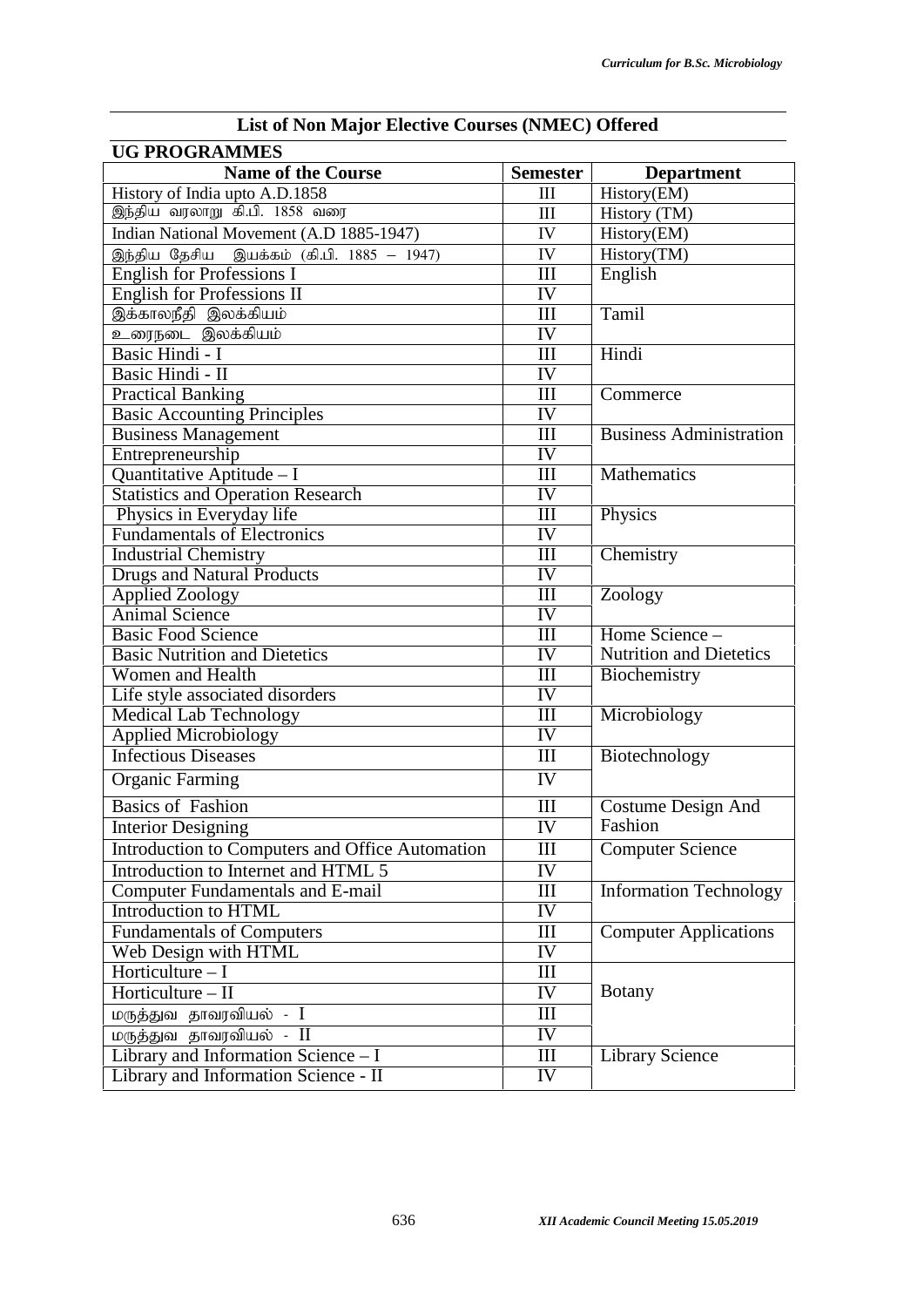# **List of Generic Elective Courses (GEC) Offered**

#### **GENERIC ELECTIVE COURSES – 1**

- 1. Human Rights/
- 2. Women Studies

#### **GENERIC ELECTIVE COURSES – 2**

- 1. Constitution of India/
- 2. Modern Economics/
- 3. Adolescent Psychology/
- 4. Disaster Management

# **ABILITY ENHANCEMENT COMPULSORY COURSES (AECC)**

- 1. Environmental Studies
- 2. Value Education

மேல்நிலை கல்வி வரை தமிழை முதன்மை பாடமாக எடுத்து படிக்காத மாணவிகள் கீழ்கண்ட பாடங்களை கட்டாயம் படிக்க வேண்டும்

- 1. அடிப்படை தமிழ் - எழுத்தறிதல்
- 2. அடிப்படைக் கமிழ் மொழிக்கிறனறிகல்

#### **ELIGIBILITY FOR ADMISSION**

Candidate should have passed the Higher Secondary Examination conducted by the Board of Higher Secondary Education, Tamilnadu or any other equivalent Examination accepted by Academic Council with Biology as one of the subjects in Higher Secondary Course.

#### **DURATION OF THE PROGRAMME**

The candidates shall undergo the prescribed Programme of study for a period of three academic years (six semesters).

# **MEDIUM OF INSTRUCTION**

English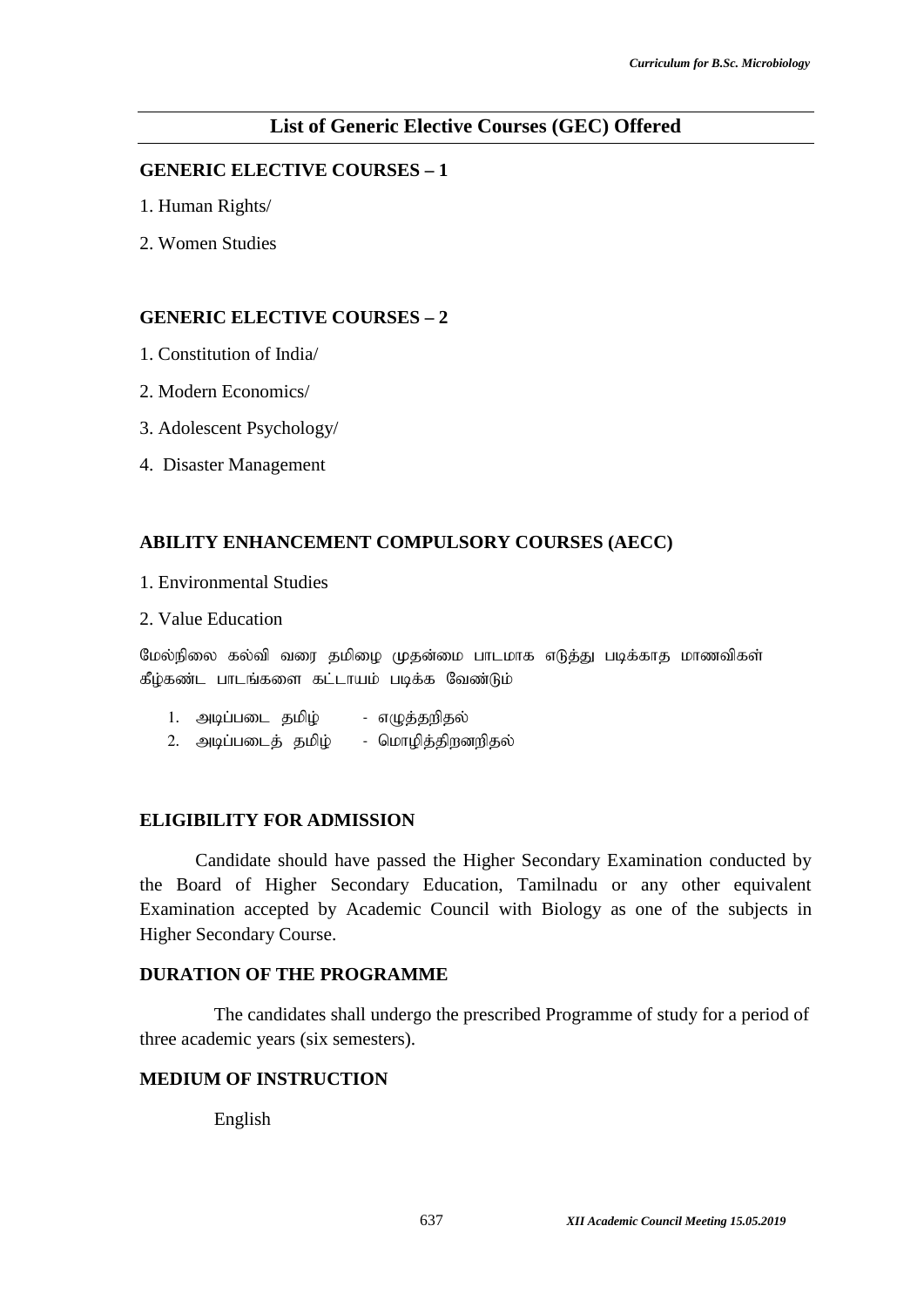#### **COURSES OFFERED**

| Part I :   | Tamil/Hindi                                                                                                                                                    |
|------------|----------------------------------------------------------------------------------------------------------------------------------------------------------------|
| Part II :  | English                                                                                                                                                        |
| Part-III : | <b>Core Courses</b>                                                                                                                                            |
|            | Elective Courses: Discipline Specific Electives Courses                                                                                                        |
|            | <b>Field Project</b>                                                                                                                                           |
|            | Allied Courses: 1. Chemistry                                                                                                                                   |
|            | 2. Concepts in Biology                                                                                                                                         |
| Part IV:   | Non-Major Elective Courses (NMEC)                                                                                                                              |
|            | Generic Elective Courses (GEC)                                                                                                                                 |
|            | <b>Ability Enhancement Compulsory Courses (AECC)</b>                                                                                                           |
|            | <b>Skill Enhancement Courses (SEC)</b>                                                                                                                         |
| Part V:    | National Service Scheme, Physical Education, Youth Red Cross                                                                                                   |
|            | Society, Red Ribbon Club, Science Forum, Eco Club, Library and<br>Information Science, Consumer Forum, Health and Fitness Club,<br><b>National Cadet Corps</b> |

Study Tour/ Field visit is mandatory for UG students.

Internship / Field Project is compulsory for II year UG Science students

**Internship:** A designated activity that carries one credit involving more than 7 days of working in an organization under the guidance of an identified mentor

**Field Project:** Project students comprising of maximum 5 members in a team need to undertake project that involve conducting surveys inside/outside the college premises and collection of data from designated communities or natural places.

## **EVALUATION SCHEME**

| <b>Components</b> | <b>Internal Assessment</b><br><b>Marks</b> | <b>External Examination</b><br><b>Marks</b> | <b>Total</b><br><b>Marks</b> |
|-------------------|--------------------------------------------|---------------------------------------------|------------------------------|
| Theory            | 25                                         | 75                                          | 100                          |
| Practical         | 40                                         | 60                                          | 100                          |
| Project           | 40                                         | 60                                          | 100                          |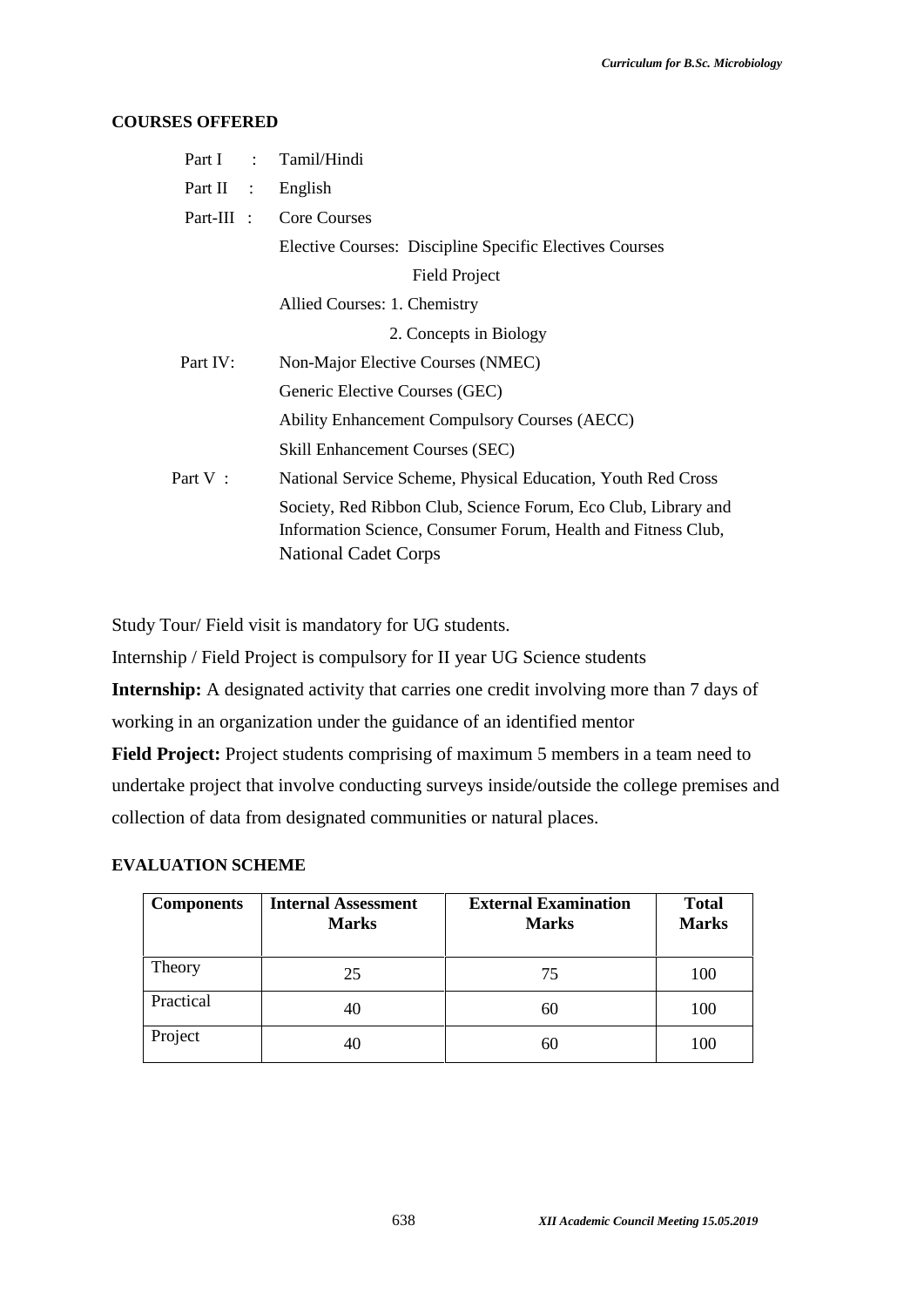#### **PART III - Core Courses, Discipline Specific Elective Courses & Allied Courses**

#### **INTERNAL ASSESSMENT**

#### **Distribution of Marks**

#### **Theory**

| <b>Mode of Evaluation</b> |                               | <b>Marks</b> |
|---------------------------|-------------------------------|--------------|
| Periodic Test             | ٠<br>٠                        |              |
| Assignment                | ٠<br>$\overline{\phantom{a}}$ |              |
| )uiz                      | ٠<br>٠                        |              |
| <b>Total</b>              | ٠<br>٠                        | クミ           |

| Three Periodic Tests | - Average of the best two will be considered |
|----------------------|----------------------------------------------|
|----------------------|----------------------------------------------|

Two Assignments - Best of the two will be considered

Three Quiz Tests - Best of the three will be considered **Practical**

| <b>Mode of Evaluation</b> |         | <b>Marks</b> |
|---------------------------|---------|--------------|
| Model Test                |         |              |
| Performance               | $\cdot$ |              |
| <b>Total</b>              |         | 40           |

| <b>Two Model Tests</b> | - Best one will be considered |
|------------------------|-------------------------------|
| Performance            | - Attendance and Record       |

## **Question Pattern for Periodic Tests Duration: 2 Hours**

| <b>Section</b>     | <b>Types of</b><br><b>Question</b> | No. of<br><b>Questions</b> | No. of<br><b>Questions</b><br>to be answered | <b>Marks</b> for<br>each<br><b>Question</b> | <b>Total</b><br><b>Marks</b> |
|--------------------|------------------------------------|----------------------------|----------------------------------------------|---------------------------------------------|------------------------------|
| А<br>$Q.No.(1-4)$  | Multiple<br>Choice                 | $\overline{4}$             | 4                                            |                                             | 4                            |
| B<br>$Q.No.(5-7)$  | Either or type                     | 3                          | 3                                            | 7                                           | 21                           |
| C<br>$Q.No.(8-10)$ | Open Choice                        | 3                          | 2                                            | 10                                          | 20                           |
|                    |                                    |                            |                                              | <b>Total</b>                                | 45                           |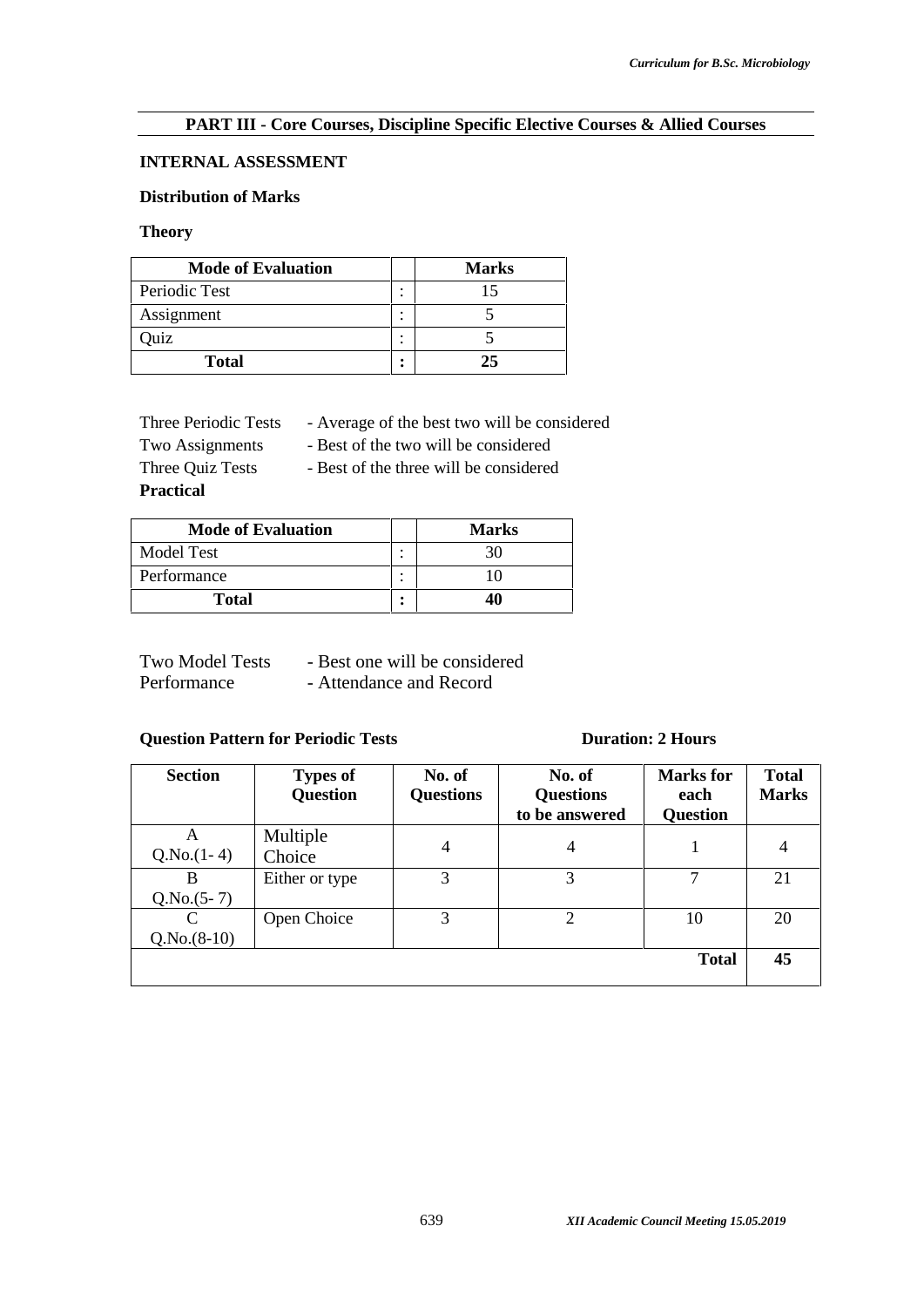#### **EXTERNAL EXAMINATION**

#### **Question Pattern Duration: 3 Hours**

| <b>Section</b>          | <b>Types of Question</b>                                       | No. of<br><b>Questions</b> | No. of<br><b>Questions to</b><br>be answered | <b>Marks</b><br>for each<br><b>Question</b> | <b>Total</b><br><b>Marks</b> |
|-------------------------|----------------------------------------------------------------|----------------------------|----------------------------------------------|---------------------------------------------|------------------------------|
| A<br>Q. No. $(1-10)$    | Multiple Choice<br>(Atleast Two<br>question from each<br>unit) | 10                         | 10                                           | 1                                           | 10                           |
| B<br>Q. No. $(11 - 15)$ | Either Or type<br>(one set from each<br>unit)                  | 5                          | 5                                            | $\overline{7}$                              | 35                           |
| C<br>Q. No. $(16-20)$   | Open Choice<br>(one from each<br>unit)                         | 5                          | 3                                            | 10                                          | 30                           |
|                         |                                                                |                            |                                              | <b>Total</b>                                | 75                           |

## **ONLINE ASSESSMENT**

Online Test will be conducted for the Core Courses in V & VI Semester. Multiple Choice questions Pattern will be followed.

#### **PART IV - Skill Enhancement Courses and Non Major Elective Courses**

#### **INTERNAL ASSESSMENT**

#### **Distribution of Marks**

#### **Theory**

| <b>Mode of Evaluation</b> |   | <b>Marks</b> |
|---------------------------|---|--------------|
| Periodic Test             | ٠ | 25           |
| Assignment                | ٠ | 10           |
| Quiz                      | ٠ |              |
| <b>Total</b>              |   | 40           |

- Three Periodic tests Average of the best two will be considered
- Two Assignments Best of the two will be considered

Three Quiz Tests - Best of the three will be considered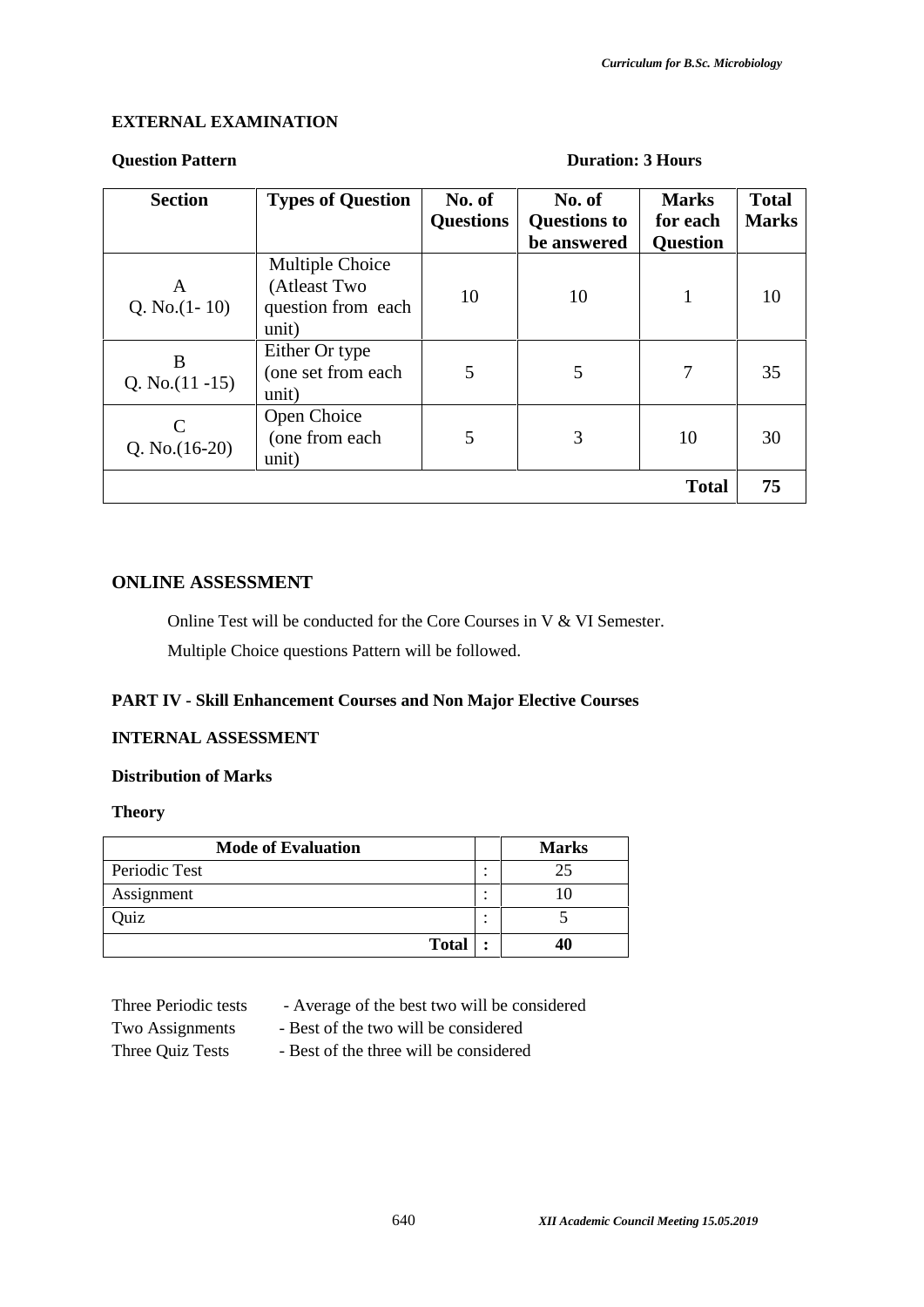#### **Question Pattern Duration: 1 Hour**

| <b>Section</b>      | <b>Types of</b><br><b>Question</b> | No. of<br><b>Questions</b> | No. of<br><b>Questions to</b><br>be answered | Marks for<br>each Question | <b>Total</b><br><b>Marks</b> |
|---------------------|------------------------------------|----------------------------|----------------------------------------------|----------------------------|------------------------------|
| A<br>Q. No. $(1-4)$ | Open Choice                        | $\overline{4}$             | 3                                            |                            | 15                           |
| B<br>Q. No. $(5-6)$ | Open Choice                        | $\overline{2}$             |                                              | 10                         | 10                           |
|                     |                                    |                            |                                              | <b>Total</b>               | 25                           |

# **EXTERNAL EXAMINATION**

## **Question Pattern Duration: 2 Hours**

| <b>Section</b>       | <b>Types of</b><br><b>Question</b> | No. of<br><b>Questions</b> | No. of<br><b>Questions to</b><br>be answered | Marks for<br>each<br><b>Question</b> | <b>Total</b><br><b>Marks</b> |
|----------------------|------------------------------------|----------------------------|----------------------------------------------|--------------------------------------|------------------------------|
| Α<br>Q. No. $(1-8)$  | Open Choice                        | 8                          | 6                                            | 5                                    | 30                           |
| B<br>Q. No. $(9-13)$ | Open Choice                        | 5                          | 3                                            | 10                                   | 30                           |
|                      |                                    |                            |                                              | <b>Total</b>                         | 60                           |

#### **PART IV - Generic Elective Courses and Ability Enhancement Compulsory Courses**

- Assessment by Internal Examiner only
- Model Examination is conducted after two periodic tests.
- Book and Study Material prepared by the Faculty Members of the respective departments will be prescribed.

## **ASSESSMENT PATTERN**

| <b>Mode of Evaluation</b> | <b>Marks</b> |
|---------------------------|--------------|
| Periodic Test             | 30           |
| Assignment                |              |
| Model Examination         | 60           |
| <b>Total</b>              | 100          |

Two Periodic tests - Best of the two will be considered

Two Assignments - Best of the two will be considered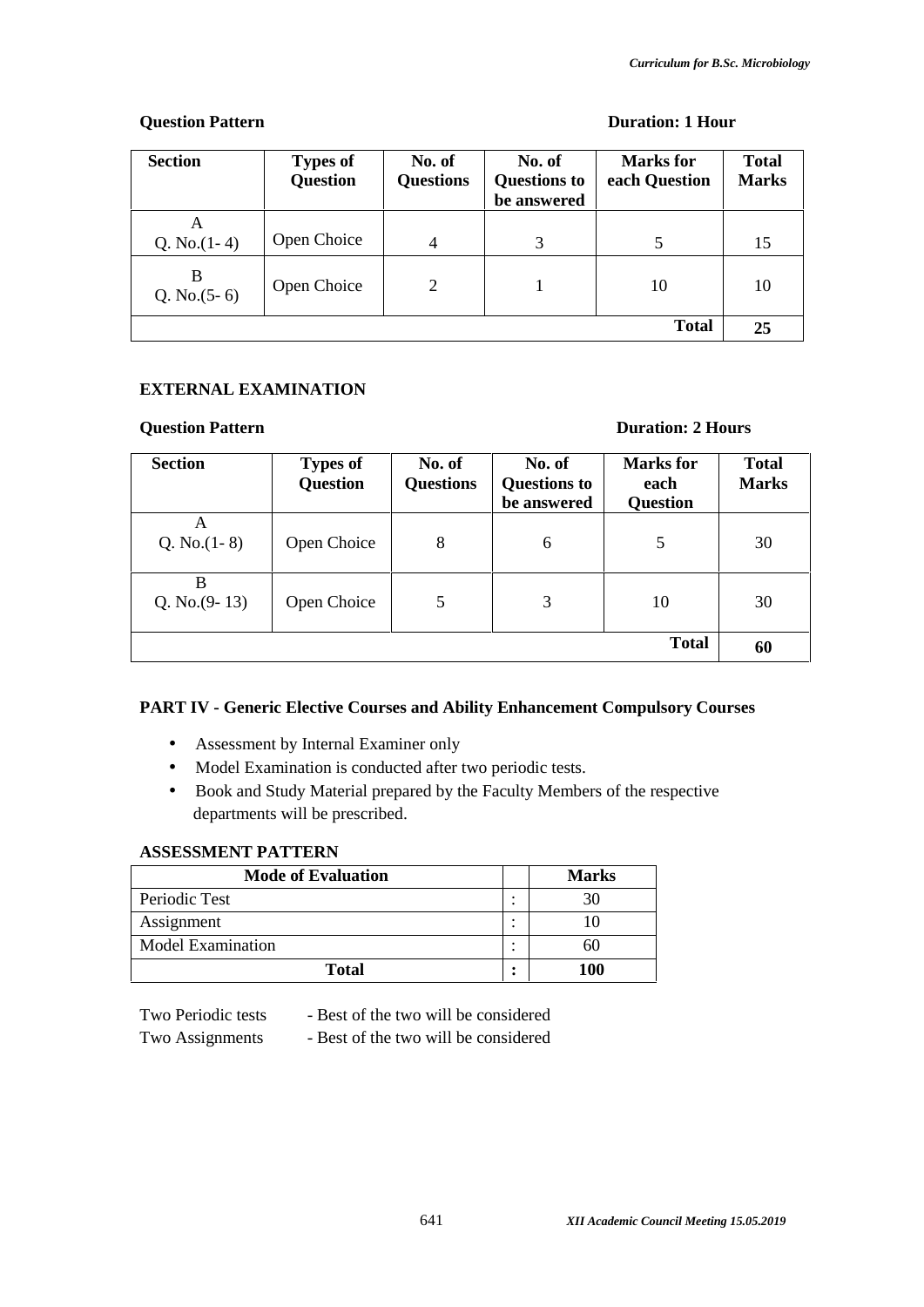| <b>Section</b>      | <b>Types of</b><br><b>Question</b> | No. of<br><b>Questions</b> | No. of<br><b>Questions to</b><br>be answered | <b>Marks</b> for<br>each<br><b>Question</b> | <b>Total</b><br><b>Marks</b> |
|---------------------|------------------------------------|----------------------------|----------------------------------------------|---------------------------------------------|------------------------------|
| A<br>Q. No. $(1-4)$ | Open Choice                        | $\overline{4}$             | 3                                            | 6                                           | 18                           |
| B<br>Q. No. $(5-6)$ | Open Choice                        | 2                          |                                              | 12                                          | 12                           |
|                     |                                    |                            |                                              | <b>Total</b>                                | 30                           |

#### **Question Pattern for Periodic Test Duration: 1 Hour**

#### **Question Pattern for Model Examination Duration:** 2 Hours

| <b>Section</b>       | <b>Types of</b><br><b>Question</b> | No. of<br><b>Questions</b> | No. of<br><b>Questions</b><br>to be<br>answered | <b>Marks</b> for<br>each<br><b>Question</b> | <b>Total</b><br><b>Marks</b> |
|----------------------|------------------------------------|----------------------------|-------------------------------------------------|---------------------------------------------|------------------------------|
| A<br>Q. No. $(1-8)$  | Open Choice                        | 8                          | 5                                               | 6                                           | 30                           |
| B<br>Q. No. $(9-13)$ | Open Choice                        | 5                          | 3                                               | 10                                          | 30                           |
|                      |                                    |                            |                                                 | <b>Total</b>                                | 60                           |

#### **ELIGIBILITY FOR THE DEGREE**

- i) The candidate will not be eligible for degree without completing the prescribed Courses of study and a minimum Pass marks in all the Courses.
- ii) Attendance, progress and conduct certification from the Head of the Institution will be required for the students to write the examination.
	- $\triangleright$  No Pass minimum for Internal Assessment.
	- $\triangleright$  Pass minimum for External Examination is 27 marks out of 75 marks for Core Courses, Allied Courses and Discipline Specific Elective Courses.
	- $\triangleright$  Pass minimum for External Examination is 21 marks out of 60 marks for Non Major Elective Courses and Skill Enhancement Courses.
	- $\triangleright$  The aggregate minimum pass percentage is 40.
	- $\triangleright$  Pass minimum for External Practical Examination is 21 marks out of 60 marks.
	- Pass minimum for Generic Elective Course and Ability Enhancement Compulsory Courses is 40.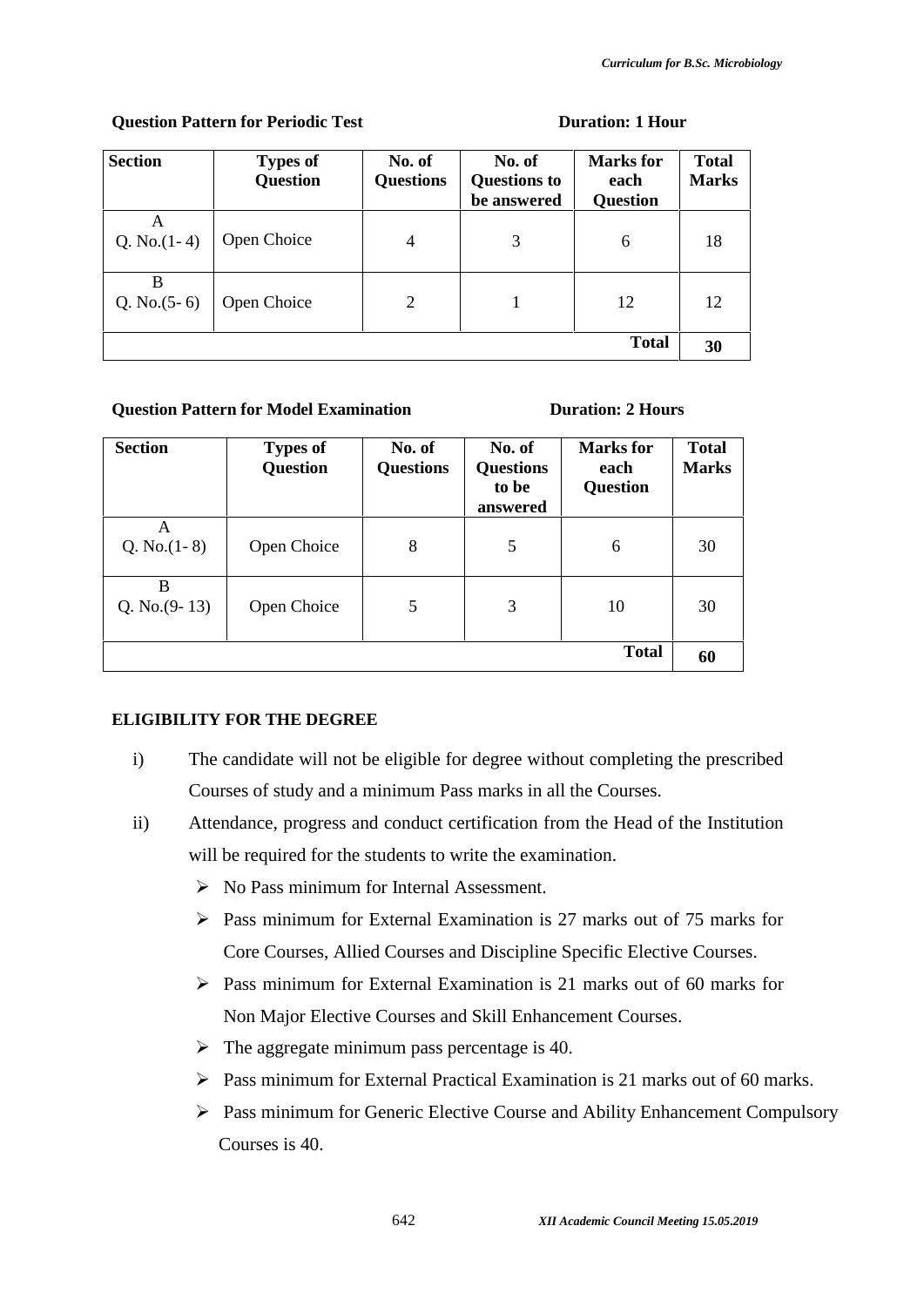#### **B.Sc. MICROBIOLOGY (SEMESTER)**

#### **Programme Code - 2024**

#### **PROGRAMME OUTCOMES**

- $\triangleright$  Encourage the student's thinking ability by analyzing, synthesizing, evaluating and applying scientific concepts.
- $\triangleright$  Develop good rapport with fellow-beings through efficient oral, written and technical communication.
- $\triangleright$  Connect with the society to transform ideas into action.
- $\triangleright$  Support voluntarily in spreading scientific temperament and stand for the national cause in all core issues.
- $\triangleright$  Uphold the values and beliefs inherent in the nation's tradition and culture.
- $\triangleright$  Strive to preserve nature in all forms for a sustainable future.
- $\triangleright$  Develop an independent and self-disciplined specialized learning in tune with the changing socio-technological scenario.

#### **PROGRAMME SPECIFIC OUTCOMES**

- $\overline{\text{H}}$  Elucidate basic biological principles that will help in combating human health problems caused by microorganisms.
- $\overline{\phantom{a}}$  Stimulate novel applications of microorganisms in the Biotechnology Industries.
- Meet the needs of Agricultural, Environmental, Genetic Engineering and developing Bioscience fields and create Self-employment for the empowerment of women.
- $\pm$  Motivate students for taking up higher studies in Microbiology and other relevant areas.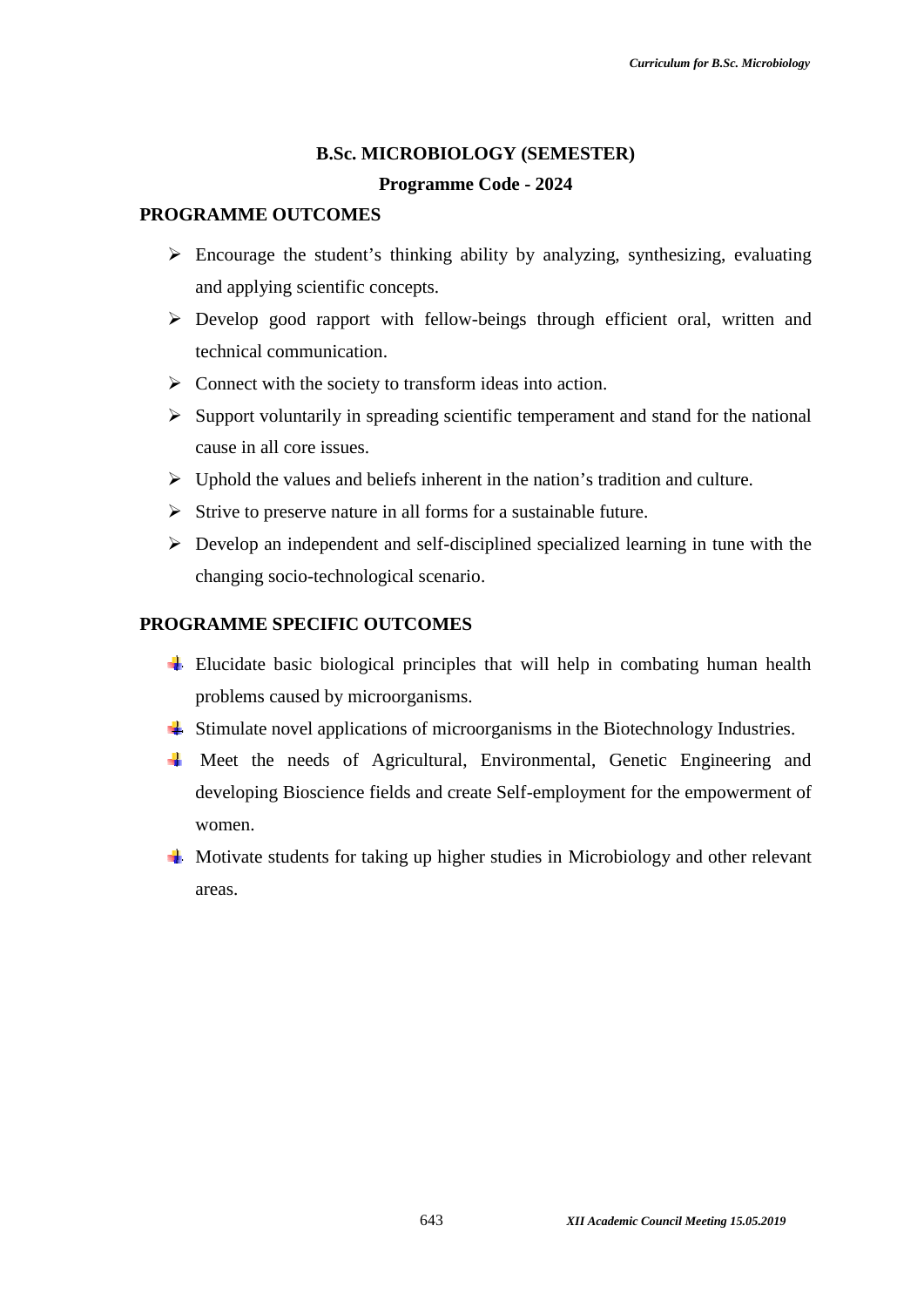

#### **PART I TAMIL**

| S.No. | Sem.         | Code      | <b>Title of the Course</b> | <b>Credits</b> | <b>Marks</b> |
|-------|--------------|-----------|----------------------------|----------------|--------------|
|       |              | 18UTAG11  | தாள்: 1 பொதுத்தமிழ்        |                | 100          |
| ۷.    |              | 18UTAG21N | தாள்: 2 பொதுத்தமிழ்        |                | 100          |
| J.    | Ш            | 18UTAG31  | தாள்: 3 பொதுத்தமிழ்        |                | 100          |
| 4.    | IV           | 18UTAG41  | தாள்: 4 பொதுத்தமிழ்        |                | 100          |
|       | <b>TOTAL</b> |           |                            |                | 400          |

## **PART I HINDI**

| S.No. | Sem.         | Code     | <b>Title of the Course</b>                                                                            | <b>Credits</b> | <b>Marks</b> |
|-------|--------------|----------|-------------------------------------------------------------------------------------------------------|----------------|--------------|
| 1.    |              | 18UHDG11 | Prose – I & II, Ancient Stories - I, General                                                          | 3              | 100          |
|       |              |          | Essays, Functional Hindi – I & Grammar                                                                |                |              |
| 2.    | $\mathbf{I}$ | 18UHDG21 | Drama, Ancient Stories - II, Letter                                                                   | 3              | 100          |
|       |              |          | Correspondence, Functional Hindi-II &<br>Grammar                                                      |                |              |
| 3.    | Ш            | 18UHDG31 | Ancient Poetry, Drama, Indian History, Hindi<br>Grammar & Functional Hindi III                        | 3              | 100          |
| 4.    | IV           | 18UHDG41 | Modern Poetry, Hindi Literary Essays, Letter<br>Correspondence, Conversation & Functional<br>Hindi IV | 3              | 100          |
|       |              |          | <b>TOTAL</b>                                                                                          | 12             | 400          |

## **PART II**

|          |                                    |                       | Re-accredited with 'A' Grade $(3^{rd}$ Cycle) by NAAC                        |                |                |              |
|----------|------------------------------------|-----------------------|------------------------------------------------------------------------------|----------------|----------------|--------------|
|          |                                    |                       | VIRUDHUNAGAR - 626 001                                                       |                |                |              |
|          | PART I TAMIL                       |                       |                                                                              |                |                |              |
| S.No.    | Sem.                               | Code                  | <b>Title of the Course</b>                                                   |                | <b>Credits</b> | <b>Marks</b> |
| 1.       | I                                  | 18UTAG11              | தாள்: 1 பொதுத்தமிழ்                                                          |                | 3              | 100          |
| 2.<br>3. | $\mathbf{I}$<br>$\mathop{\rm III}$ | 18UTAG21N<br>18UTAG31 | தாள்: 2 பொதுத்தமிழ்<br>தாள்: 3 பொதுத்தமிழ்                                   |                | 3<br>3         | 100<br>100   |
| 4.       | IV                                 | 18UTAG41              | தாள்: 4 பொதுத்தமிழ்                                                          |                | 3              | 100          |
|          |                                    |                       | <b>TOTAL</b>                                                                 |                | 12             | 400          |
|          |                                    |                       |                                                                              |                |                |              |
|          | PART I HINDI                       |                       |                                                                              |                |                |              |
| S.No.    | Sem.                               | Code                  | <b>Title of the Course</b>                                                   |                | <b>Credits</b> | <b>Marks</b> |
| 1.       | I                                  | 18UHDG11              | Prose - I & II, Ancient Stories - I, General                                 |                | 3              | 100          |
|          |                                    |                       | Essays, Functional Hindi - I & Grammar                                       |                |                |              |
| 2.       | $\mathbf{I}$                       | 18UHDG21              | Drama, Ancient Stories - II, Letter<br>Correspondence, Functional Hindi-II & |                | 3              | 100          |
|          |                                    |                       | Grammar                                                                      |                |                |              |
| 3.       | III                                | 18UHDG31              | Ancient Poetry, Drama, Indian History, Hindi                                 |                | 3              | 100          |
|          |                                    |                       | Grammar & Functional Hindi III                                               |                |                |              |
| 4.       | IV                                 | 18UHDG41              | Modern Poetry, Hindi Literary Essays, Letter                                 |                | 3              | 100          |
|          |                                    |                       | Correspondence, Conversation & Functional                                    |                |                |              |
|          |                                    |                       | Hindi IV                                                                     |                |                |              |
|          |                                    |                       | <b>TOTAL</b>                                                                 |                | 12             | 400          |
|          |                                    |                       |                                                                              |                |                |              |
| PART II  |                                    |                       |                                                                              |                |                |              |
| S.No.    | Sem.                               | Code                  | <b>Title of the Course</b>                                                   | <b>Credits</b> |                | <b>Marks</b> |
| 1.       | I                                  | 18UENG11A             | <b>English for Advanced Learners I</b>                                       | 3              |                | 100          |
|          |                                    | 18UENG11B             | English for Career Guidance - I                                              |                |                |              |
|          |                                    | 18UENG11C             | <b>English for Communicative</b>                                             |                |                |              |
|          |                                    |                       | Competence-I                                                                 |                |                |              |
| 2.       | $\mathbf{I}$                       | 18UENG21A             | English for Advanced Learners II                                             | 3              |                | 100          |
|          |                                    | 18UENG21B             | English for Career Guidance - II                                             |                |                |              |
|          |                                    | 18UENG21C             | <b>English for Communicative</b><br>Competence - II                          |                |                |              |
| 3.       | III                                | 18UENG31A             | <b>English for Advanced Learners III</b>                                     | 3              |                | 100          |
|          |                                    | 18UENG31B             | English for Career Guidance - III                                            |                |                |              |
|          |                                    | 18UENG31C             | <b>English for Communicative</b>                                             |                |                |              |
|          |                                    |                       | Competence - III                                                             |                |                |              |
| 4.       | IV                                 | 18UENG41A             | English for Advanced Learners IV                                             | 3              |                | 100          |
|          |                                    | 18UENG41B             | English for Career Guidance - IV                                             |                |                |              |
|          |                                    | 18UENG41C             | <b>English for Communicative</b>                                             |                |                |              |
|          |                                    |                       | Competence - IV                                                              |                |                |              |
|          |                                    |                       | <b>TOTAL</b>                                                                 | 12             |                | 400          |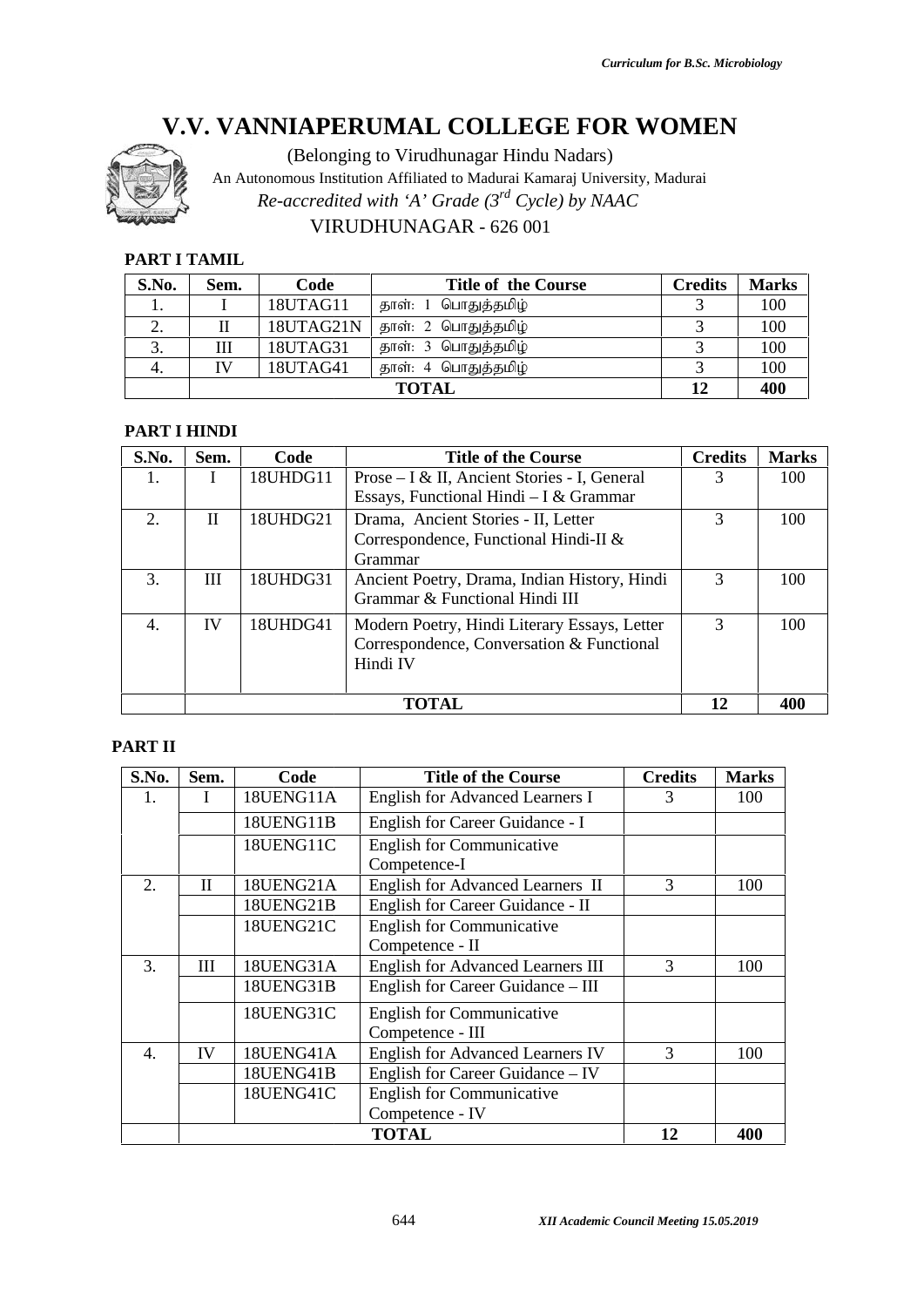| S.No.          | Sem.                    | Code      | <b>Title of the Course</b>                                                              | <b>Credits</b> | <b>Marks</b> |
|----------------|-------------------------|-----------|-----------------------------------------------------------------------------------------|----------------|--------------|
| $\mathbf{1}$   | I                       | 18UMBC11  | <b>General Microbiology</b>                                                             | $\overline{4}$ | 100          |
| $\overline{2}$ | $\mathbf I$             | 18UMBC12  | Biochemistry                                                                            | $\overline{4}$ | 100          |
| 3              | $\mathbf{I}$            | 18UMBC21  | Microbial Taxonomy                                                                      | $\overline{4}$ | 100          |
| $\overline{4}$ | $\mathbf{I}$            | 18UMBC22  | Microbial physiology and Metabolism                                                     | $\overline{4}$ | 100          |
| 5              | $\mathbf{I}$            | 18UMBC21P | Major Practical- I                                                                      | $\overline{2}$ | 100          |
| 6              | III                     | 18UMBC31  | <b>Molecular Biology</b>                                                                | 5              | 100          |
| $\overline{7}$ | IV                      | 18UMBC41  | <b>Microbial Genetics</b>                                                               | 5              | 100          |
| 8              | IV                      | 18UMBC41P | Major Practical -II                                                                     | $\overline{2}$ | 100          |
| 9              | $\mathbf V$             | 18UMBC51  | <b>Clinical Microbiology</b>                                                            | $\overline{4}$ | 100          |
| 10             | $\mathbf{V}$            | 18UMBC52  | Immunology                                                                              | $\overline{4}$ | 100          |
| 11             | $\mathbf{V}$            | 18UMBC53  | <b>Bioinformatics</b>                                                                   | $\overline{4}$ | 100          |
| 12             | $\overline{\mathsf{V}}$ | 18UMBE51  | Discipline Specific Elective 1<br>1. Virology<br>2. Diagnostic Microbiology             | $\overline{4}$ | 100          |
| 13             | $\mathbf{V}$            | 18UMB051  | <b>Online Assessment</b>                                                                | $\mathbf{1}$   | 50           |
| 14             | VI                      | 18UMBC61  | <b>Agricultural Microbiology</b>                                                        | $\overline{4}$ | 100          |
| 15             | VI                      | 18UMBC62  | <b>Industrial Microbiology</b>                                                          | $\overline{4}$ | 100          |
| 16             | VI                      | 18UMBC63  | Biotechnology                                                                           | $\overline{4}$ | 100          |
| 17             | VI                      | 18UMBE61  | Discipline Specific Elective 2<br>1. Environmental Microbiology<br>2. Food Microbiology | $\overline{4}$ | 100          |
| 18             | VI                      | 18UMBO61  | <b>Online Assessment</b>                                                                | $\mathbf{1}$   | 50           |
| 19             | VI                      | 18UMBC61P | Major Practical -III                                                                    | 3              | 100          |
| 20             | VI                      | 18UMBC62P | Major Practical -IV                                                                     | $\overline{3}$ | 100          |
| 21             | VI                      | 18UMBC63P | Major Practical -V                                                                      | $\overline{2}$ | 100          |
|                |                         |           | <b>Total</b>                                                                            | 72             | 2000         |

# **PART III – CORE, DISCIPLINE SPECIFIC ELECTIVE COURSES**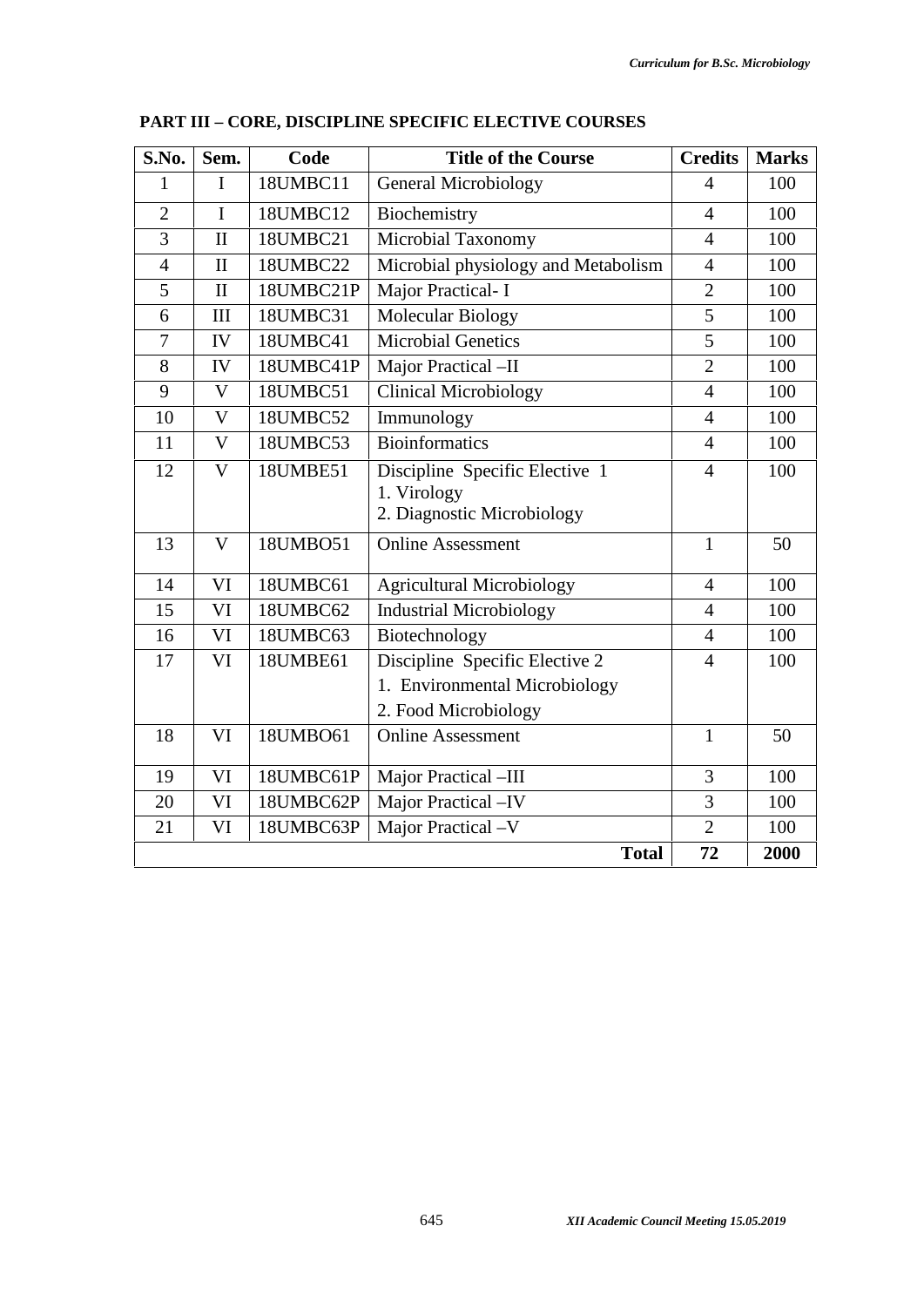# **PART III – ALLIED COURSE I- CHEMISTRY**

| S.No. | Sem. | Code     | <b>Title of the Course</b>             | <b>Credits</b> | <b>Marks</b> |
|-------|------|----------|----------------------------------------|----------------|--------------|
|       |      | 18UCHA11 | Chemistry $-I$                         |                | 100          |
|       |      | 18UCHA21 | $Chemistry - II$                       |                | 100          |
|       |      |          | 18UCHA21P   Allied Chemistry Practical |                | 100          |
|       |      |          | <b>Total</b>                           | 10             | 300          |

# **PART III - ALLIED COURSE II- CONCEPTS IN BIOLOGY**

| S.No.          | Sem.              | Code      | <b>Title of the Course</b>     | <b>Credits</b>              | <b>Marks</b> |
|----------------|-------------------|-----------|--------------------------------|-----------------------------|--------------|
| 1.             | Ш                 | 18UBIA31  | Biology-I (Cell biology)       | 4                           | 100          |
|                |                   |           |                                |                             |              |
| $\overline{2}$ | IV                | 18UBIA41  | Biology-II                     | 4                           | 100          |
|                |                   |           | (Applied biology)              |                             |              |
| 3              | <b>III&amp;IV</b> | 18UBIA41P | <b>Biology Practicals</b>      | $\mathcal{D}_{\mathcal{L}}$ | 100          |
|                |                   |           | (Cell Biology, Applied Biology |                             |              |
|                |                   |           | Practicals)                    |                             |              |
|                |                   |           | <b>Total</b>                   | 10                          | 300          |

# **PART IV - SKILL ENHANCEMENT COURSES**

| S.No. | Sem. | Code     | <b>Title of the Course</b>           | <b>Credits</b>              | <b>Marks</b> |
|-------|------|----------|--------------------------------------|-----------------------------|--------------|
|       | П    | 18UMBS21 | Microbiological<br>Analytical<br>and | 2                           | 100          |
|       |      |          | Techniques                           |                             |              |
| 2.    | Ш    | 18UMBS31 | Enzymology and Enzyme Technology     | $\mathcal{D}_{\mathcal{L}}$ | 100          |
| 3.    | IV   | 18UMBS41 | <b>Mushroom Technology</b>           | 2                           | 100          |
| 4.    | V    | 18UMBS51 | <b>Cosmetic Microbiology</b>         | 2                           | 100          |
| 5.    | V    | 18UMBS52 | <b>Pharmaceutical Microbiology</b>   | $\overline{2}$              | 100          |
| 6.    | VI   | 18UMBS61 | Nanobiotechnology                    | $\overline{2}$              | 100          |
|       |      |          | <b>Total</b>                         | 12                          | 600          |

# **PART IV – NON MAJOR ELECTIVE COURSES**

| S.No. | Sem. | Code     | <b>Title of the Course</b>      | <b>Credits</b> | <b>Marks</b> |
|-------|------|----------|---------------------------------|----------------|--------------|
|       |      | 18UMBN31 | Medical Lab Technology          |                | 100          |
| ـ.    |      |          | 18UMBN41   Applied Microbiology |                | 100          |
|       |      |          | Total                           |                | 200          |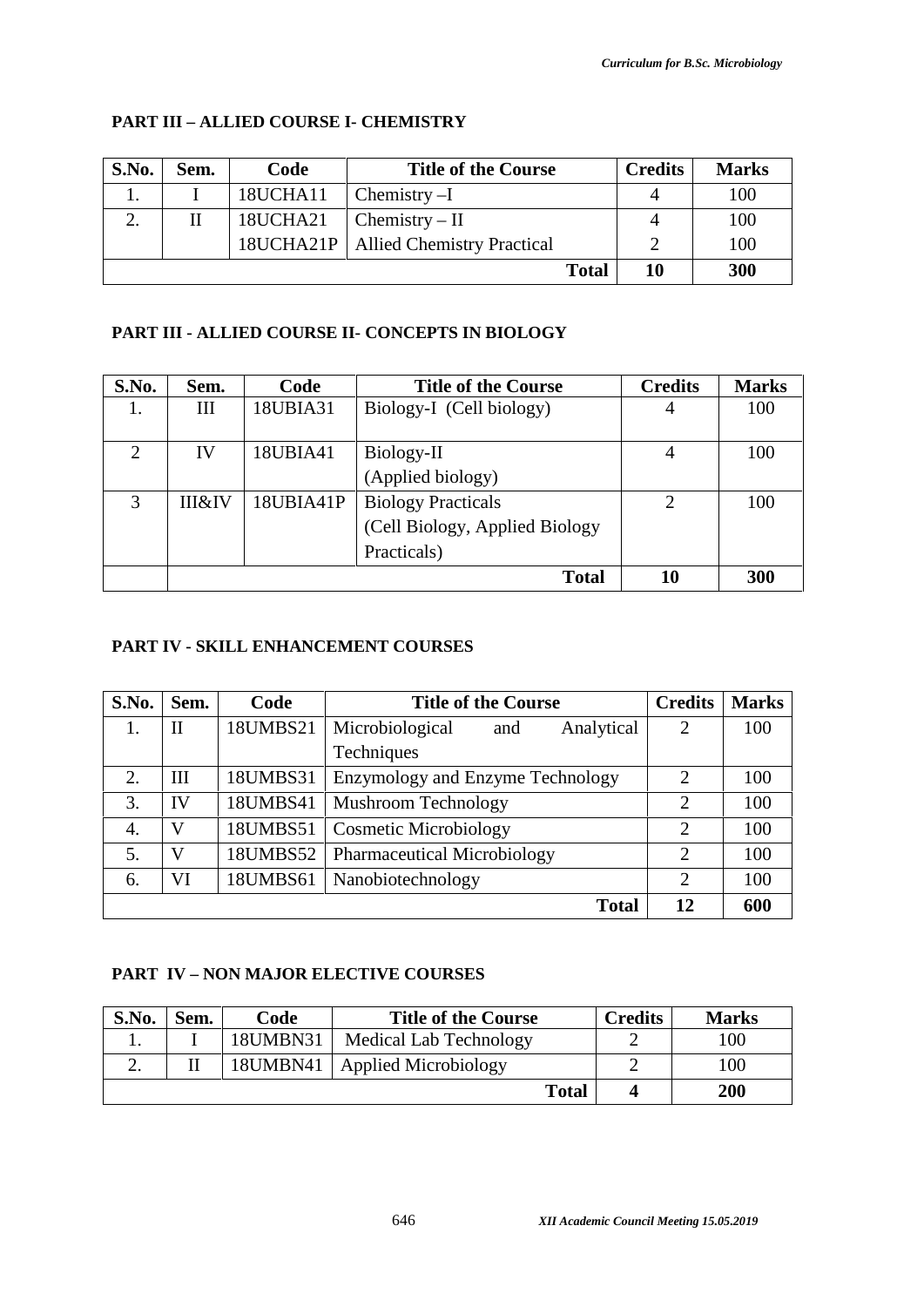| S.No.          | Sem. | Code          | <b>Title of the Course</b>   | <b>Credits</b> | <b>Marks</b> |
|----------------|------|---------------|------------------------------|----------------|--------------|
| 1.             |      | 18UGVE11      | Value Education              | $\overline{2}$ | 100          |
| $\overline{2}$ | Ш    | 18UGEH31/     | Human Rights/                |                | 100          |
|                |      | 18UGEW32      | Women studies                |                |              |
| 3.             | IV   | 18UGEC41/     | Constitution of India/       |                | 100          |
| $\overline{4}$ |      | 18UGEM42/     | Modern Economics/            |                |              |
| 6              |      | 18UGEA43/     | Adolescent Psychology/       |                |              |
| 7              |      | 18UGED44      | Disaster Management          |                |              |
| 8              |      | 18UMBI41G     | Internship/Field Project     |                | 100          |
| 9              |      | <b>PART V</b> | <b>Extension Activities</b>  |                |              |
| 10             | V    | 18UGES51      | <b>Environmental Studies</b> | $\overline{2}$ | 100          |
|                |      |               | <b>Total</b>                 | 8              | 400          |

## **PART IV–GENERIC ELECTIVE COURSES AND ABILITY ENHANCEMENT COMPULSORY COURSES**

## **PART –V - EXTENSION ACTIVITIES**

| S.No.          | Sem.     | Code           | <b>Title of the Course</b>      | <b>Credit</b> |
|----------------|----------|----------------|---------------------------------|---------------|
|                |          | <b>18UVNS1</b> | <b>National Service Scheme</b>  |               |
|                |          | <b>18UVNS2</b> |                                 |               |
| $\overline{2}$ |          | 18UVPE1        | <b>Physical Education</b>       |               |
|                | I, II,   | 18UVPE2        |                                 | 1             |
| 3              | III & IV | 18UVYR1        | <b>Youth Red Cross Society</b>  |               |
|                |          | 18UVYR2        |                                 |               |
| $\overline{4}$ |          | 18UVRR1        | Red Ribbon Club                 |               |
| 5              |          | 18UVSF1        | <b>Science Forum</b>            |               |
| 6              |          | 18UVEC1        | Eco Club                        |               |
| 7              |          | 18UVLI1        | Library and Information Science |               |
| 8              |          | 18UVCC1        | <b>Consumer Forum</b>           |               |
| 9              |          | 18UVHF1        | <b>Health and Fitness Club</b>  |               |
| 10             |          | 18UVNC1        | <b>National Cadet Corps</b>     |               |
|                |          | 18UVNC2        |                                 |               |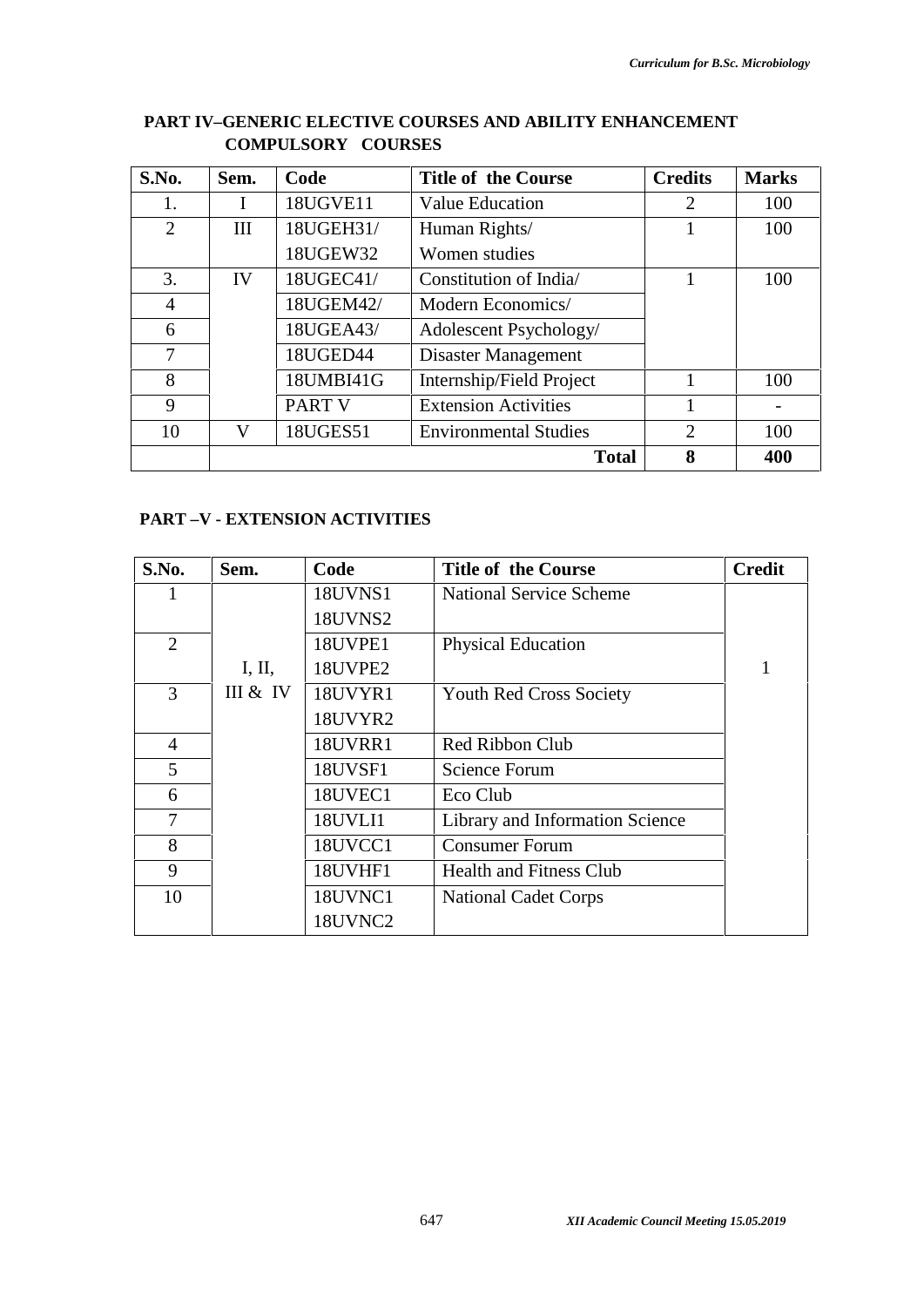

| <b>Semester</b> |                                |                                                                  | <b>Hours</b>                                                                                                                                         |                                                                           |                                                                   | <b>Total</b>                |
|-----------------|--------------------------------|------------------------------------------------------------------|------------------------------------------------------------------------------------------------------------------------------------------------------|---------------------------------------------------------------------------|-------------------------------------------------------------------|-----------------------------|
|                 | <b>Course Code</b>             | <b>Courses</b>                                                   | per                                                                                                                                                  | <b>Credits</b>                                                            |                                                                   | <b>Marks</b>                |
| Part I          | 18UTAG11                       | Tamil/Hindi I                                                    | week<br>6                                                                                                                                            | 3                                                                         | Int.<br>25                                                        | Ext.<br>75                  |
|                 |                                |                                                                  |                                                                                                                                                      |                                                                           |                                                                   | 75                          |
|                 |                                |                                                                  |                                                                                                                                                      |                                                                           |                                                                   |                             |
|                 |                                |                                                                  |                                                                                                                                                      | $\overline{4}$                                                            |                                                                   | 75                          |
|                 |                                |                                                                  |                                                                                                                                                      |                                                                           |                                                                   |                             |
|                 |                                | <b>Core Course - 2</b>                                           | $\overline{4}$                                                                                                                                       |                                                                           |                                                                   |                             |
|                 |                                | Biochemistry                                                     |                                                                                                                                                      |                                                                           |                                                                   | 75                          |
|                 |                                | <b>Core Course -3</b>                                            |                                                                                                                                                      |                                                                           |                                                                   |                             |
|                 |                                | Major Practical $- I$                                            |                                                                                                                                                      |                                                                           |                                                                   |                             |
|                 | 18UCHA11                       | <b>Allied Course-I</b>                                           |                                                                                                                                                      |                                                                           |                                                                   |                             |
|                 |                                | Chemistry - 1                                                    | $\overline{4}$                                                                                                                                       | $\overline{4}$                                                            | 25                                                                | 75                          |
|                 | 18UCHA21P                      |                                                                  |                                                                                                                                                      |                                                                           |                                                                   |                             |
|                 |                                |                                                                  |                                                                                                                                                      |                                                                           |                                                                   |                             |
|                 |                                |                                                                  |                                                                                                                                                      |                                                                           |                                                                   |                             |
|                 |                                |                                                                  |                                                                                                                                                      |                                                                           |                                                                   | 60                          |
|                 |                                |                                                                  |                                                                                                                                                      |                                                                           |                                                                   |                             |
|                 | Part II<br>Part III<br>Part IV | 18UENG11<br>18UMBC11<br>18UMBC12<br>18UMBC21P<br><b>18UGVE11</b> | English I<br>Core Course -1<br>General<br>Microbiology<br><b>Allied Course</b><br><b>Allied Chemistry</b><br>Practical - I<br><b>Value Education</b> | 6<br>$\overline{4}$<br>$\overline{2}$<br>$\overline{2}$<br>$\overline{2}$ | 3<br>$\overline{4}$<br>$\overline{2}$<br><b>TOTAL</b><br>30<br>20 | 25<br>25<br>25<br>40<br>600 |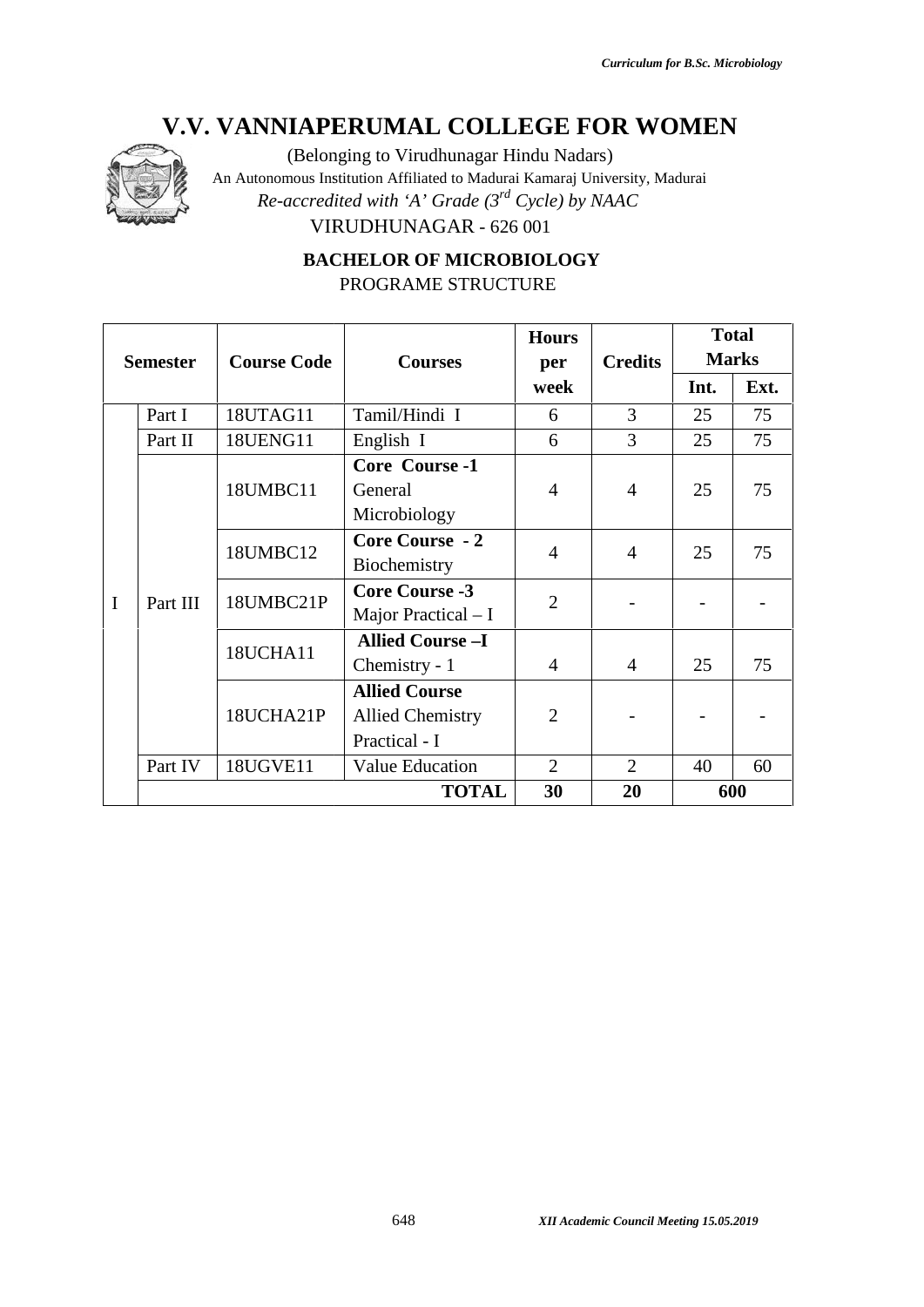| <b>Semester</b> |          | <b>Course Code</b> | <b>Courses</b>                                                   | <b>Hours</b><br>per | <b>Credits</b> | <b>Total</b><br><b>Marks</b> |      |
|-----------------|----------|--------------------|------------------------------------------------------------------|---------------------|----------------|------------------------------|------|
|                 |          |                    |                                                                  | week                |                | Int.                         | Ext. |
|                 | Part I   | 18UTAG21           | Tamil/Hindi II                                                   | 6                   | 3              | 25                           | 75   |
|                 | Part II  | 18UENG21           | English II                                                       | 6                   | 3              | 25                           | 75   |
|                 |          | 18UMBC21           | <b>Core Course - 4</b><br>Microbial Taxonomy                     | $\overline{4}$      | $\overline{4}$ | 25                           | 75   |
|                 | Part III | 18UMBC22           | <b>Core Course - 5</b><br>Microbial Physiology<br>and Metabolism | 4                   | $\overline{4}$ | 25                           | 75   |
|                 |          | 18UMBC21P          | <b>Core Course - 3</b><br>Major Practical -I                     | $\overline{2}$      | $\overline{2}$ | 40                           | 60   |
| $\mathbf{I}$    |          | 18UCHA21           | <b>Allied Course -I</b><br>Chemistry - II                        | $\overline{4}$      | $\overline{4}$ | 25                           | 75   |
|                 |          | 18UCHA21P          | <b>Allied Course</b><br><b>Allied Chemistry</b><br>Practical     | $\overline{2}$      | $\overline{2}$ | 40                           | 60   |
|                 | Part IV  | 18UMBS21           | <b>SEC-1</b><br>Microbiological and<br>Analytical<br>Techniques  | $\overline{2}$      | $\overline{2}$ | 40                           | 60   |
|                 |          |                    | <b>TOTAL</b>                                                     | 30                  | 24             |                              | 800  |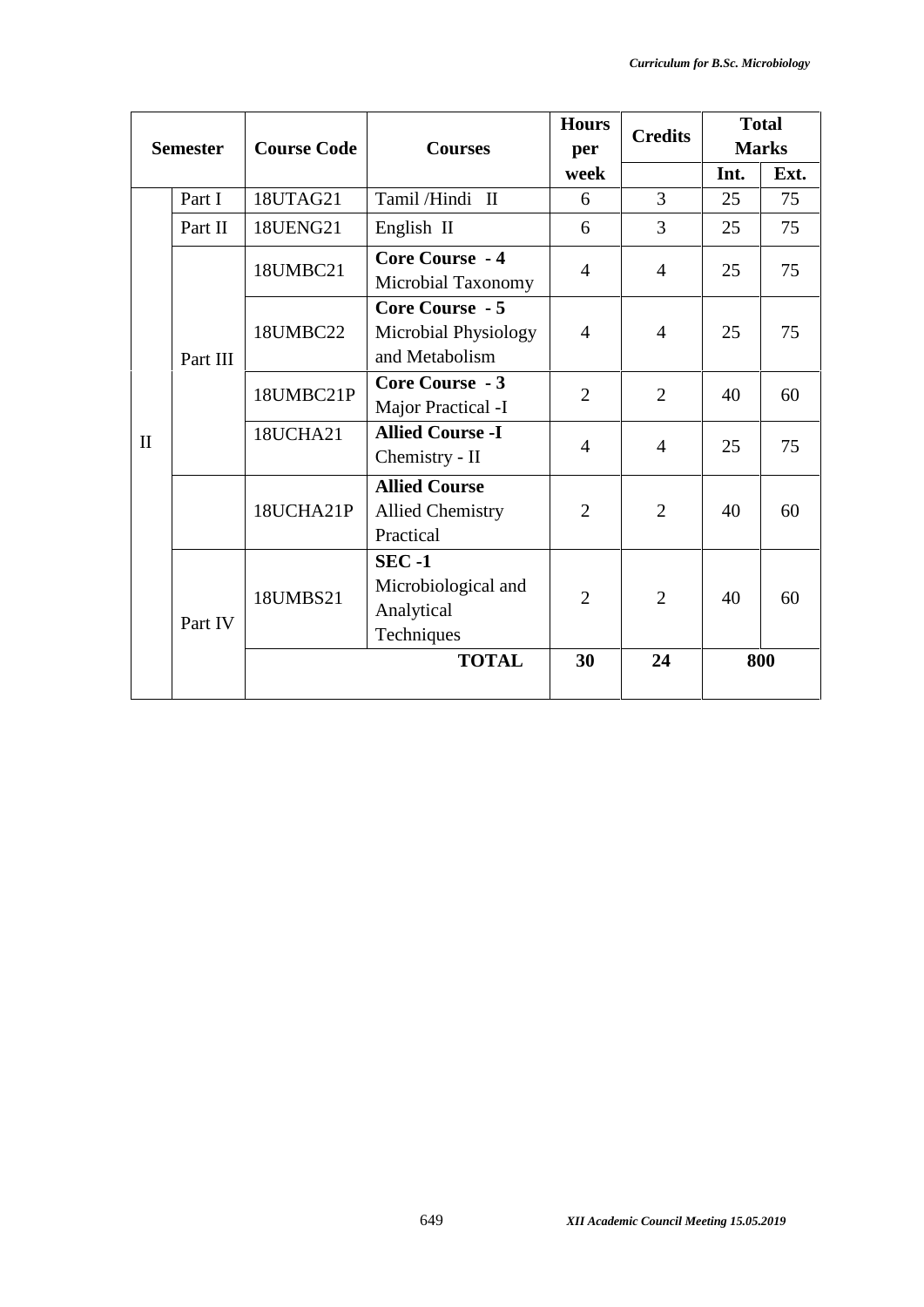|     |                 |                                                 |                                                                                                                                   | <b>Hours</b>   |                | <b>Total</b> |              |
|-----|-----------------|-------------------------------------------------|-----------------------------------------------------------------------------------------------------------------------------------|----------------|----------------|--------------|--------------|
|     | <b>Semester</b> | <b>Course Code</b>                              | <b>Courses</b>                                                                                                                    | per            | <b>Credits</b> |              | <b>Marks</b> |
|     |                 |                                                 |                                                                                                                                   | week           |                | Int.         | Ext.         |
|     | Part I          | 18UTAG31                                        | Tamil/Hindi<br>$\mathbf{III}$                                                                                                     | 6              | 3              | 25           | 75           |
|     | Part II         | 18UENG31                                        | English III                                                                                                                       | 6              | $\overline{3}$ | 25           | 75           |
|     |                 | 18UMBC31                                        | <b>Core Course -6</b><br>Molecular Biology                                                                                        | 5              | 5              | 25           | 75           |
|     |                 | 18UMBC41P                                       | <b>Core Course -7</b><br>Major Practical - II                                                                                     | $\overline{2}$ |                |              |              |
|     | Part III        |                                                 | <b>Allied-Course -II</b><br>Cell Biology                                                                                          | $\overline{4}$ | $\overline{4}$ | 25           | 75           |
|     |                 | 18UBIA31<br>18UBIA41P                           | Cell Biology and Applied<br><b>Biology Practical-1</b>                                                                            | $\overline{2}$ |                |              |              |
| III | Part IV         | 18UMBS31                                        | $SEC -2$<br><b>Enzymology and Enzyme</b><br>Technology                                                                            | $\overline{2}$ | $\overline{2}$ | 40           | 60           |
|     |                 | 18UMBN31                                        | NMEC-1<br>Medical Lab Technology                                                                                                  | $\overline{2}$ | $\mathfrak{2}$ | 40           | 60           |
|     |                 | 18UGEH31/<br>18UGEW32                           | <b>Generic Elective -1</b><br>1.Human Rights/<br>2. Women studies                                                                 | $\overline{0}$ | $\mathbf{1}$   | 40           | 60           |
|     | Part IV         | 18UGEC41/<br>18UGEM42/<br>18UGEA43/<br>18UGED44 | <b>Generic Elective -2</b><br>Constitution of India/<br>Modern Economics/<br>Adolescent Psychology/<br><b>Disaster Management</b> | 1              |                |              |              |
|     |                 |                                                 | <b>TOTAL</b>                                                                                                                      | 30             | 20             |              | 700          |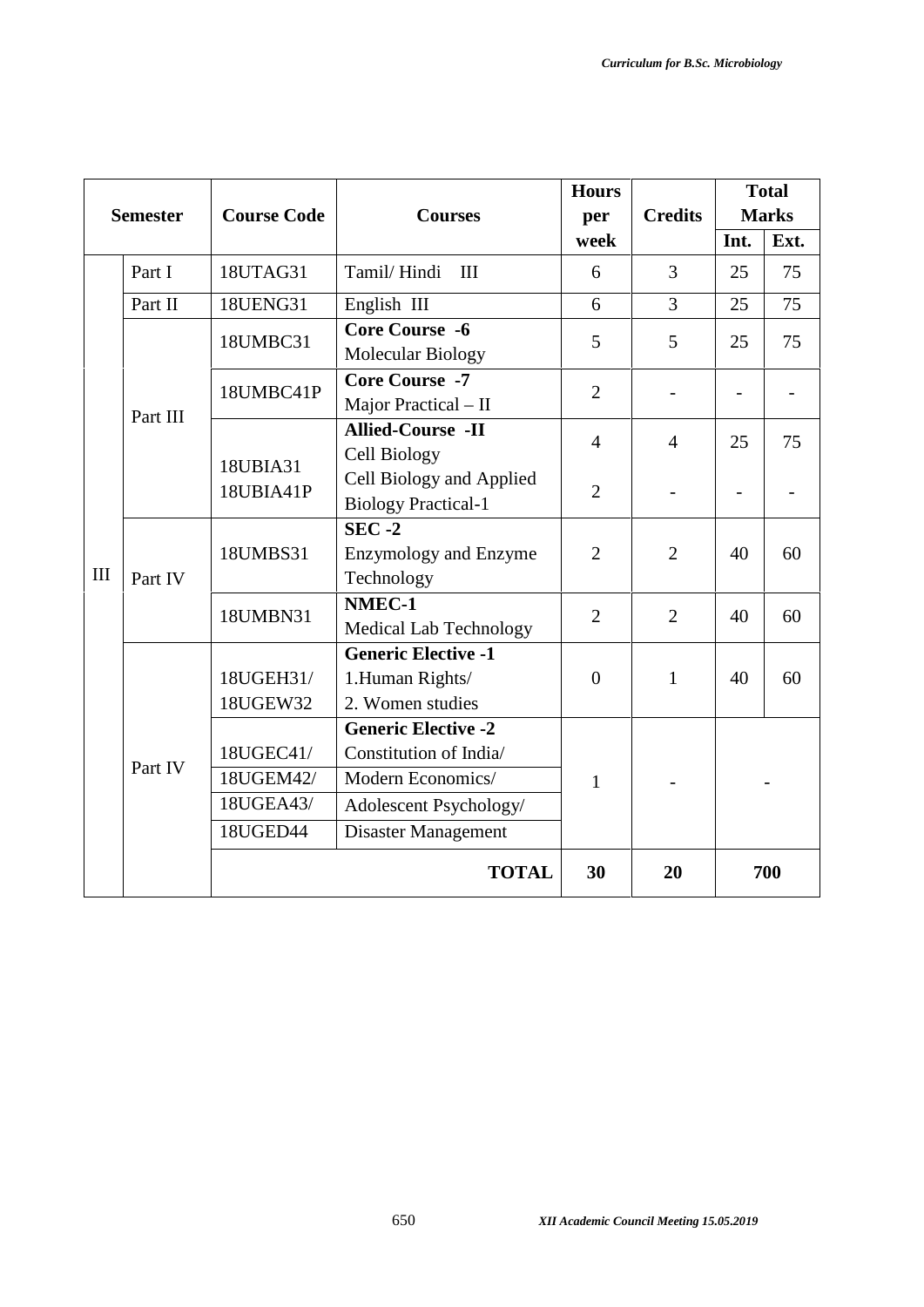|    |                 |                    |                                                                         | <b>Hours</b>   |                | <b>Total</b> |                |
|----|-----------------|--------------------|-------------------------------------------------------------------------|----------------|----------------|--------------|----------------|
|    | <b>Semester</b> | <b>Course Code</b> | <b>Courses</b>                                                          | per            | <b>Credits</b> |              | <b>Marks</b>   |
|    |                 |                    |                                                                         | week           |                | Int.         | Ext.           |
|    | Part I          | 18UTAG41           | Tamil/Hindi IV                                                          | 6              | 3              | 25           | 75             |
|    | Part II         | <b>18UENG41</b>    | English <sub>IV</sub>                                                   | 6              | 3              | 25           | 75             |
|    |                 | 18UMBC41           | <b>Core Course - 8</b><br><b>Microbial Genetics</b>                     | 5              | 5              | 25           | 75             |
|    |                 | 18UMBC41P          | <b>Core Course - 7</b><br>Major Practical -II                           | $\overline{2}$ | $\overline{2}$ | 40           | 60             |
|    | Part III        | 18UBIA41           | <b>Allied Course - II</b><br><b>Applied Biology</b><br>Cell Biology and | $\overline{4}$ | $\overline{4}$ | 25           | 75             |
|    |                 | 18UBIA41P          | Applied Biology<br>Practical-1                                          | $\overline{2}$ | $\overline{2}$ | 40           | 60             |
| IV |                 | 18UMBS41           | $SEC -3$<br><b>Mushroom Technology</b>                                  | $\overline{2}$ | $\overline{2}$ | 40           | 60             |
|    | Part IV         | 18UMBN41           | NMEC-2<br><b>Applied Microbiology</b>                                   | $\overline{2}$ | $\overline{2}$ | 40           | 60             |
|    |                 | 18UMBI41G          | Internship/Field Project                                                | $\overline{0}$ | $\mathbf{1}$   | 100          | $\overline{a}$ |
|    |                 |                    | <b>Generic Elective -2</b>                                              |                |                |              |                |
|    |                 | 18UGEC41/          | Constitution of India/                                                  |                |                |              |                |
|    |                 | 18UGEM42/          | Modern Economics/                                                       | $\mathbf{1}$   | $\mathbf{1}$   | 100          |                |
|    |                 | 18UGEA43/          | Adolescent Psychology/                                                  |                |                |              |                |
|    |                 | 18UGED44           | Disaster Management                                                     |                |                |              |                |
|    | Part V          |                    | <b>Extension Activities</b>                                             |                | $\mathbf{1}$   |              |                |
|    |                 |                    | <b>TOTAL</b>                                                            | 30             | 26             |              | 1000           |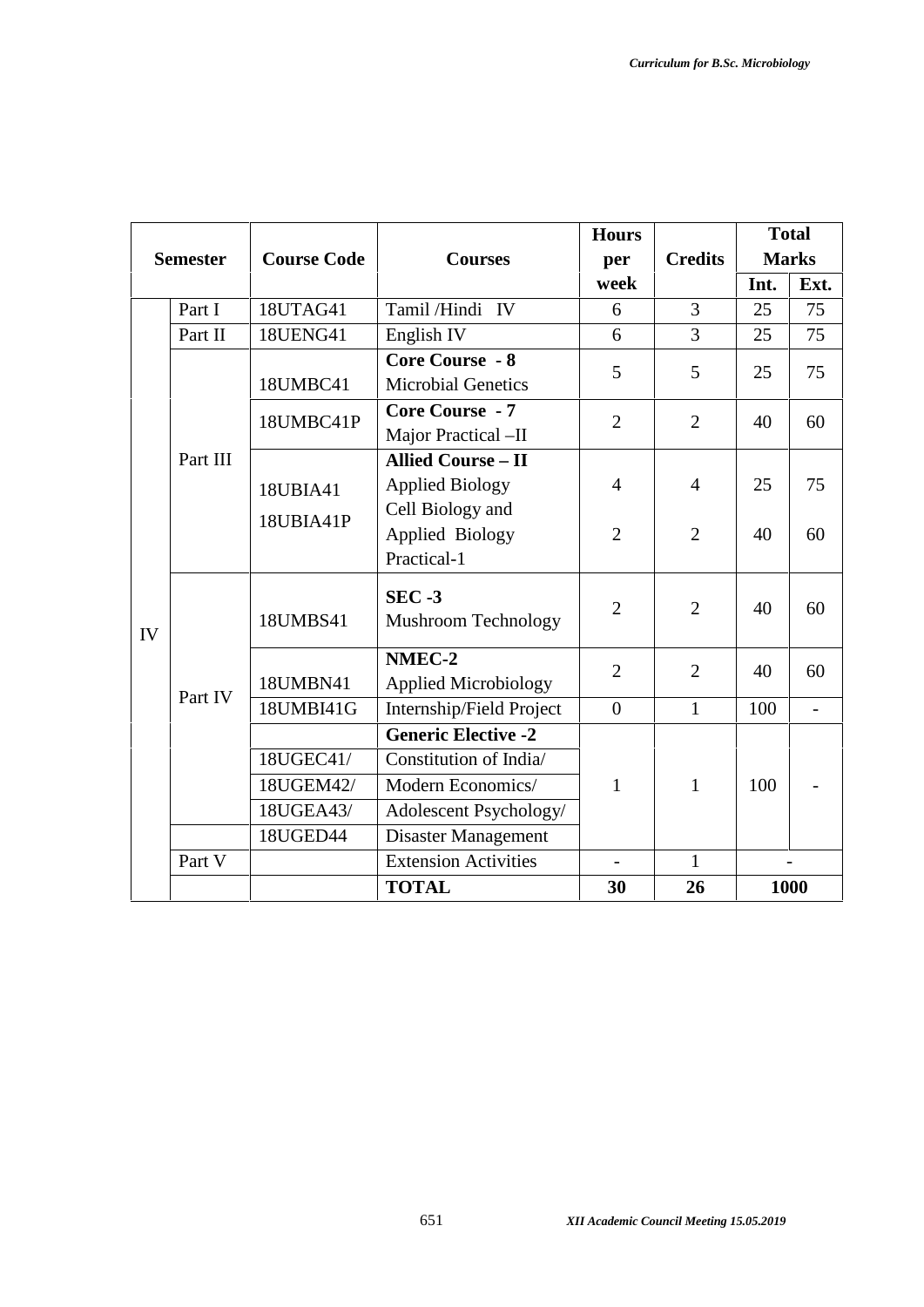| <b>Semester</b> |          | <b>Course Code</b><br><b>Courses</b> |                          | <b>Hours</b><br>per      | <b>Credits</b> | <b>Total</b><br><b>Marks</b> |      |
|-----------------|----------|--------------------------------------|--------------------------|--------------------------|----------------|------------------------------|------|
|                 |          |                                      |                          | week                     |                | Int.                         | Ext. |
|                 |          |                                      | Core Course - 9          |                          |                |                              |      |
|                 |          | 18UMBC51                             | Clinical                 | $\overline{4}$           | $\overline{4}$ | 25                           | 75   |
|                 |          |                                      | Microbiology             |                          |                |                              |      |
|                 |          | 18UMBC52                             | Core Course - 10         | $\overline{4}$           | $\overline{4}$ | 25                           | 75   |
|                 |          |                                      | Immunology               |                          |                |                              |      |
|                 |          | 18UMBC53                             | Core Course - 11         | $\overline{4}$           | $\overline{4}$ | 25                           | 75   |
|                 |          |                                      | <b>Bioinformatics</b>    |                          |                |                              |      |
|                 |          | 18UMBC61P                            | Core Course - 12         | 3                        |                |                              |      |
|                 |          |                                      | Major Practical - III    |                          |                |                              |      |
|                 | Part III | 18UMBC62P                            | Core Course - 13         | 3                        |                |                              |      |
|                 |          |                                      | Major Practical - IV     |                          |                |                              |      |
|                 |          | 18UMBC63P                            | Core Course - 14         | $\overline{2}$           |                |                              |      |
| V               |          |                                      | Major Practical -V       |                          |                |                              |      |
|                 |          |                                      | <b>DSEC -1</b>           |                          |                |                              |      |
|                 |          | 18UMBE51<br>18UMBE52                 | 1.Virology               | $\overline{4}$           | $\overline{4}$ | 25                           | 75   |
|                 |          |                                      | 2.Diagnostic             |                          |                |                              |      |
|                 |          |                                      | Microbiology             |                          |                |                              |      |
|                 |          | 18UMBO51                             | <b>Online Assessment</b> | $\overline{\phantom{0}}$ | $\mathbf{1}$   | 50                           |      |
|                 |          |                                      | $SEC -4$                 |                          |                |                              |      |
|                 |          | 18UMBS51                             | Cosmetic                 | $\overline{2}$           | $\overline{2}$ | 40                           | 60   |
|                 |          |                                      | Microbiology             |                          |                |                              |      |
|                 |          |                                      | $SEC - 5$                |                          |                |                              |      |
|                 | Part IV  | 18UMBS52                             | Pharmaceutical           | $\overline{2}$           | $\overline{2}$ | 40                           | 60   |
|                 |          |                                      | Microbiology             |                          |                |                              |      |
|                 |          | 18UGES51                             | Environmental            | $\overline{2}$           | $\overline{2}$ | 40                           | 60   |
|                 |          |                                      | <b>Studies</b>           |                          |                |                              |      |
|                 |          |                                      | <b>TOTAL</b>             | 30                       | 23             | 750                          |      |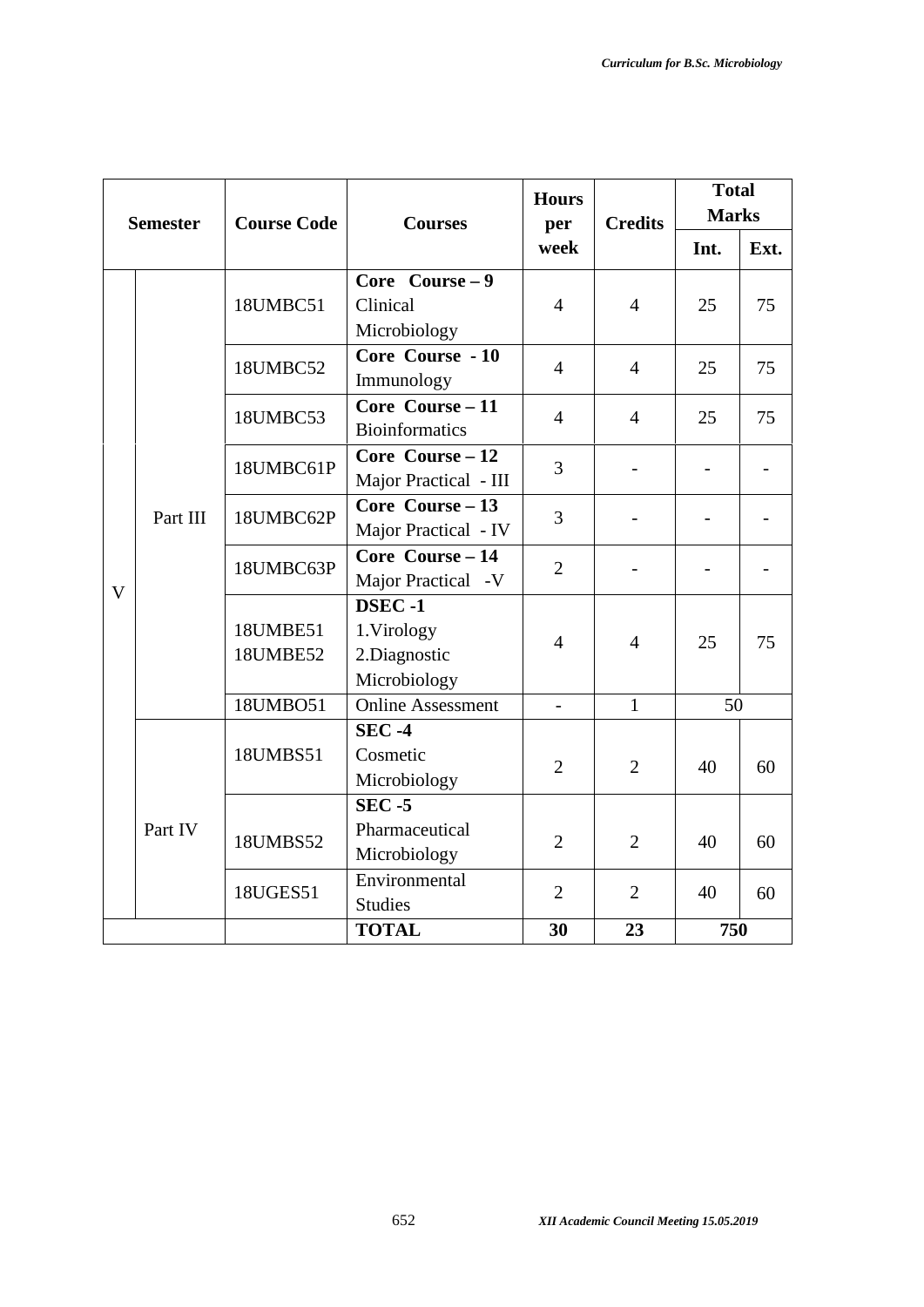|                 |          |                    | <b>Hours</b>             |                |                | <b>Total</b> |              |
|-----------------|----------|--------------------|--------------------------|----------------|----------------|--------------|--------------|
| <b>Semester</b> |          | <b>Course Code</b> | <b>Courses</b>           | per            | <b>Credits</b> |              | <b>Marks</b> |
|                 |          |                    |                          | week           |                | Int.         | Ext.         |
|                 |          |                    | Core Course -15          |                |                |              |              |
|                 |          | 18UMBC61           | Agricultural             | 5              | $\overline{4}$ | 25           | 75           |
|                 |          |                    | Microbiology             |                |                |              |              |
|                 |          |                    | Core Course -16          |                |                |              |              |
|                 |          | 18UMBC62           | Industrial               | 5              | $\overline{4}$ | 25           | 75           |
|                 |          |                    | Microbiology             |                |                |              |              |
|                 |          | 18UMBC63           | Core Course -17          | 5              | $\overline{4}$ | 25           | 75           |
|                 |          |                    | Biotechnology            |                |                |              |              |
|                 |          | 18UMBC61P          | Core Course - 12         | 3              | 3              | 40           | 60           |
|                 |          |                    | Major Practical - III    |                |                |              |              |
|                 |          | 18UMBC62P          | Core Course - 12         | 3              | 3              | 40           | 60           |
| VI              | Part III |                    | Major Practical -IV      |                |                |              |              |
|                 |          | 18UMBC63P          | Core Course - 12         | $\overline{2}$ | $\overline{2}$ | 40           | 60           |
|                 |          |                    | Major Practical -V       |                |                |              |              |
|                 |          |                    | DSEC-2                   |                |                |              |              |
|                 |          | 18UMBE61           | 1. Environmental         |                |                |              |              |
|                 |          |                    | Microbiology             | 5              | $\overline{4}$ | 25           | 75           |
|                 |          | 18UMBE62           | 2. Food                  |                |                |              |              |
|                 |          |                    | Microbiology             |                |                |              |              |
|                 |          | 18UMBO61           | <b>Online Assessment</b> |                | $\mathbf{1}$   |              | 50           |
|                 | Part IV  |                    | $SEC - 6$                |                |                |              |              |
|                 |          | 18UMBS61           | Nanobiotechnology        | $\overline{2}$ | $\overline{2}$ | 40           | 60           |
|                 |          |                    | <b>TOTAL</b>             | 30             | 27             |              | 850          |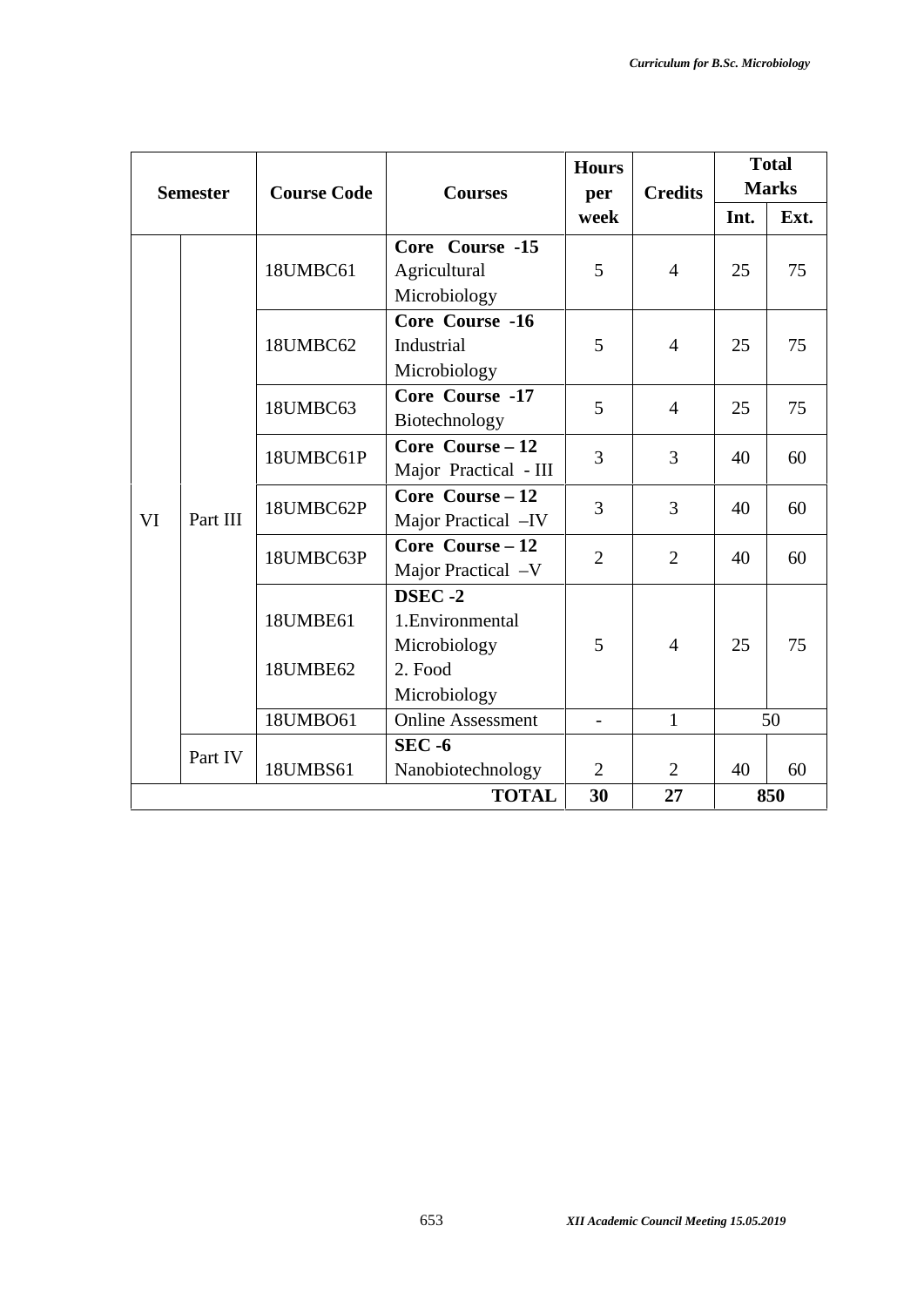

# **B.Sc. MICROBIOLOGY (SEMESTER) (2018 -19 onwards)**

|                                             | V.V. VANNIAPERUMAL COLLEGE FOR WOMEN<br>(Belonging to Virudhunagar Hindu Nadars)<br>An Autonomous Institution Affiliated to Madurai Kamaraj University, Madurai<br>Re-accredited with 'A' Grade $(3^{rd}$ Cycle) by NAAC<br>VIRUDHUNAGAR - 626 001                                                                                                                                                                                                                                                                                                                                           |                                         |                |
|---------------------------------------------|----------------------------------------------------------------------------------------------------------------------------------------------------------------------------------------------------------------------------------------------------------------------------------------------------------------------------------------------------------------------------------------------------------------------------------------------------------------------------------------------------------------------------------------------------------------------------------------------|-----------------------------------------|----------------|
|                                             | <b>B.Sc. MICROBIOLOGY (SEMESTER)</b><br>$(2018 - 19)$ onwards)                                                                                                                                                                                                                                                                                                                                                                                                                                                                                                                               |                                         |                |
| Semester III                                |                                                                                                                                                                                                                                                                                                                                                                                                                                                                                                                                                                                              | Hours/Week: 5                           |                |
| Core Course - 6                             |                                                                                                                                                                                                                                                                                                                                                                                                                                                                                                                                                                                              | Credits: 5                              |                |
| <b>Course Code</b><br><b>18UMBC31</b>       | <b>MOLECULAR BIOLOGY</b>                                                                                                                                                                                                                                                                                                                                                                                                                                                                                                                                                                     | Internal<br>25                          | External<br>75 |
| <b>URSE OUTCOMES</b><br>translation.<br>T I | In completion of the course, the students will be able to<br>get knowledge about the genetic material (DNA & RNA).<br>know the different forms of DNA in prokaryotic microorganisms.<br>inculcate the value of genome in microorganisms.<br>get familiar about the process of DNA replication, transcription and<br>get knowledge about regulation of gene expression.<br>Central dogma of Molecular biology – Structural aspects of DNA – Double helical<br>exture - various forms of DNA & functions of DNA – RNA: Types and functions.<br>ome organization in Prokaryotes and Eukaryotes. |                                         | $(10$ Hours)   |
| $\Pi$ $\Pi$                                 |                                                                                                                                                                                                                                                                                                                                                                                                                                                                                                                                                                                              |                                         |                |
| lved in DNA replication.                    | DNA replication: Semi conservative replication - Models of replication: D-loop,<br>a and Rolling circle. Mechanism of DNA replication in prokaryotes. Enzymes                                                                                                                                                                                                                                                                                                                                                                                                                                |                                         | $(10$ Hours)   |
|                                             | 654                                                                                                                                                                                                                                                                                                                                                                                                                                                                                                                                                                                          | XII Academic Council Meeting 15.05.2019 |                |

# **COURSE OUTCOMES**

- get knowledge about the genetic material (DNA & RNA).
- know the different forms of DNA in prokaryotic microorganisms.
- inculcate the value of genome in microorganisms.
- get familiar about the process of DNA replication, transcription and translation.
- get knowledge about regulation of gene expression.

# **UNIT I**

Central dogma of Molecular biology – Structural aspects of DNA – Double helical structure - various forms of DNA & functions of DNA – RNA: Types and functions. Genome organization in Prokaryotes and Eukaryotes. (10 Hours)

# **UNIT II**

DNA replication: Semi conservative replication - Models of replication: D-loop, Theta and Rolling circle. Mechanism of DNA replication in prokaryotes. Enzymes involved in DNA replication. (10 Hours)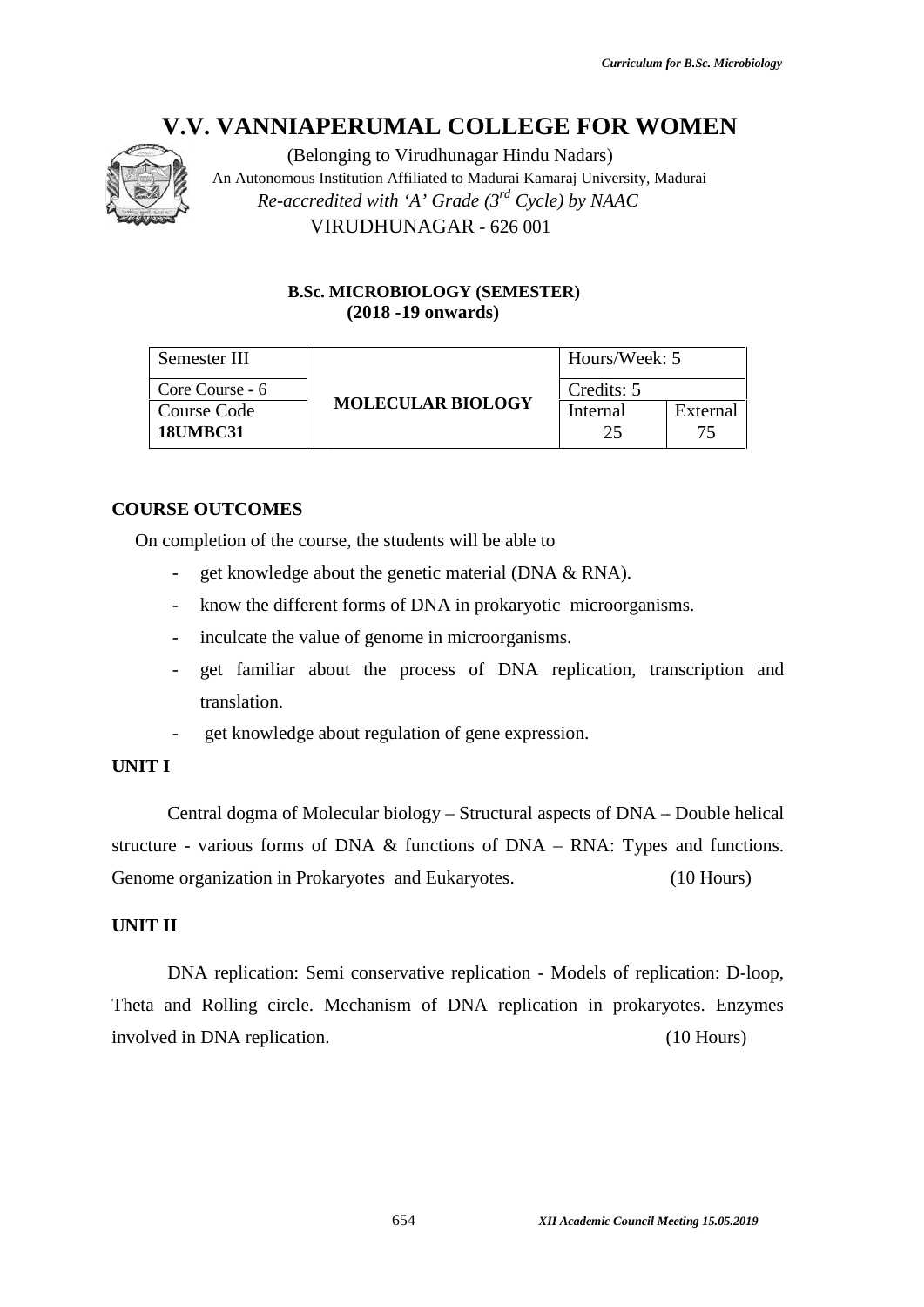#### **UNIT III**

Transcription: RNA polymerases and their functions – Transcription in prokaryotes: initiation, elongation, termination and factors involved - Post transcriptional modifications. (15 Hours)

#### **UNIT IV**

Genetic code: Salient features and Wobble hypothesis - Translation: mechanism of protein synthesis in prokaryotes, factors involved in translation - Post translational modifications. (15 Hours)

#### **UNIT V**

Regulation of gene expression in bacteria – Operon model – detailed study of *lac, trp* and *ara* operon. Cistron, Muton and Recon. (10 Hours)

#### **TEXT BOOKS**

Verma P.S. & Agarwal V.K. (2002). Concepts of Molecular Biology, 2/e, S.Chand & Company Limited.

- 1. Jeyanthi, G.P. (2009). *Molecular Biology*, MJP Publishers.
- 2. Verma, P.S. & Agarwal, V.K. (2013). *Cell Biology, Genetics, Molecular Biology, Evolution and Ecology,* New Delhi: S.Chand and company (P) Ltd
- 3. Watson. D. &Hopkins. H. (1988). *Molecular Biology of the Gene,* 4/e, The Benjamin/cummings Publishing Company, Inc.
- 4. David Freifelder, (1998). *Molecular Biology*, 2/e, Narosa Publishing House.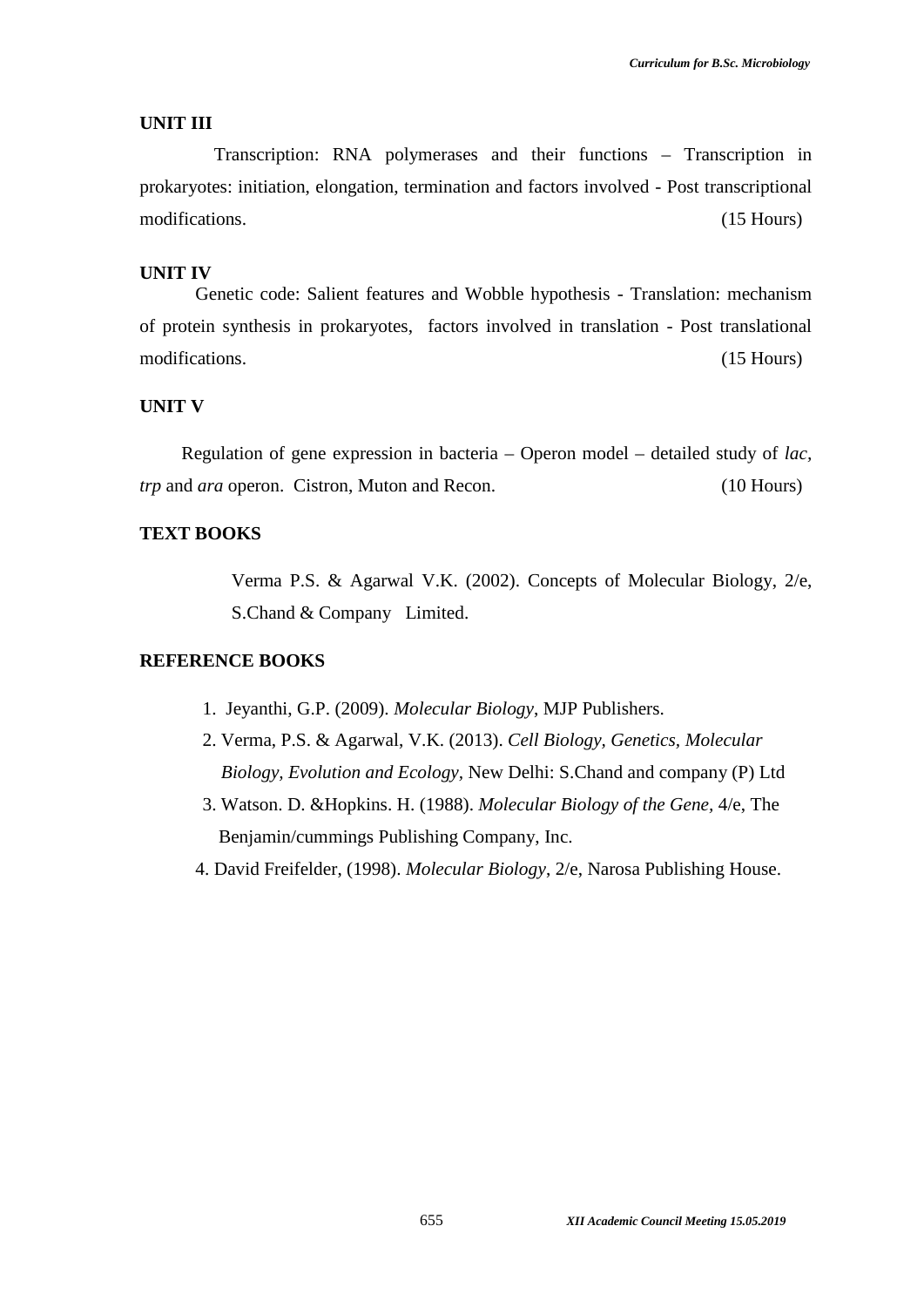

# **B.Sc. MICROBIOLOGY (SEMESTER) (2018 -19 onwards)**

|                                                     | <b>V.V. VANNIAPERUMAL COLLEGE FOR WOMEN</b><br>(Belonging to Virudhunagar Hindu Nadars)<br>An Autonomous Institution Affiliated to Madurai Kamaraj University, Madurai<br>Re-accredited with 'A' Grade $(3^{rd}$ Cycle) by NAAC<br>VIRUDHUNAGAR - 626 001 |                                         |
|-----------------------------------------------------|-----------------------------------------------------------------------------------------------------------------------------------------------------------------------------------------------------------------------------------------------------------|-----------------------------------------|
|                                                     | <b>B.Sc. MICROBIOLOGY (SEMESTER)</b><br>$(2018 - 19)$ onwards)                                                                                                                                                                                            |                                         |
| Semester III                                        |                                                                                                                                                                                                                                                           | Hours/Week: 2                           |
| Non Major Elective                                  |                                                                                                                                                                                                                                                           | Credits: 2                              |
| Course - 1<br><b>Course Code</b><br><b>18UMBN31</b> | <b>MEDICAL LAB ECHNOLOGY</b>                                                                                                                                                                                                                              | External<br>Internal<br>40<br>60        |
| <b>DURSE OUTCOMES</b>                               |                                                                                                                                                                                                                                                           |                                         |
|                                                     | On completion of the course, the students will be able to                                                                                                                                                                                                 |                                         |
|                                                     | get knowledge about the components of blood and their functions.                                                                                                                                                                                          |                                         |
|                                                     | know how to collect and handle blood samples in laboratory.                                                                                                                                                                                               |                                         |
| -                                                   | study various haematological techniques.                                                                                                                                                                                                                  |                                         |
|                                                     | get awareness about clinical biochemistry.                                                                                                                                                                                                                |                                         |
| NIT I<br>mphocytes, Monocytes, and Thrombocytes.    | Components of blood and their functions - Erythrocytes,                                                                                                                                                                                                   | Leukocytes,<br>(7Hours)                 |
| NIT II                                              |                                                                                                                                                                                                                                                           |                                         |
|                                                     | Anticoagulants - Blood collection by vein puncture and capillary puncture.                                                                                                                                                                                |                                         |
|                                                     | fety disposal of blood samples. Separation of serum and plasma.                                                                                                                                                                                           | $(5$ Hours)                             |
| VIT III                                             |                                                                                                                                                                                                                                                           |                                         |
|                                                     | Routine procedures in blood bank: General Laboratory preparations in Blood                                                                                                                                                                                |                                         |
| nk. Maintenance of laboratory records.              |                                                                                                                                                                                                                                                           | $(4$ Hours)                             |
|                                                     |                                                                                                                                                                                                                                                           |                                         |
|                                                     | 656                                                                                                                                                                                                                                                       | XII Academic Council Meeting 15.05.2019 |

# **COURSE OUTCOMES**

- get knowledge about the components of blood and their functions.
- know how to collect and handle blood samples in laboratory.
- study various haematological techniques.
- get awareness about clinical biochemistry.

# **UNIT I**

# **UNIT II**

# **UNIT III**

Routine procedures in blood bank: General Laboratory preparations in Blood bank. Maintenance of laboratory records. (4 Hours)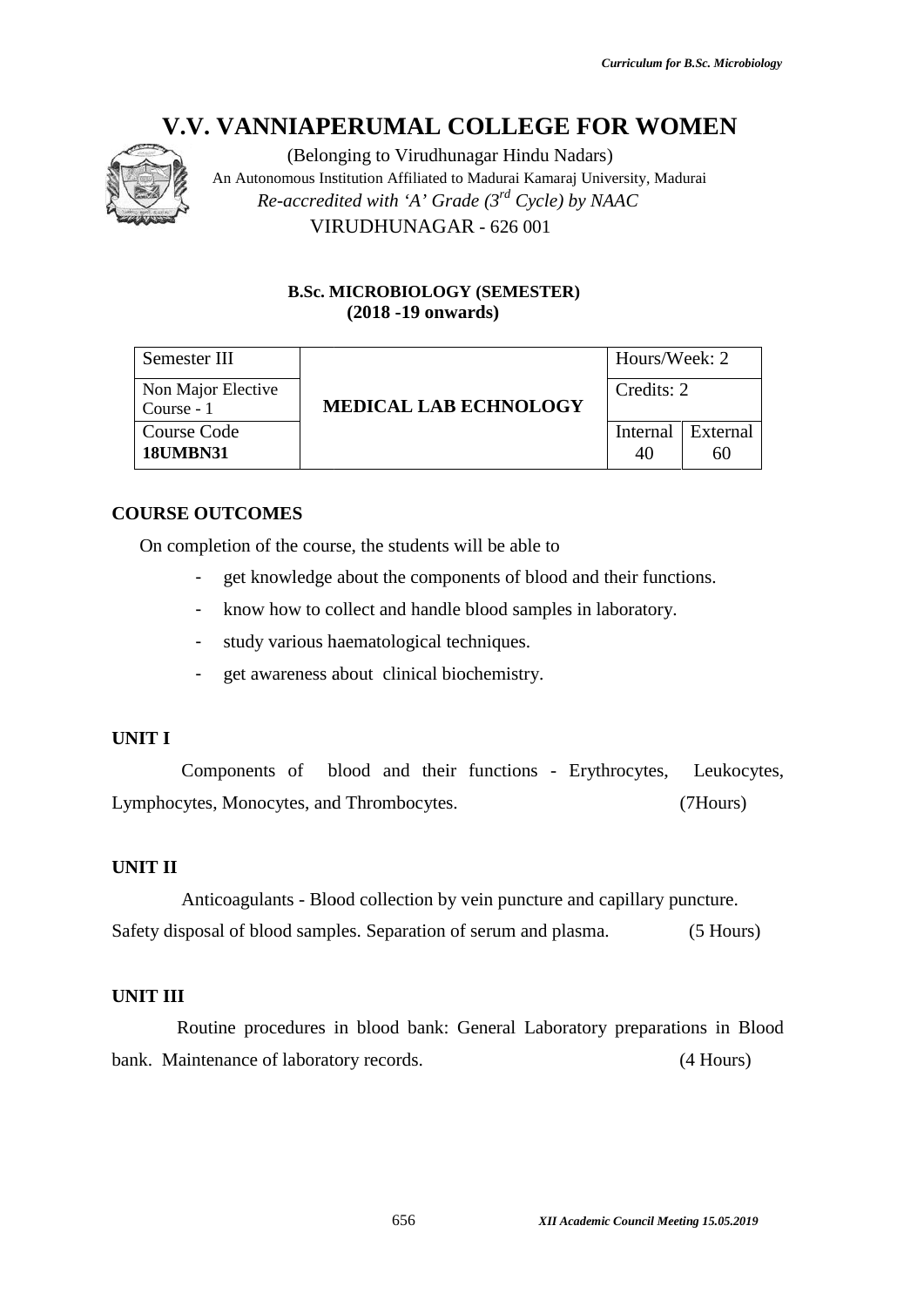#### **UNIT IV**

Routine hematological tests: ABO blood grouping, Rh typing - Determination of hemoglobin concentration: Cyanmethaemoglobin method - RBC, WBC and Platelet count – ESR: Westergren method. (8 Hours)

#### **UNIT V**

Clinical Biochemistry: Routine biochemical tests in Blood sugar (folin – wu method), blood urea (oxime method), creatinine (alkaline picrate method) and cholesterol (leffler method). (6 Hours)

## **TEXT BOOK**

Mukherjee, K.L., (1988). *Medical Laboratory Technology,* Volume – I to III, New Delhi: Tata McGraw-Hill Publishing Company Limited.

#### **REFERENCE BOOK**

Praful.B. Godkar & Darshan P.Godkar, (2014). *Text Book of Medical Laboratory Technology,* Volume I & II , 3/e, Bhalani Publishing House.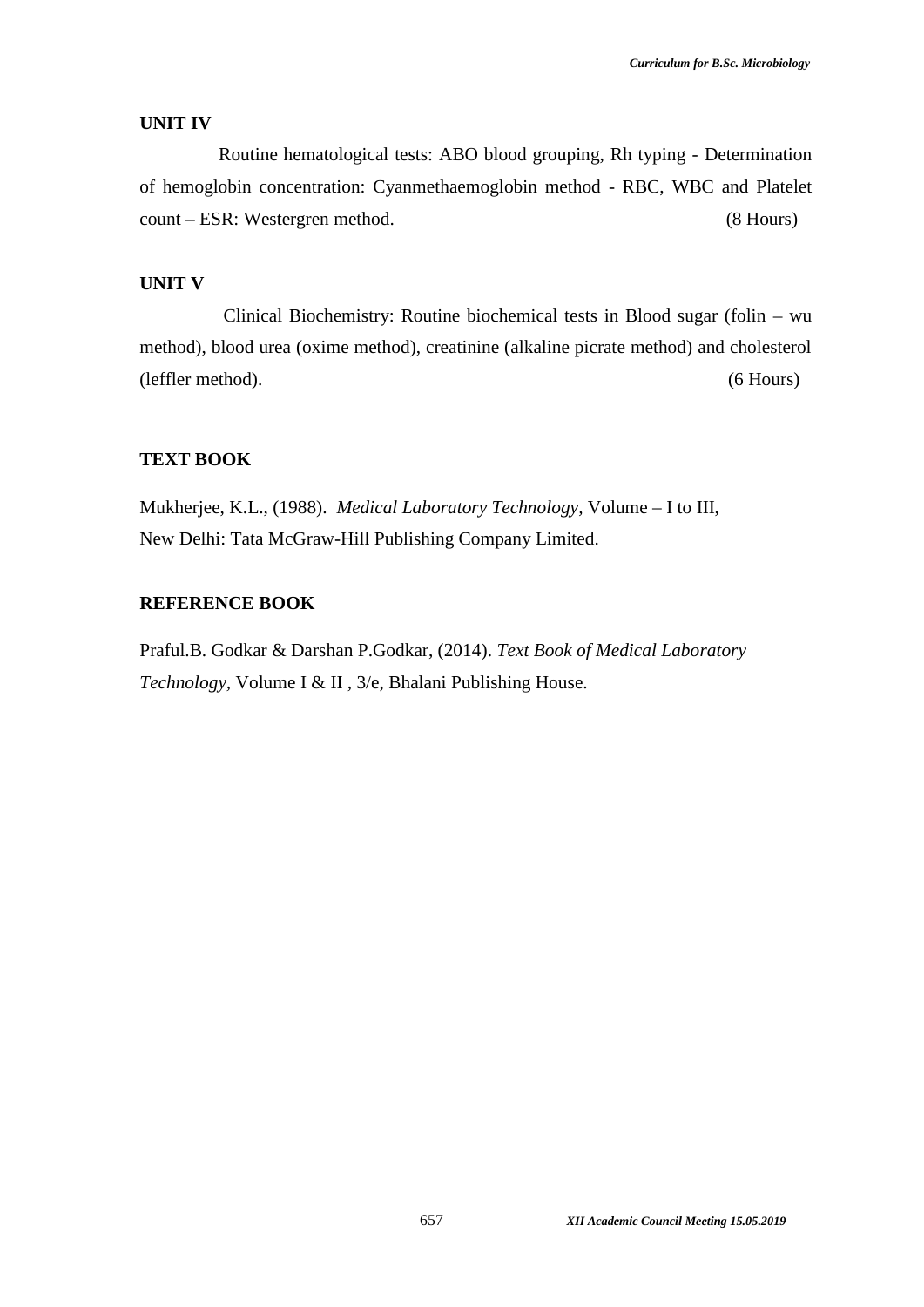

# **B.Sc. MICROBIOLOGY (SEMESTER) (2018 -19 onwards)**

|                                  | V.V. VANNIAPERUMAL COLLEGE FOR WOMEN<br>(Belonging to Virudhunagar Hindu Nadars)<br>An Autonomous Institution Affiliated to Madurai Kamaraj University, Madurai<br>Re-accredited with 'A' Grade $(3^{rd}$ Cycle) by NAAC<br>VIRUDHUNAGAR - 626 001 |                                         |                |
|----------------------------------|----------------------------------------------------------------------------------------------------------------------------------------------------------------------------------------------------------------------------------------------------|-----------------------------------------|----------------|
|                                  | <b>B.Sc. MICROBIOLOGY (SEMESTER)</b><br>$(2018 - 19)$ onwards)                                                                                                                                                                                     |                                         |                |
| Semester III                     |                                                                                                                                                                                                                                                    | Hours/Week: 2                           |                |
| <b>Skill Enhancement</b>         |                                                                                                                                                                                                                                                    | Credits: 2                              |                |
| Course - 2                       | <b>ENZYMOLOGY &amp; ENZYME</b>                                                                                                                                                                                                                     |                                         |                |
| Course Code<br><b>18UMBS31</b>   | <b>TECHNOLOGY</b>                                                                                                                                                                                                                                  | Internal<br>40                          | External<br>60 |
| <b>DURSE OUTCOMES</b>            |                                                                                                                                                                                                                                                    |                                         |                |
|                                  | On completion of the course, the students will be able to                                                                                                                                                                                          |                                         |                |
|                                  | receive a deeper insight into the fundamentals of enzyme structures and functions.                                                                                                                                                                 |                                         |                |
|                                  | understand the basic knowledge of kinetic theories with mechanistic overview of                                                                                                                                                                    |                                         |                |
| enzyme activity and regulations. |                                                                                                                                                                                                                                                    |                                         |                |
|                                  | get knowledge on extraction, purification and assaying of enzymes.                                                                                                                                                                                 |                                         |                |
|                                  | analyse current applications and future potential of enzymes in industrial and                                                                                                                                                                     |                                         |                |
| medical fields.                  |                                                                                                                                                                                                                                                    |                                         |                |
| NIT I                            |                                                                                                                                                                                                                                                    |                                         |                |
|                                  | Enzymes: Nomenclature and classification - General properties of enzymes –                                                                                                                                                                         |                                         |                |
|                                  | ctors influence the Enzyme activity - Enzyme specificity.                                                                                                                                                                                          |                                         | (7 Hours)      |
| II TI                            |                                                                                                                                                                                                                                                    |                                         |                |
|                                  | Mechanism of Enzyme catalysis – Enzyme kinetics: Derivation of Michaelis-<br>enten, Lineweaver-Burk equations and their plots.                                                                                                                     |                                         | $(8$ Hours)    |
| NIT III                          |                                                                                                                                                                                                                                                    |                                         |                |
| enzymes - Isoenzymes.            | Allosteric enzymes - Multienzyme complex (Pyruvate dehydrogenase) -                                                                                                                                                                                |                                         | $(5$ Hours)    |
| VIT IV                           |                                                                                                                                                                                                                                                    |                                         |                |
|                                  | Extraction, Purification and Assay of Enzymes.                                                                                                                                                                                                     |                                         | $(6$ Hours)    |
|                                  | 658                                                                                                                                                                                                                                                | XII Academic Council Meeting 15.05.2019 |                |

# **COURSE OUTCOMES**

- receive a deeper insight into the fundamentals of enzyme structures and functions.
- understand the basic knowledge of kinetic theories with mechanistic overview of enzyme activity and regulations.
- get knowledge on extraction, purification and assaying of enzymes.
- analyse current applications and future potential of enzymes in industrial and medical fields. Externalcourse, the students will insight into fundamentals of the with mechanistic and getand assaying industrial andfields.

# **UNIT I**

# **UNIT II**

#### **UNIT III**

# **UNIT IV**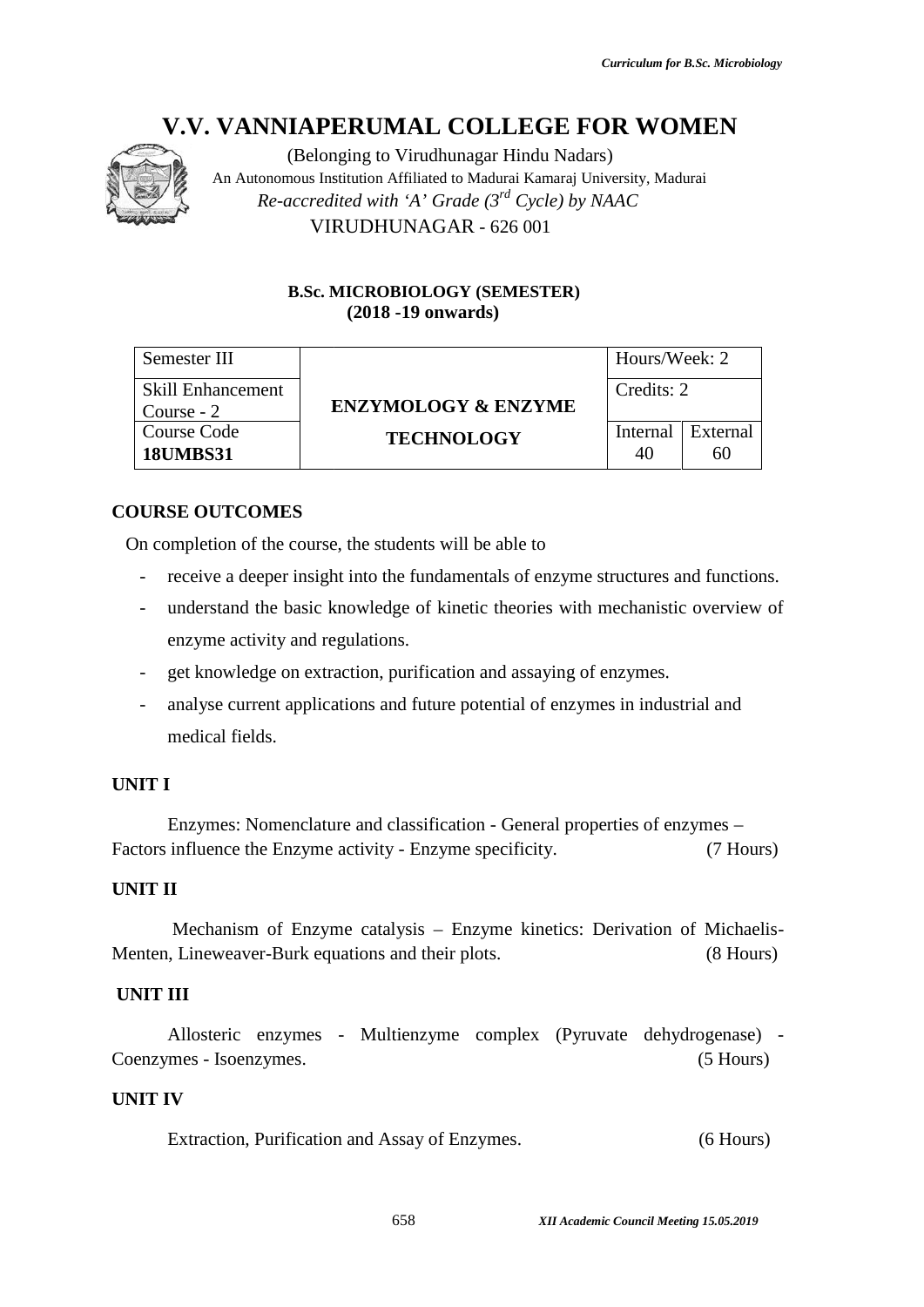#### **UNIT V**

Applications of enzymes (Food & Industrial) - Immobilization of enzymes.

(4 Hours)

#### **TEXT BOOK**

Jain, J.L., Sunjay Jain, Nitin Jain, (2005). *Fundamentals of Biochemistry*,*6/e*. Chand Publications.

- 1. Palanivelu, P. (2006). *Enzymes, Ribozymes and DNAzymes*, Palkalai Nagar, Madurai: 21<sup>st</sup>Century Publications,
- 2. Palanivelu, P. (2004). *Analytical Biochemistry & Separation Techniques*, Palkalai Nagar, Madurai:  $4/e$  21<sup>st</sup> Century Publication.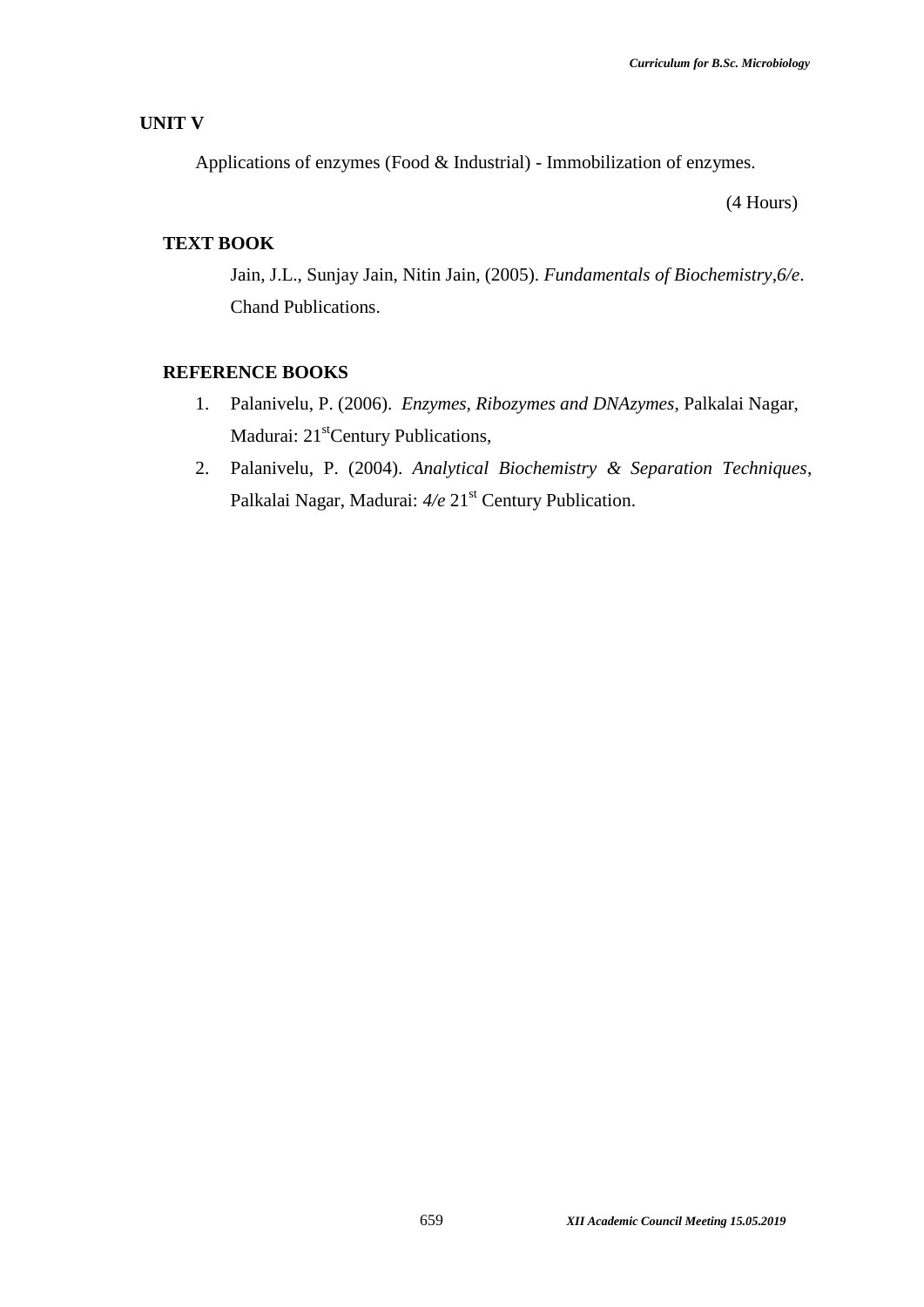

|                                                    | <b>V.V. VANNIAPERUMAL COLLEGE FOR WOMEN</b>                                                                                                                                               |                                         |                 |
|----------------------------------------------------|-------------------------------------------------------------------------------------------------------------------------------------------------------------------------------------------|-----------------------------------------|-----------------|
|                                                    | (Belonging to Virudhunagar Hindu Nadars)<br>An Autonomous Institution Affiliated to Madurai Kamaraj University, Madurai<br>Re-accredited with 'A' Grade $(3^{rd}$ Cycle) by NAAC          |                                         |                 |
|                                                    | VIRUDHUNAGAR - 626 001                                                                                                                                                                    |                                         |                 |
| Semester: III                                      |                                                                                                                                                                                           | Hours/Week:                             | $\Omega$        |
| Generic<br>Elective - 1                            | <b>HUMAN RIGHTS</b>                                                                                                                                                                       | Credits                                 | $\therefore$ 1  |
| Course Code:<br><b>18UGEH31</b>                    | $(2018 - 19)$ onwards)                                                                                                                                                                    | <b>Internal</b><br>100                  | <b>External</b> |
| <b>COURSE OUTCOMES</b><br>$\overline{\phantom{0}}$ | On completion of the course, the students will be able to<br>understand the basic concepts on Human Rights and Human values.<br>learn the definition and the development of Human Rights. |                                         |                 |
|                                                    | understand the various theories on Human Rights.                                                                                                                                          |                                         |                 |
|                                                    | know the International instruments and conventions on human Rights.                                                                                                                       |                                         |                 |
|                                                    | acquire idea of the evolution of Human Rights in India.                                                                                                                                   |                                         |                 |
| $\qquad \qquad -$                                  |                                                                                                                                                                                           |                                         |                 |
|                                                    | imbibe the knowledge of Human Rights violation in India.                                                                                                                                  |                                         |                 |
| <b>UNIT I</b>                                      |                                                                                                                                                                                           |                                         |                 |
|                                                    | Human Rights - Definition – Development of Human Rights: The Magna Carta                                                                                                                  |                                         |                 |
|                                                    | (1215) - The Declaration on Rights of Man and Citizen (1789) - The Bill of Rights                                                                                                         |                                         |                 |
| (1791).                                            |                                                                                                                                                                                           |                                         |                 |
| <b>UNIT II</b>                                     | Universal Declaration of Human Rights (1948) - International Covenant on Civil<br>and Political Rights-International Covenant on Economic, Social and Cultural Rights.                    |                                         |                 |
| <b>UNIT III</b>                                    | Human Rights in India - Constitutional Guarantees on Human Rights - The<br>Protection of Human Rights Act (1993).                                                                         |                                         |                 |
|                                                    | 660                                                                                                                                                                                       | XII Academic Council Meeting 15.05.2019 |                 |

#### **COURSE OUTCOMES**

- understand the basic concepts on Human Rights and Human values.
- learn the definition and the development of Human Rights.
- understand the various theories on Human Rights.
- know the International instruments and conventions on human Rights.
- acquire idea of the evolution of Human Rights in India.
- imbibe the knowledge of Human Rights violation in India.

#### **UNIT I**

# **UNIT II**

#### **UNIT III**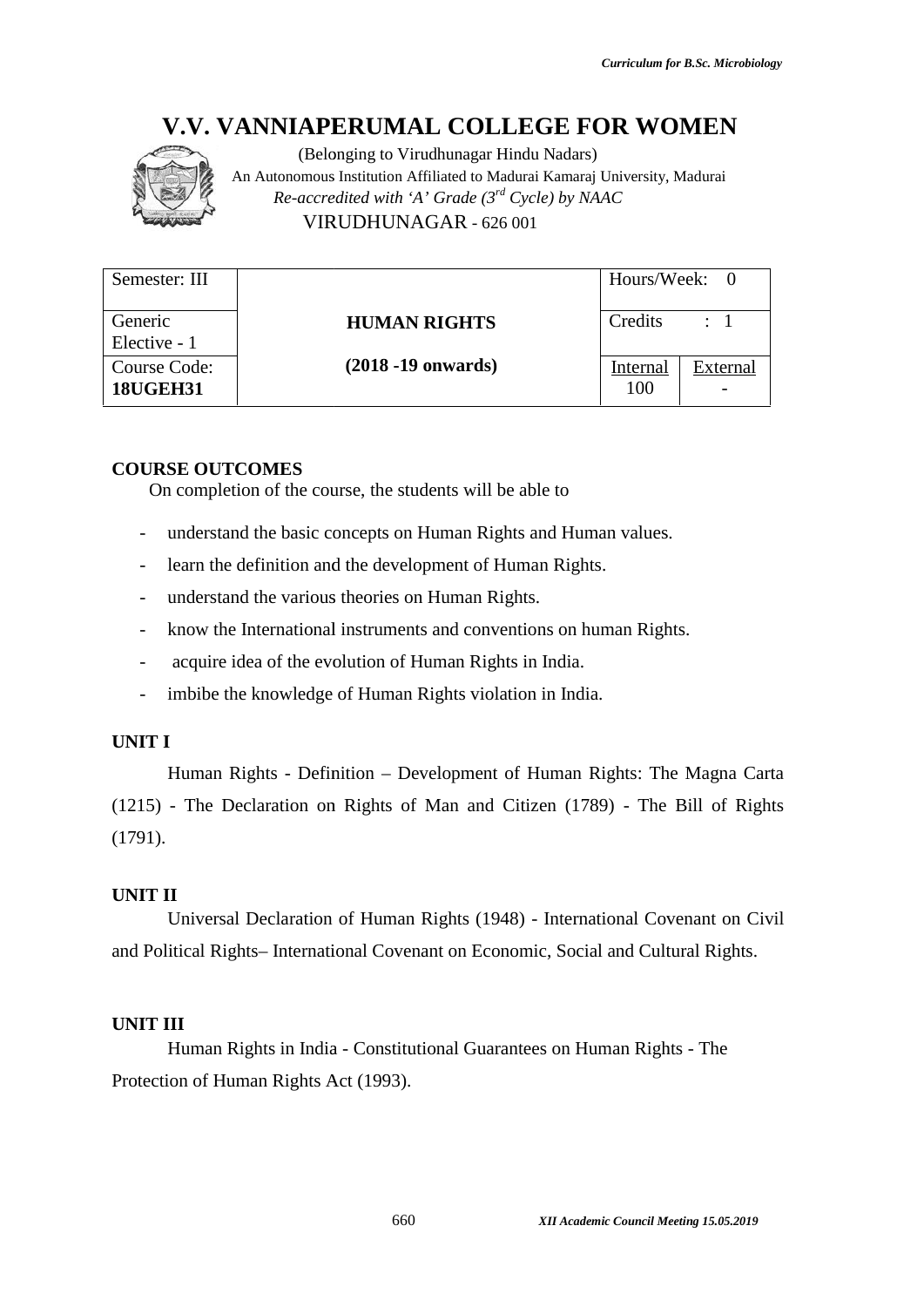#### **UNIT IV**

National Human Rights Commission - State Human Rights Commission – Human Rights Court.

## **UNIT V**

Human Rights Violations in India- Children – Women – Refugees – Minorities – SCs & ST – Trans-gender.

#### **TEXT BOOK**

Study Material prepared by the faculty in Department of History.

- 1. Basu,L.N. (2006). *Human Rights: Practice and Limitations,* Jaipur: Pointer Publishers.
- 2. Chauhan,S.R, & Chauhan, N.S (ed.), (2007*). International Dimension of the Human Rights,* Vol. I – III, New Delhi: Rajdhani Publishers.
- 3. Gupta,U.N. (2004). *Human Rights,* Vol.I IV, New Delhi: Atlantic Publishers.
- 4. Natarajan,A. (2004). *Human Rights in International Perspectives,* Madurai: Munnetra Pathipagam.
- 5. Raja Muthirulandi, E. (2003*). Manidha Urimaigal (Tamil),* Madurai: BPI Publishers.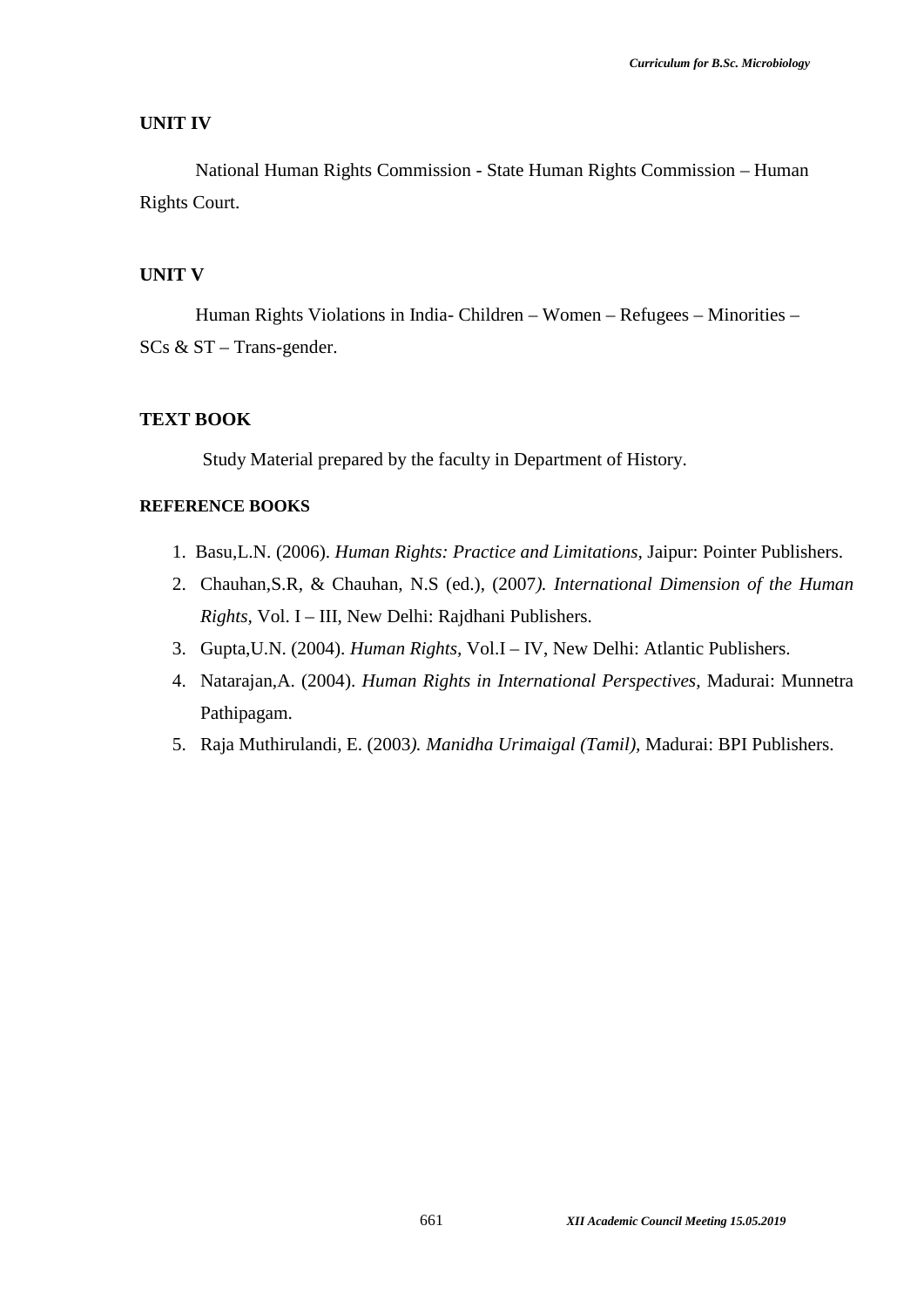

|                                 | <b>V.V. VANNIAPERUMAL COLLEGE FOR WOMEN</b>                                                                                                                                      |                                         |                 |
|---------------------------------|----------------------------------------------------------------------------------------------------------------------------------------------------------------------------------|-----------------------------------------|-----------------|
|                                 | (Belonging to Virudhunagar Hindu Nadars)<br>An Autonomous Institution Affiliated to Madurai Kamaraj University, Madurai<br>Re-accredited with 'A' Grade $(3^{rd}$ Cycle) by NAAC |                                         |                 |
|                                 | VIRUDHUNAGAR - 626 001                                                                                                                                                           |                                         |                 |
| Semester: III                   |                                                                                                                                                                                  | Hours/Week:                             | $\Omega$        |
| Generic                         | <b>WOMEN STUDIES</b>                                                                                                                                                             | Credits                                 | $\therefore$ 1  |
| Elective - 1                    |                                                                                                                                                                                  |                                         |                 |
| Course Code:<br><b>18UGEW32</b> | $(2018 - 19)$ onwards)                                                                                                                                                           | <b>Internal</b><br>100                  | <b>External</b> |
| <b>COURSE OUTCOMES</b>          |                                                                                                                                                                                  |                                         |                 |
|                                 | On completion of the course, the students will be able to                                                                                                                        |                                         |                 |
|                                 | understand the concept of Feminism.                                                                                                                                              |                                         |                 |
|                                 | acquire the knowledge on the atrocities committed against women.                                                                                                                 |                                         |                 |
| $\overline{\phantom{a}}$        | know more of women's organisations and political rights.                                                                                                                         |                                         |                 |
| $\overline{\phantom{a}}$        | know about the various Government welfare schemes for women.                                                                                                                     |                                         |                 |
|                                 | gain knowledge on the legal rights of women.                                                                                                                                     |                                         |                 |
|                                 | analyse the real empowerment of women in all fields.                                                                                                                             |                                         |                 |
| <b>UNIT I</b>                   |                                                                                                                                                                                  |                                         |                 |
|                                 | Women Studies - Definition - Feminism-Kinds of Feminism.                                                                                                                         |                                         |                 |
| UNIT II                         |                                                                                                                                                                                  |                                         |                 |
|                                 | Violence Against Women – Female Foeticide–Domestic violence - Problems of                                                                                                        |                                         |                 |
|                                 | working women -Eve-Teasing - Sexual Harassment- Portrayal of women in Mass Media.                                                                                                |                                         |                 |
| <b>UNIT III</b>                 |                                                                                                                                                                                  |                                         |                 |
|                                 | Women Indian Association -National Council of Women in India - Self Help                                                                                                         |                                         |                 |
|                                 | Groups – Panchayat Raj and role of women in politics -NGOs and women Development.                                                                                                |                                         |                 |
| <b>UNIT IV</b>                  |                                                                                                                                                                                  |                                         |                 |
|                                 | Central Government's Social Welfare schemes- State Government's Social                                                                                                           |                                         |                 |
|                                 | Welfare Programmes for Women - Women and Children.                                                                                                                               |                                         |                 |
|                                 | 662                                                                                                                                                                              | XII Academic Council Meeting 15.05.2019 |                 |

#### **COURSE OUTCOMES**

- understand the concept of Feminism.
- acquire the knowledge on the atrocities committed against women.
- know more of women's organisations and political rights.
- know about the various Government welfare schemes for women.
- gain knowledge on the legal rights of women.
- analyse the real empowerment of women in all fields.

#### **UNIT I**

#### **UNIT II**

#### **UNIT III**

Women Indian Association -National Council of Women in India - Self Help Women Indian Association -National Council of Women in India - Self Help<br>Groups – Panchayat Raj and role of women in politics -NGOs and women Development.

#### **UNIT IV**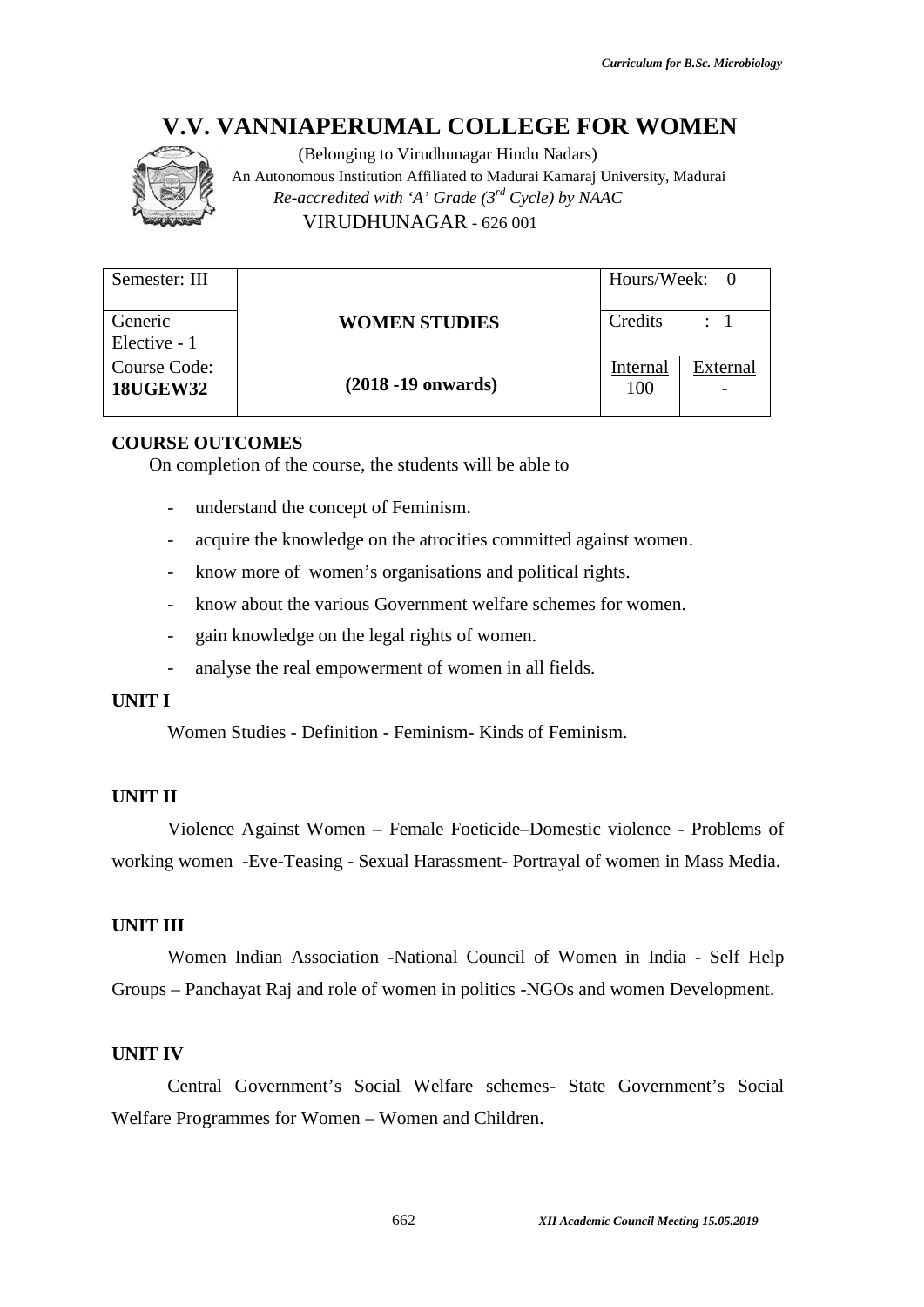#### **UNIT V**

Dowry Prohibition Act 1961 - Equal Remuneration Act 1976 – Hindu Women's Right to Property Act 1989 – Prohibition of indecent Representation of Women Act 1987 – Domestic Violence (Prevention) Act 2005 – POCSO Act 2012.

#### **TEXT BOOK**

Study Material prepared by the faculty in Department of History.

- 1. Anwarul Yaquin, Badar Anwar, (1982). *Protection of Women Under the Law*, New Delhi.
- 2. Chatterjee, B.B, (1971). *Impact of Social Legislation on Social Change,* Calcutta.
- 3. Gandhi,M.K., (1962). *Women and Social Injustice,* Ahemadabad.
- 4. Gangrade,K.D, (1978). *Social Legislation in India, Vol.I and II,* Delhi.
- 5. Mandakini Das, Pritirekha, Das Pathnayak (ed)., (2010). *Empowering Women: Issues and Challenges and Strategies,* New Delhi.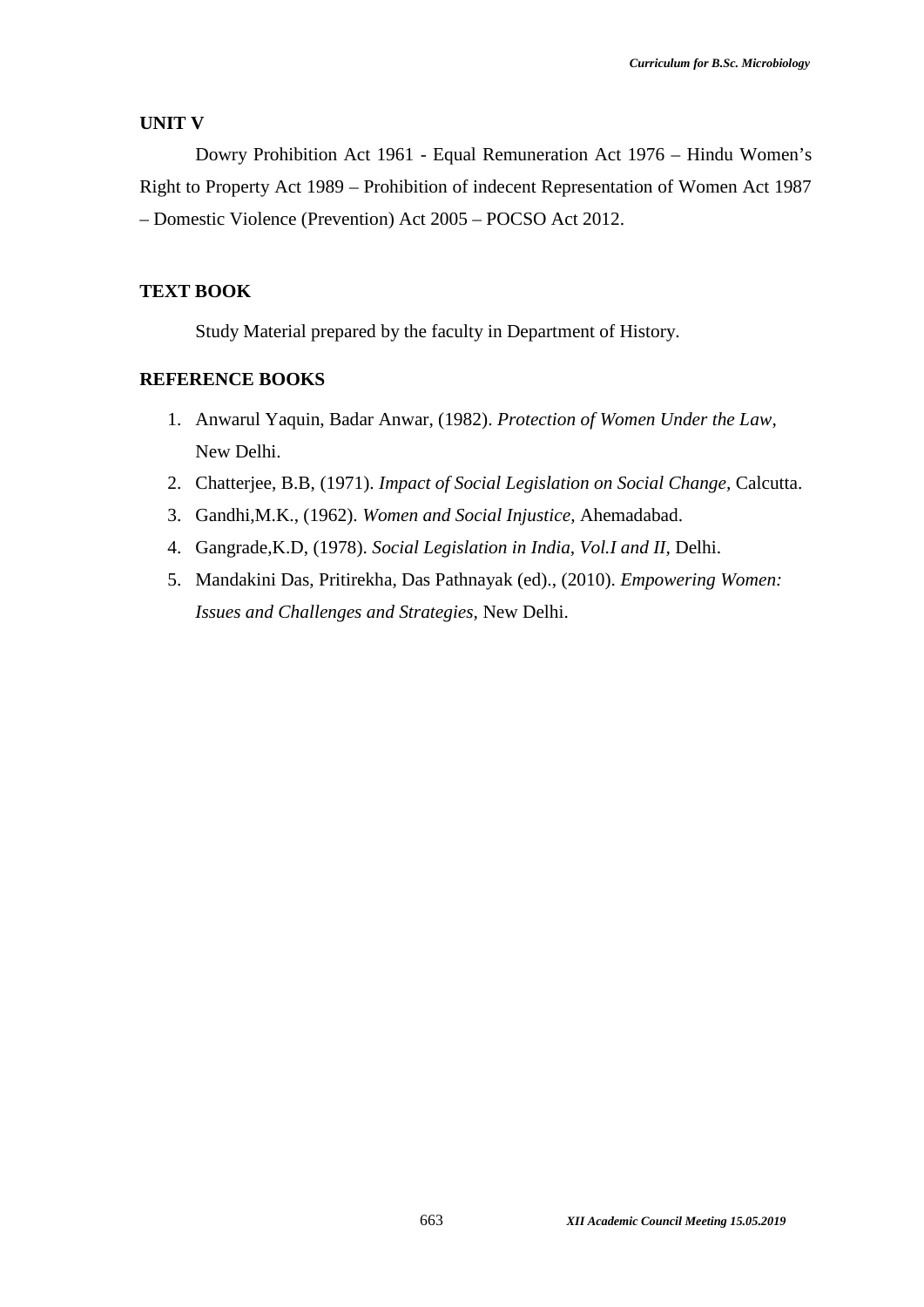

|                                                 | <b>V.V. VANNIAPERUMAL COLLEGE FOR WOMEN</b><br>(Belonging to Virudhunagar Hindu Nadars)<br>An Autonomous Institution Affiliated to Madurai Kamaraj University, Madurai<br>Re-accredited with 'A' Grade $(3^{rd}$ Cycle) by NAAC<br>VIRUDHUNAGAR - 626 001 |                        |                                         |
|-------------------------------------------------|-----------------------------------------------------------------------------------------------------------------------------------------------------------------------------------------------------------------------------------------------------------|------------------------|-----------------------------------------|
| Semester:                                       |                                                                                                                                                                                                                                                           |                        | Hours/Week: $1 + 1$                     |
| III & IV<br>Generic                             | <b>CONSTITUTION OF INDIA</b>                                                                                                                                                                                                                              | Credits                | $\therefore$ 1                          |
| Elective - 2<br>Course Code:<br><b>18UGEC41</b> | $(2018 - 19)$ onwards)                                                                                                                                                                                                                                    | <b>Internal</b><br>100 | <b>External</b>                         |
| <b>COURSE OUTCOMES</b>                          | On completion of the course, the students will be able to                                                                                                                                                                                                 |                        |                                         |
|                                                 | understand the basic tenets of the Constitution.                                                                                                                                                                                                          |                        |                                         |
| $\overline{\phantom{0}}$                        | realize the duties and responsibilities as a citizen of India.                                                                                                                                                                                            |                        |                                         |
|                                                 | shine in competitive examinations.                                                                                                                                                                                                                        |                        |                                         |
|                                                 | understand that the constitution is a base for the functioning of the Government                                                                                                                                                                          |                        |                                         |
| $\qquad \qquad \blacksquare$                    | aware of the actual working of political institutions.                                                                                                                                                                                                    |                        |                                         |
| -                                               | know the powers of Judiciary in the protection of citizen.                                                                                                                                                                                                |                        |                                         |
| <b>UNIT I</b>                                   | Constituent Assembly - Sources – Salient Features of the Constitution –<br>Fundamental Rights - Fundamental Duties - Directive Principles of State Policy.                                                                                                |                        |                                         |
| <b>UNIT II</b>                                  |                                                                                                                                                                                                                                                           |                        |                                         |
| Minister and his cabinet.                       | President and Vice-President – Election, Position, Powers and Functions – Prime                                                                                                                                                                           |                        |                                         |
| <b>UNIT III</b>                                 |                                                                                                                                                                                                                                                           |                        |                                         |
|                                                 | Indian Parliament - LokSabha and RajyaSabha - Composition - Powers and                                                                                                                                                                                    |                        |                                         |
| Functions.                                      |                                                                                                                                                                                                                                                           |                        |                                         |
|                                                 |                                                                                                                                                                                                                                                           |                        |                                         |
|                                                 |                                                                                                                                                                                                                                                           |                        |                                         |
|                                                 | 664                                                                                                                                                                                                                                                       |                        | XII Academic Council Meeting 15.05.2019 |

#### **COURSE OUTCOMES**

- understand the basic tenets of the Constitution.
- realize the duties and responsibilities as a citizen of India.
- shine in competitive examinations.
- understand that the constitution is a base for the functioning of the Government
- aware of the actual working of political institutions.
- know the powers of Judiciary in the protection of citizen.

# **UNIT I**

#### **UNIT II**

#### **UNIT III**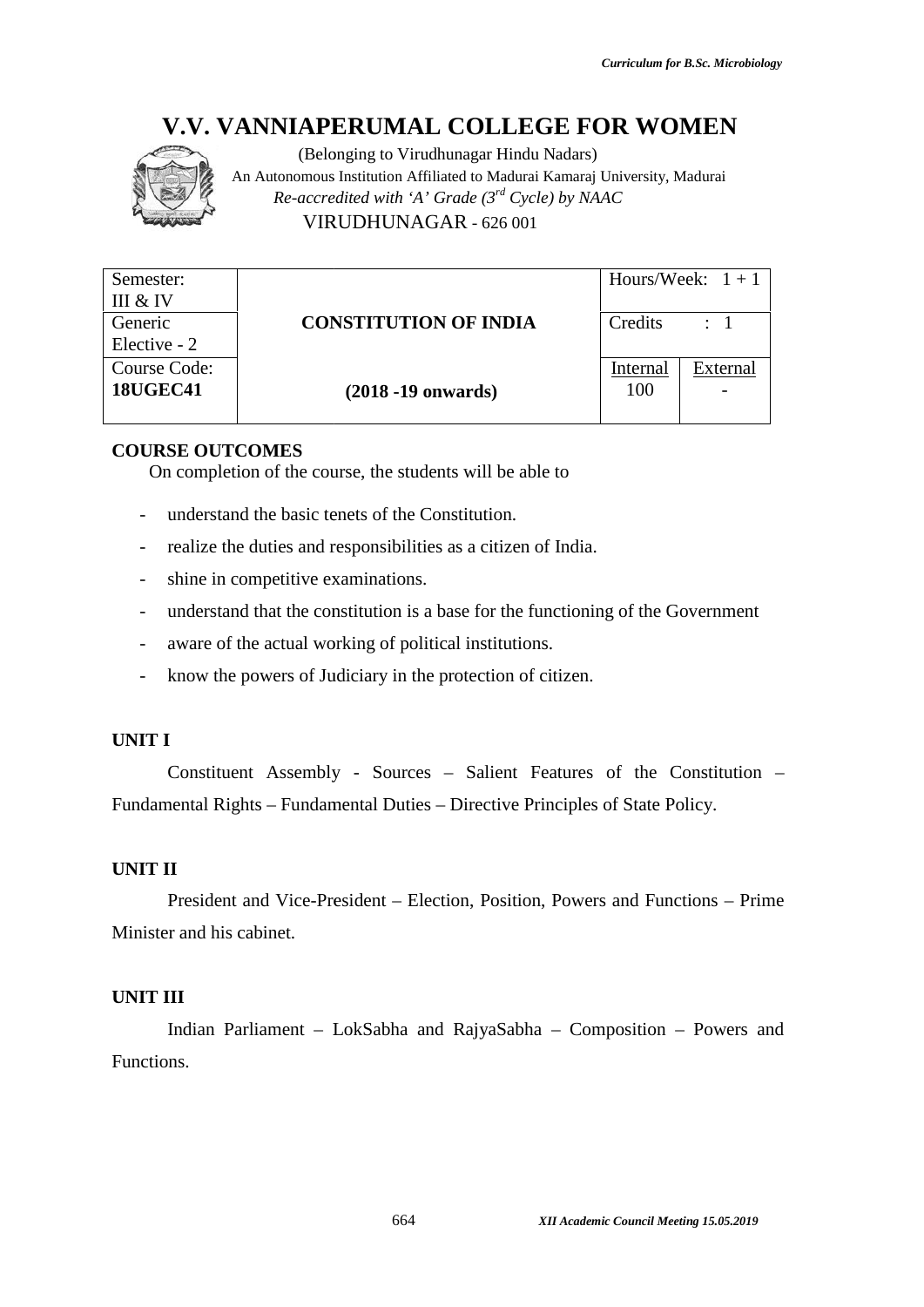#### **UNIT IV**

Process of Law making – Committee system – Mode of Amendments-Constitutional Amendments.

## **UNIT V**

Judiciary – Supreme Court – Composition - Powers and Functions – Judicial Review - State Government – Governor - Chief Minister- High court.

#### **TEXT BOOK**

Study Material prepared by the faculty in Department of History.

- 1. Gomathinayagam,P& Anusuya,R. (1980). *Modern Governments,* Rajapalayam: Sri Vinayaga Pathipagam.
- 2. Kapur,A.C. (1975). *Select Constitutions*, New Delhi: S.Chand & Co.
- 3. Kasthuri,J. (1998). *Modern Governments,* Udumalpet: Ennes Publications.
- 4. Mahajan, V.D. (1969). *Select Modern Governments,* New Delhi: S.Chand & Co.
- 5. Ramalingam, T.S. (1971). *Modern Governments,* Madurai: T.S.R. Publications.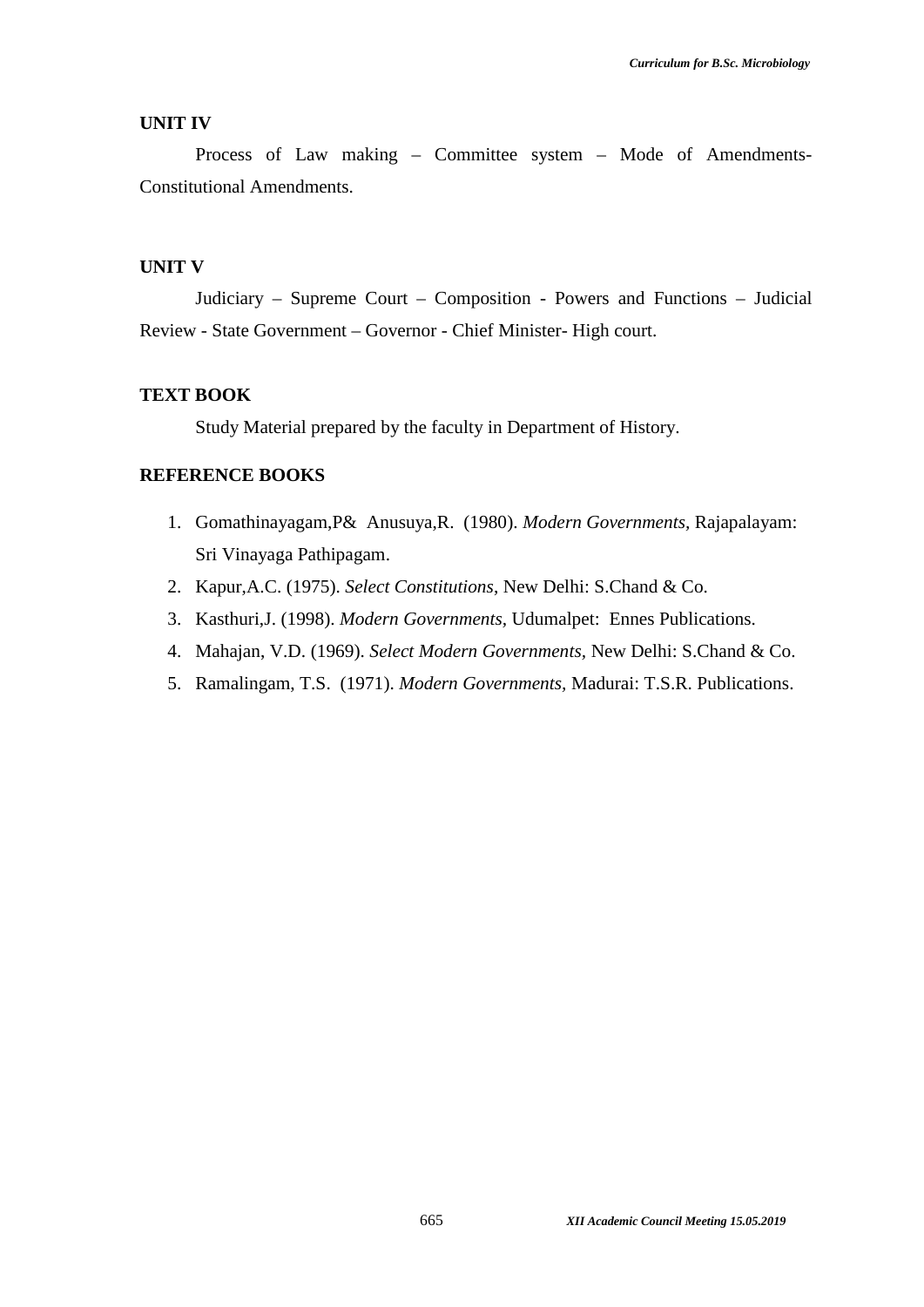

|                                                                        | V.V. VANNIAPERUMAL COLLEGE FOR WOMEN<br>(Belonging to Virudhunagar Hindu Nadars)<br>An Autonomous Institution Affiliated to Madurai Kamaraj University, Madurai<br>Re-accredited with 'A' Grade $(3^{rd}$ Cycle) by NAAC<br>VIRUDHUNAGAR - 626 001                                                                                                                                    |                                         |          |
|------------------------------------------------------------------------|---------------------------------------------------------------------------------------------------------------------------------------------------------------------------------------------------------------------------------------------------------------------------------------------------------------------------------------------------------------------------------------|-----------------------------------------|----------|
| Semester: III & IV                                                     |                                                                                                                                                                                                                                                                                                                                                                                       | Hours/Week: $1+1$                       |          |
| Generic Elective - 2                                                   | <b>MODERN ECONOMICS</b>                                                                                                                                                                                                                                                                                                                                                               | Credits: 1                              |          |
| <b>Course Code</b><br>18UGEM42                                         | $(2018-2019$ Onwards)                                                                                                                                                                                                                                                                                                                                                                 | Internal<br>100                         | External |
| <b>COURSE OUTCOMES</b><br>$\overline{\phantom{0}}$<br>Government.<br>۳ | On completion of the course, the students will be able to<br>understand the economic development and the various sectors of Indian Economy.<br>get clear knowledge about economic issues.<br>get introduced to the framework of Budgets and Income and Expenditure of the<br>understand the role of banks in economic development.<br>apply the E-payment methods in day to day life. |                                         |          |
|                                                                        | <b>UNIT I: Economic Development:</b> Economic Development – Meaning – Nature of Indian<br>Economy – Features of Indian Economy - Agriculture and Economic Development –<br>Industrial Sector and Economic Development – LPG – Advantages and Disadvantages –<br>MNCs - Obstacles to Economic Development.                                                                             |                                         |          |
|                                                                        | <b>UNIT II:</b> Economic Issues: Population growth in India $-$ Causes $-$ Measures $-$ Poverty $-$<br>Causes – Measures – Unemployment – Causes – Types – Measures.                                                                                                                                                                                                                  |                                         |          |
| for Growth of Public Expenditure.                                      | <b>UNIT III:</b> Government Budget and the Economy: Meaning -Types -Principles of<br>Budgeting -Budgetary Procedure -Direct and Indirect Taxes -Merits -Demerits -Causes                                                                                                                                                                                                              |                                         |          |
|                                                                        | UNIT IV: Role of Commercial Banks in Economic Development: Commercial Banks -<br>Classifications - Public Sector Banks - Merits - Private Sector Banks - Merits -<br>Differences between Public Sector Banks and Private Sector Banks - Role of Commercial<br>666                                                                                                                     | XII Academic Council Meeting 15.05.2019 |          |

#### **COURSE OUTCOMES**

- understand the economic development and the various sectors of Indian Economy**.**
- get clear knowledge about economic issues.
- get introduced to the framework of Budgets and Income and Expenditure of the Government.
- understand the role of banks in economic development.
- apply the E-payment methods in day to day life.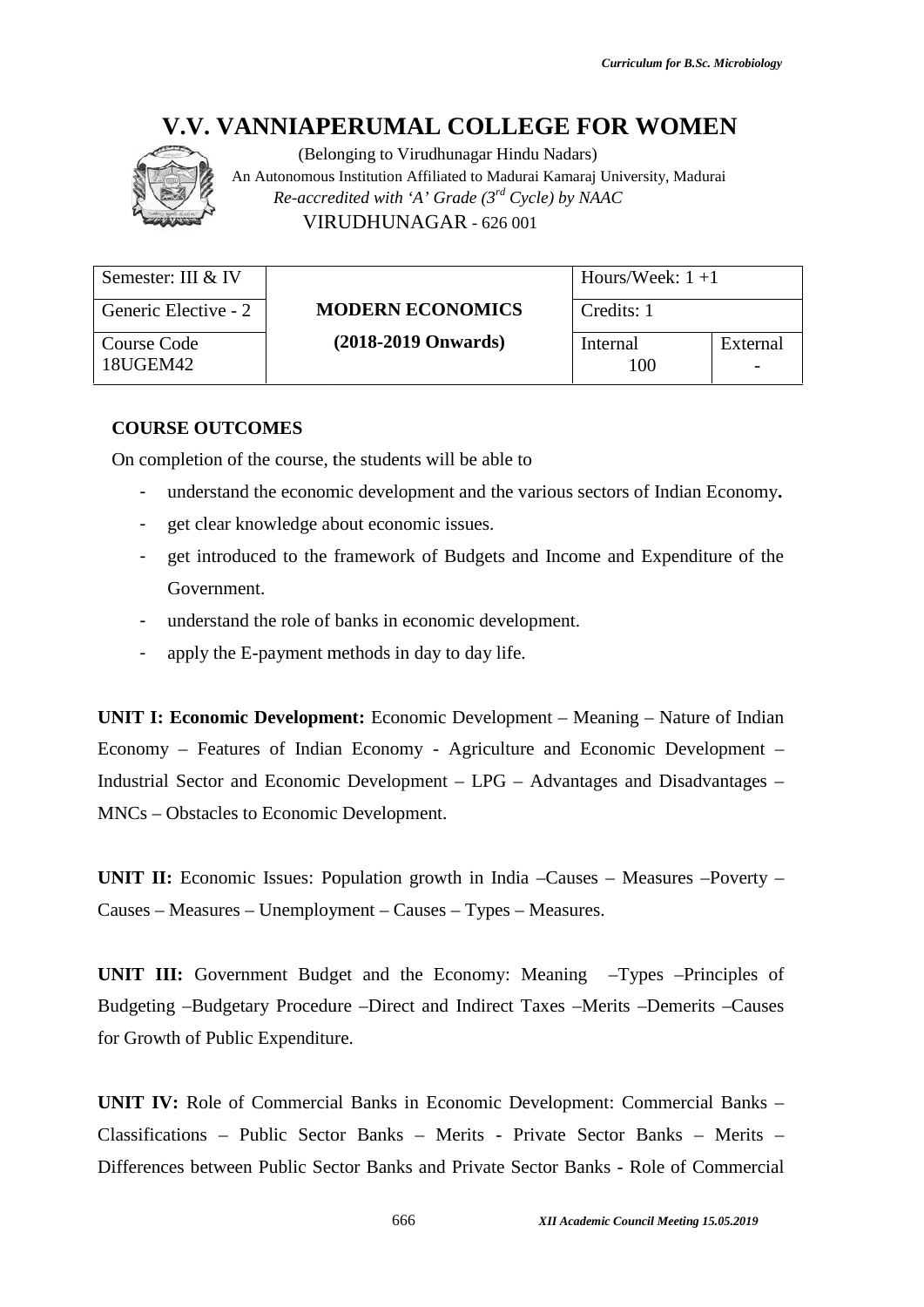Banks in Economic Development ––Innovative Schemes for developing Infrastructure – Demonetization – Reasons for Demonetisation – Merits and Demerits of Demonetisation.

**UNIT V:** E-Banking: E-Banking – Advantages – Disadvantages – Mobile Banking – Facilities – Advantages – Disadvantages - Internet Banking – Types – Features – Advantages – Disadvantages – Electronic Payment System (EPS) – Meaning – Benefits – Disadvantages – Methods of EPS– ATM – Debit Card – Credit Card – Smart Card– Electronic Clearing Service (ECS) – National Electronic Funds Transfer (NEFT) – Real Time Gross Settlement (RTGS) - Risks involved in E-Payments – Security tips to overcome Risks in E-Payments

#### **TEXT BOOK**

Study Material prepared by the faculty in Department of Commerce and Economics.

- 1. Sankaran .S, (2012). *Micro Economics,* Chennai: Margham Publications.
- 2. Sankaran. S, (2012). *Monetary Economics,* Chennai: Margham Publications.
- 3. Ruddar Dutt and Sundharam. K.P.M., (2017). *Indian Economy,* New Delhi: S. Chand & Company Ltd.
- 4. Mithani.D.M., (2010). *Money, Banking, Trade and Public Finance,* Mumbai: Himalaya Publishing House.
- 5. Rama. A and Aruna Devi. A. (2019). *Banking Technology,* Chennai: New Century Book House (P) Ltd.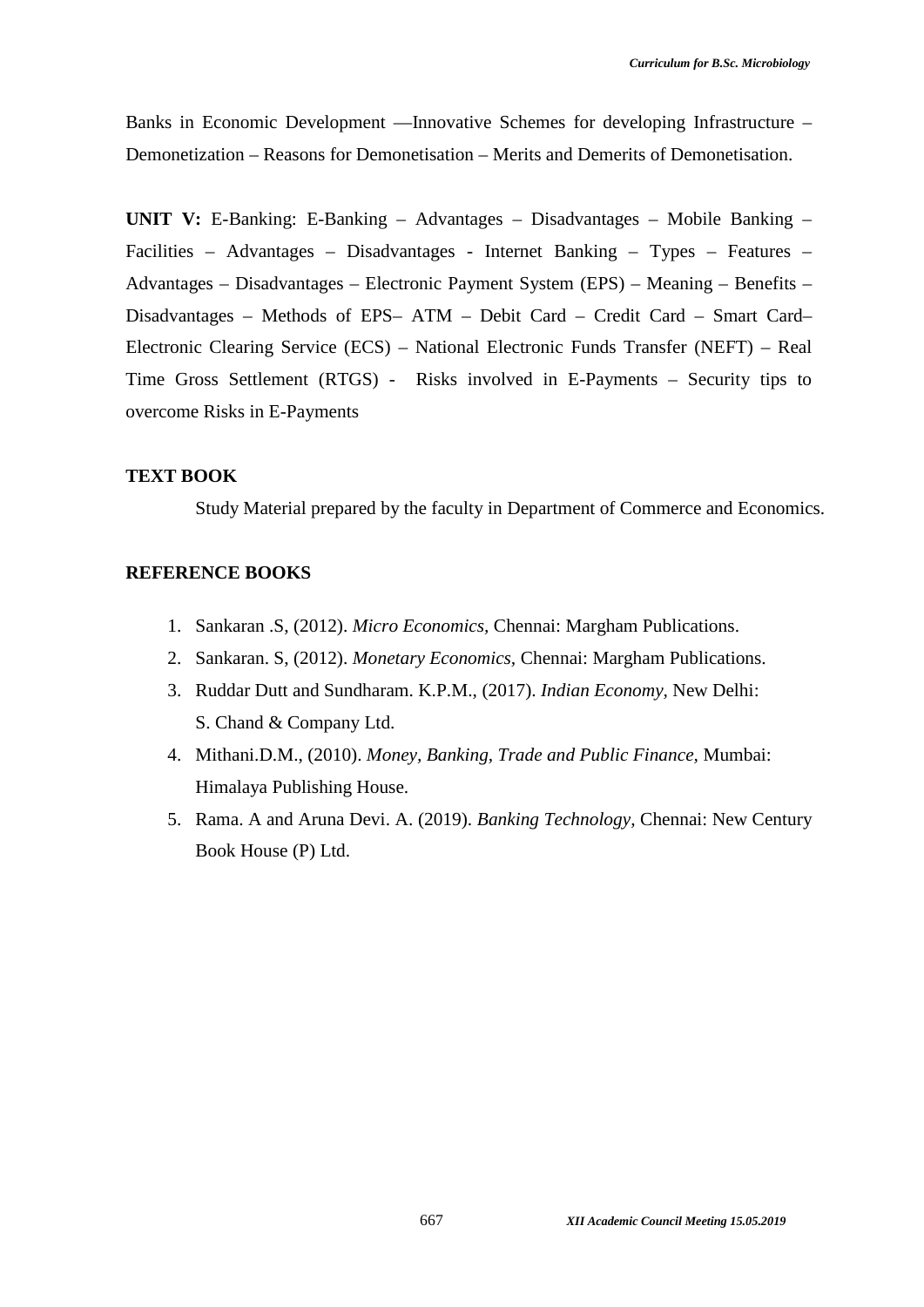

|                                | <b>V.V. VANNIAPERUMAL COLLEGE FOR WOMEN</b><br>(Belonging to Virudhunagar Hindu Nadars)<br>An Autonomous Institution Affiliated to Madurai Kamaraj University, Madurai<br>Re-accredited with 'A' Grade ( $3^{rd}$ Cycle) by NAAC<br>VIRUDHUNAGAR - 626 001                                                                                                                                |                                         |                   |
|--------------------------------|-------------------------------------------------------------------------------------------------------------------------------------------------------------------------------------------------------------------------------------------------------------------------------------------------------------------------------------------------------------------------------------------|-----------------------------------------|-------------------|
| Semester:                      |                                                                                                                                                                                                                                                                                                                                                                                           |                                         | Hours/Week: $1+1$ |
| III & IV                       | <b>ADOLESCENT PSYCHOLOGY</b>                                                                                                                                                                                                                                                                                                                                                              |                                         |                   |
| Generic Elective-2             | $(2018 - 19)$ onwards)                                                                                                                                                                                                                                                                                                                                                                    |                                         | Credits: 1        |
| Course Code<br><b>18UGEA43</b> |                                                                                                                                                                                                                                                                                                                                                                                           | Internal<br>100                         | External          |
| adolescence.<br>those issues.  | On completion of the course, students will be able to<br>gain knowledge regarding the changes in different domains of development during<br>develop and maintain good relationship with parents and peers.<br>aware of the issues challenging adolescents and measures to be taken to prevent<br>face the challenges they face across the life span<br>adopt a few counseling techniques. |                                         |                   |
| JNIT I                         | Adolescence- Age of adolescence, characteristics, problems of adolescence.<br>Biological transitions, Emotional transitions, Social transitions, Cognitive transitions,<br>Changes in moral behavior, Developmental tasks.                                                                                                                                                                |                                         |                   |
| <b>JNIT II</b>                 |                                                                                                                                                                                                                                                                                                                                                                                           |                                         |                   |
| nedia.                         | Challenges of Adolescents-Health issues, Sexually transmitted diseases, Mental<br>ealth issues, Social issues- Sexual abuse, Substance abuse, Influence of electronic                                                                                                                                                                                                                     |                                         |                   |
| JNIT III                       |                                                                                                                                                                                                                                                                                                                                                                                           |                                         |                   |
|                                | Development of Self- Identity development and autonomy, self - esteem, Gender                                                                                                                                                                                                                                                                                                             |                                         |                   |
|                                | and self- regulation. Self-reliance and personal decision making process. Peer Pressure                                                                                                                                                                                                                                                                                                   |                                         |                   |
| and Family conflicts.          |                                                                                                                                                                                                                                                                                                                                                                                           |                                         |                   |
|                                | 668                                                                                                                                                                                                                                                                                                                                                                                       | XII Academic Council Meeting 15.05.2019 |                   |

## **COURSE OUTCOMES**

- gain knowledge regarding the changes in different domains of development during adolescence. course, students will be able to<br>ge regarding the changes in different domains of devel<br>aintain good relationship with parents and peers.
- develop and maintain good relationship with parents and peers.
- aware of the issues challenging adolescents and measures to be taken to prevent those issues.
- face the challenges they face across the life span
- adopt a few counseling techniques.

#### **UNIT I**

#### **UNIT II**

## **UNIT III**

Development of Self- Identity development and autonomy, self - esteem, Gender and self- regulation. Self-reliance and personal decision making process. Peer Pressure and and Family conflicts.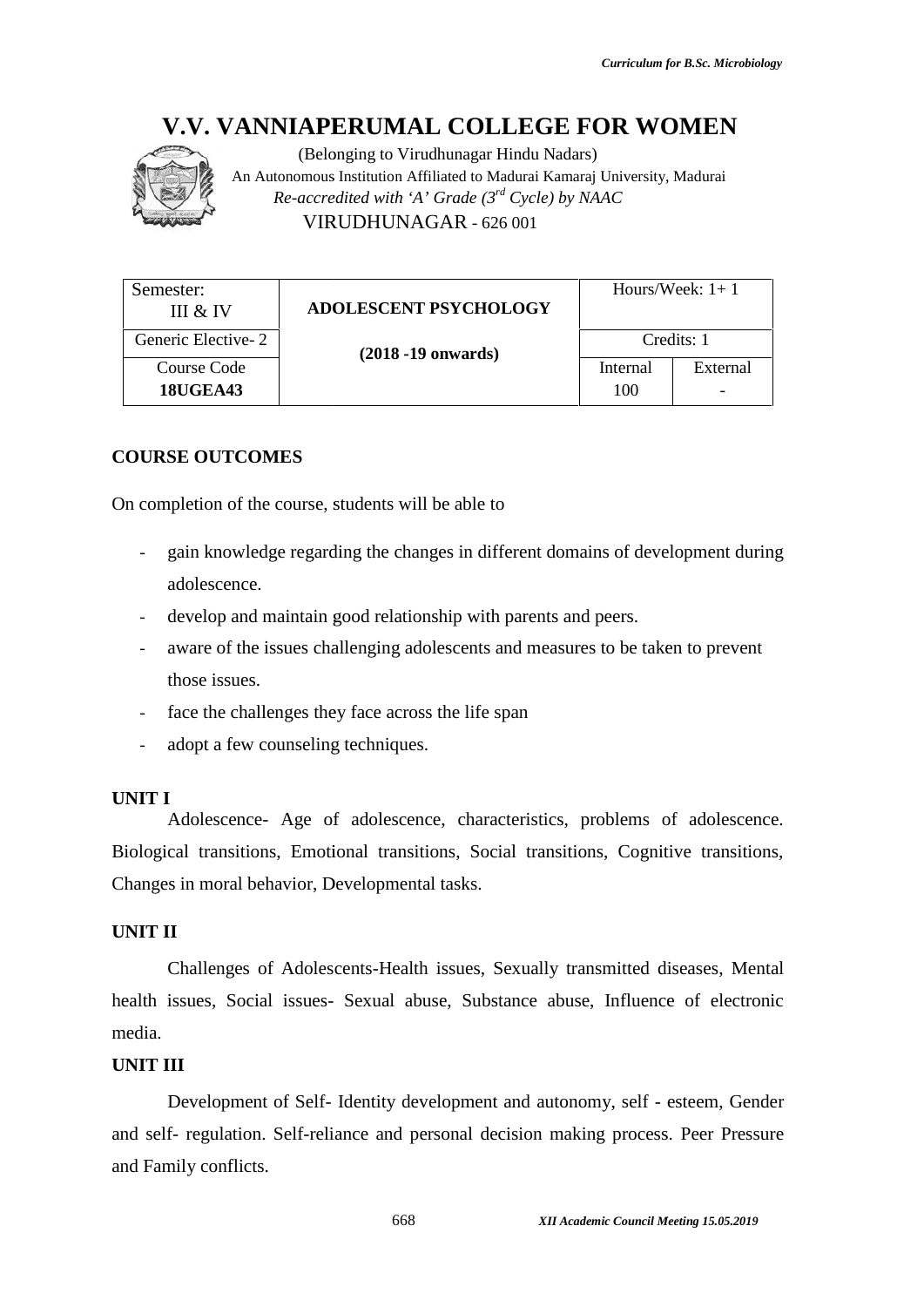#### **UNIT IV**

Counselling – Styles of Counselling – An effective Counseling relationship- Managing crises – Effective Counselor - Maintain boundaries – Taking care of ourselves.

# **UNIT V**

Qualities of a good Counsellers

Empathy – open mindedness – Genuine and Trust Winning – Maintaining confidentiality – certain Do's and Dont's.

#### **Related Experience**

Discussion about the problems confronting adolescents today. Group discussion on the use and misuse of electronic media by adolescents. Discussion on issues relating to parent, adolescents relationship. To study about the health problems of adolescents. To make a study on the stress experience by adolescents. Critical Analyses issues and debates in Counseling psychology. Reflect on the their role in different fields of Counseling.

# **TEXT BOOK**

Study Material prepared by the faculty in Department of Home Science.

- 1. Chauhan S. (1983), *Psychology of Adolescence*, New Delhi: Allied Publishers Private Limited.
- 2. Elizabeth B Hurlock (1985). *Developmental Psychology A Life - Span Approach*, New York: TMH Edition.
- 3. Aron, A., & Aron, E.N. (1994). *Statistics for Psychology*. New Jersey: Prentice Hall.
- 4. Miles, J. (2001). *Research Methods and Statics,* Exeter: Crucial.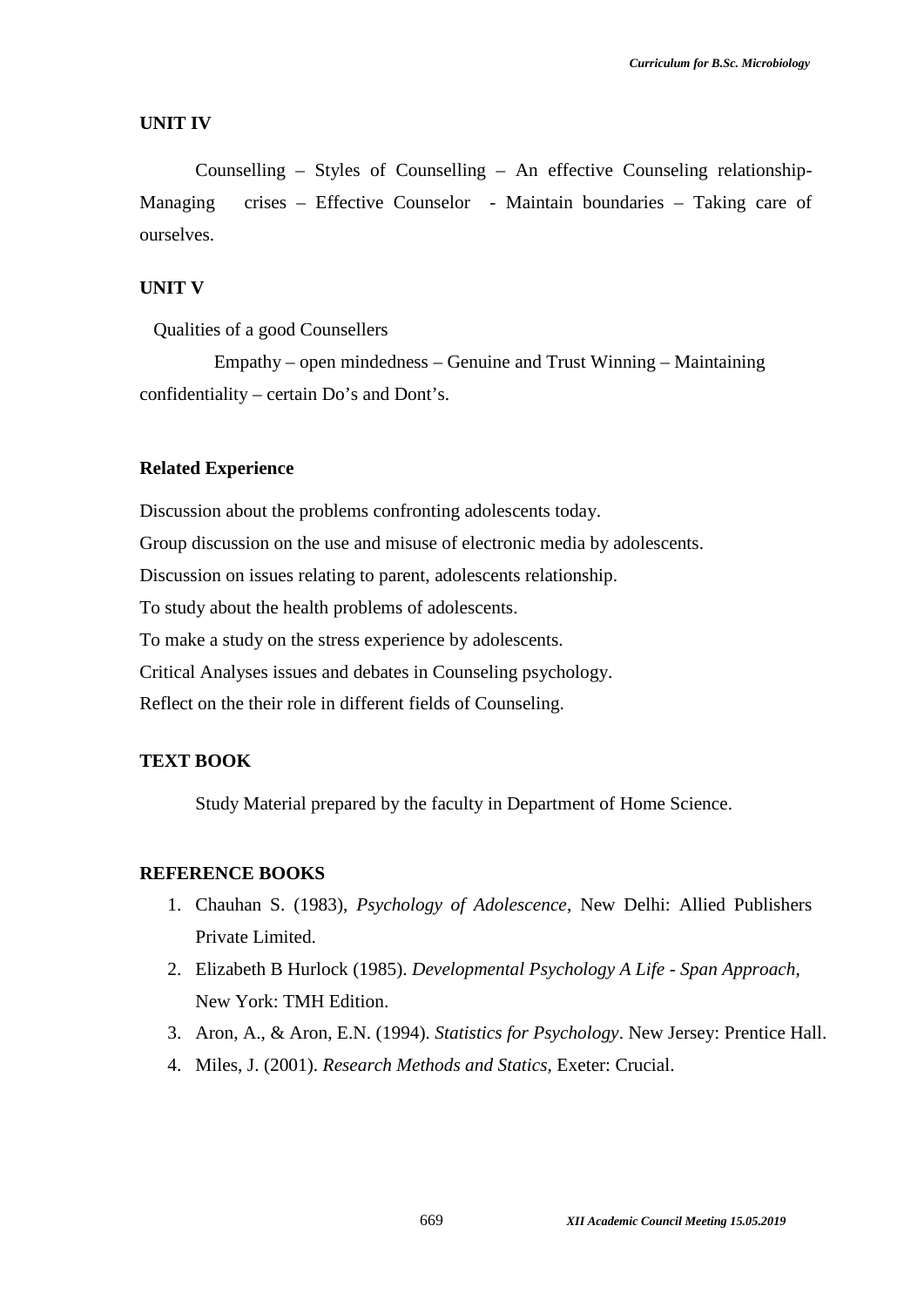

|                                | <b>V.V. VANNIAPERUMAL COLLEGE FOR WOMEN</b><br>(Belonging to Virudhunagar Hindu Nadars)<br>An Autonomous Institution Affiliated to Madurai Kamaraj University, Madurai<br>Re-accredited with 'A' Grade $(3^{rd}$ Cycle) by NAAC<br>VIRUDHUNAGAR - 626 001 |                                         |                   |
|--------------------------------|-----------------------------------------------------------------------------------------------------------------------------------------------------------------------------------------------------------------------------------------------------------|-----------------------------------------|-------------------|
| Semester:<br>III & IV          | <b>DISASTER MANAGEMENT</b>                                                                                                                                                                                                                                |                                         | Hours/Week: $1+1$ |
| Generic Elective-2             |                                                                                                                                                                                                                                                           |                                         | Credits: 1        |
| Course Code<br><b>18UGED44</b> | $(2018 - 19)$ onwards)                                                                                                                                                                                                                                    | Internal<br>100                         | External          |
| <b>COURSE OUTCOMES</b>         | On completion of this course, the students will be able to                                                                                                                                                                                                |                                         |                   |
|                                | get a general insight in the dimensions of disasters caused by nature as well as the                                                                                                                                                                      |                                         |                   |
|                                | disasters and environmental hazards induced by human developmental activities                                                                                                                                                                             |                                         |                   |
|                                | become aware of the fundamentals of disaster assessment and environmental                                                                                                                                                                                 |                                         |                   |
| impact assessment              |                                                                                                                                                                                                                                                           |                                         |                   |
|                                | become sensitized to the various institutional agencies for disaster management                                                                                                                                                                           |                                         |                   |
|                                | be aware of disaster recovery plan                                                                                                                                                                                                                        |                                         |                   |
| disaster                       | understand the association at National, State and District level of cope up with                                                                                                                                                                          |                                         |                   |
| <b>JNIT I</b>                  |                                                                                                                                                                                                                                                           |                                         |                   |
|                                | Disaster – Features and Effects of Disaster – Process of Disaster – Hazards and its                                                                                                                                                                       |                                         |                   |
|                                | Classification – Vulnerability and its Categories - Stages in Disaster – Disaster                                                                                                                                                                         |                                         |                   |
|                                | Management and its Activities - Disaster Management Cycle.                                                                                                                                                                                                |                                         |                   |
| <b>JNIT II</b>                 |                                                                                                                                                                                                                                                           |                                         |                   |
|                                | Earthquake - Factors Determining Earthquakes - Seismic Waves in Earthquake                                                                                                                                                                                |                                         |                   |
|                                | Processes - Magnitude and Intensity - Earthquake Damages - Disaster Management and                                                                                                                                                                        |                                         |                   |
| Earthquake.                    |                                                                                                                                                                                                                                                           |                                         |                   |
|                                | Volcanoes - Active and Non-Active Volcanoes - Types of Volcanoes - Landslides - Basic                                                                                                                                                                     |                                         |                   |
|                                | Causes of Landslides – Tsunami - Causes of Tsunami - Tsunami Warning System -                                                                                                                                                                             |                                         |                   |
| Floods.                        | Disaster Management Team and Tsunami – Flood - Types of Flood - Damages due to                                                                                                                                                                            |                                         |                   |
|                                | 670                                                                                                                                                                                                                                                       | XII Academic Council Meeting 15.05.2019 |                   |

## **COURSE OUTCOMES**

- get a general insight in the dimensions of disasters caused by nature as well as the disasters and environmental hazards induced by human developmental activities
- become aware of the fundamentals of disaster assessment and environmental impact assessment
- become sensitized to the various institutional agencies for disaster management
- be aware of disaster recovery plan
- understand the association at National, State and District level of cope up with disaster

# **UNIT I**

## **UNIT II**

Volcanoes - Active and Non-Active Volcanoes - Types of Volcanoes - Landslides - Basic Causes of Landslides – Tsunami - Causes of Tsunami - Tsunami Warning System -Disaster Management Team and Tsunami – Flood - Types of Flood - Damages due to Floods.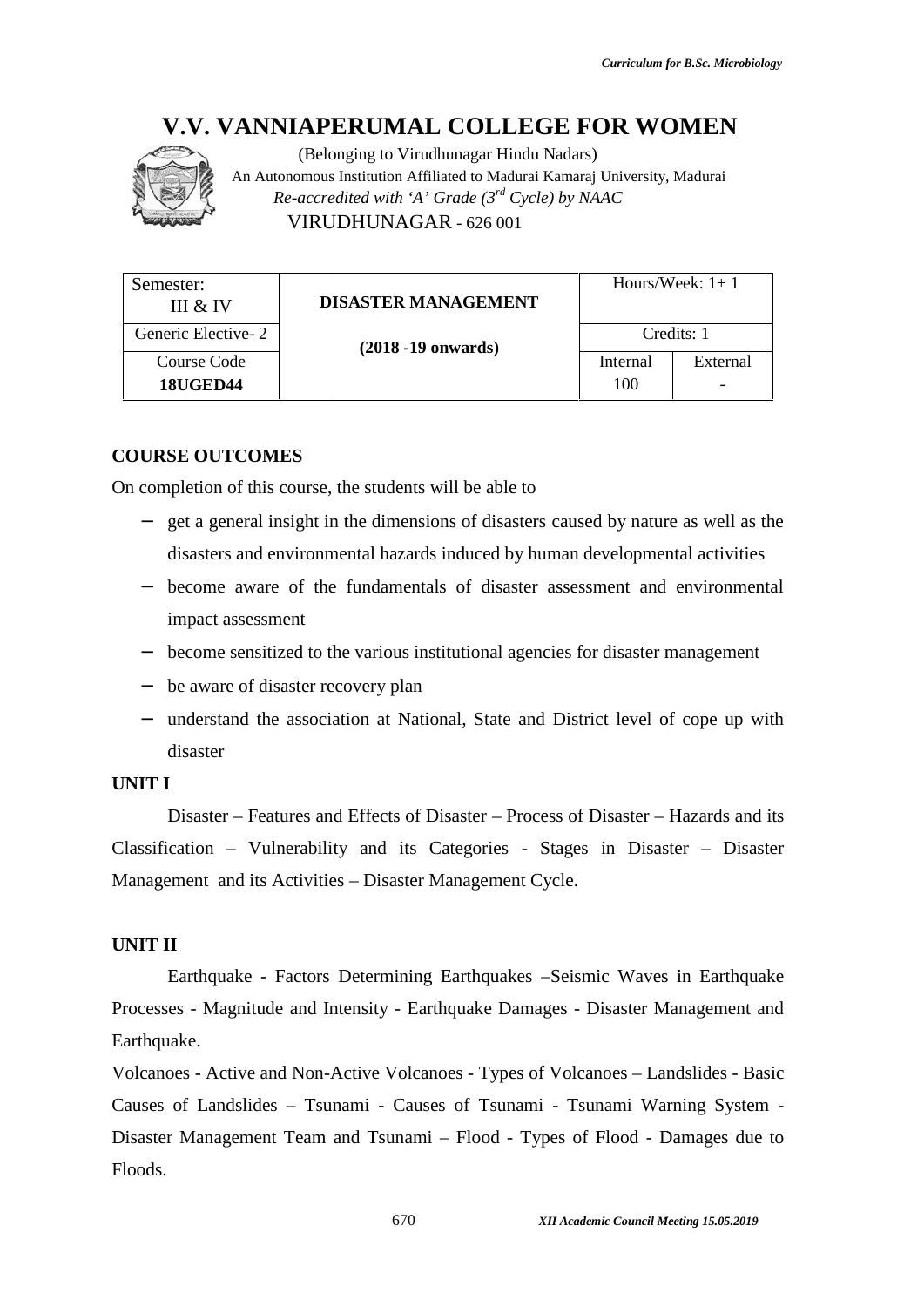#### **UNIT III**

Damage Assessments for Different Disaster – Objectives, Features, Levels, Types: Damage to Buildings, House Property, Land, Crops and Live Stock – Impact of Human Lives – Assessment Damages - Damage Reports: Flash Report, Initial Report, Interim Report, Specialist Report and Final Report – Points to be Considered while Preparing Reports - Reporting Format and Quantification of Needs– Disaster Assistance: Individual Assistance and Public Assistance.

#### **UNIT IV**

National Crisis Management Committee (NCMC), State Crisis Management Group (SCMG): Task, District Disaster Management Committee, Disaster-Related Roles and Resources, Disaster Agencies, Site Operations Centre and Rescue Camps.

#### **UNIT V**

Disaster Mitigation Strategies in Floods and Water Hazards, Earthquakes, Volcanic Eruptions, Landslides, Drought and Desertification – Main Mitigation Strategies - - The Disaster Recovery Planning: Objectives and Phases - Reconstruction and Rehabilitation: Physical, Social, Psychological and Economic rehabilitation.

#### **TEXT BOOK**

Study material prepared by the faculty in Department of Commerce.

- 1. Rajdeep Dasgupta. (2011). *Disaster Management and Rehabilitation*, New Delhi: Mittal Publications.
- 2. Sunder.I. & Sezhiyan.T. (2012). *Disaster Management*, New Delhi : Sarup and Sons.
- 3. Ramana Murthy.K. (2004). *Disaster Management,* New Delhi: Dominant.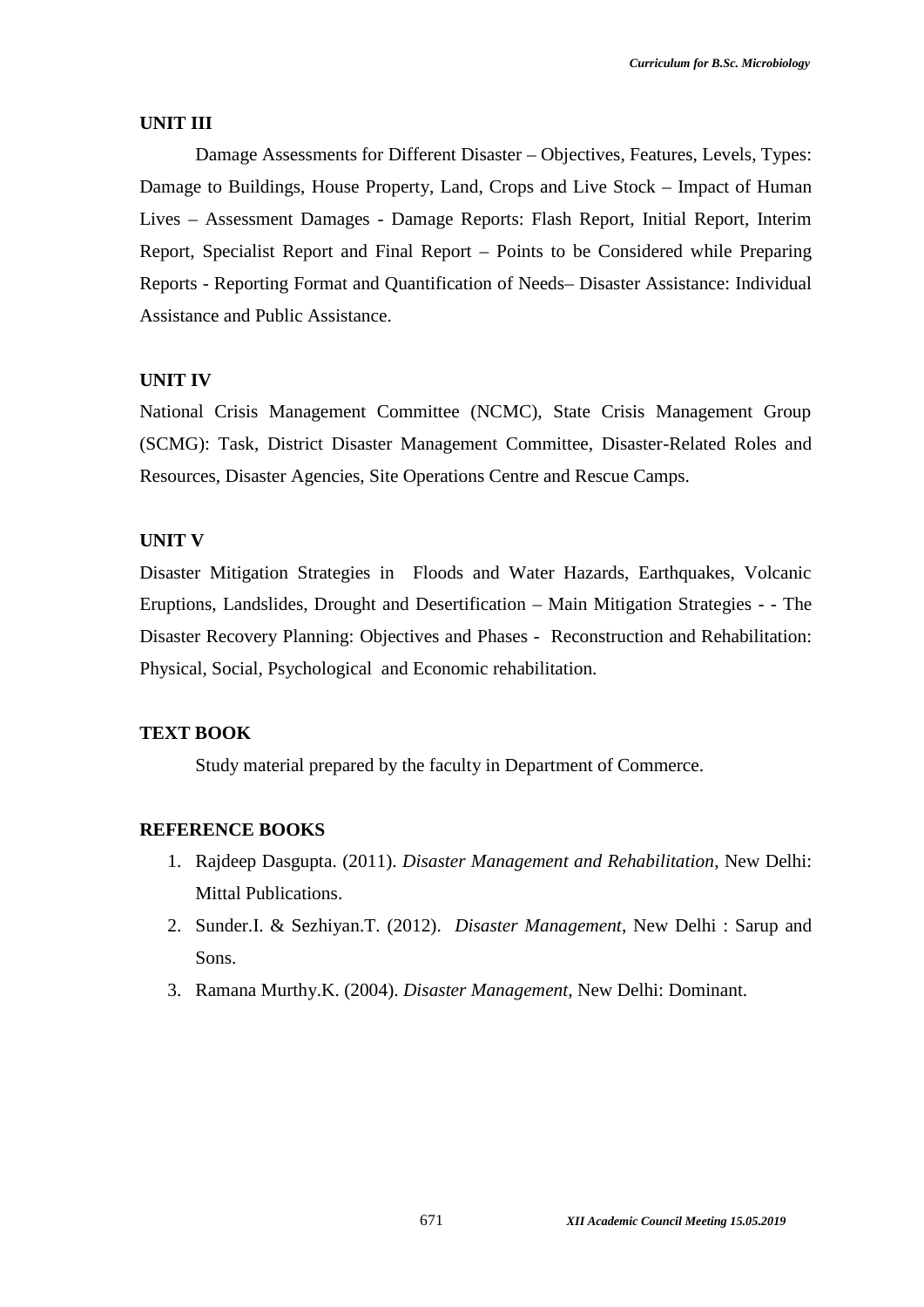

(Belonging to Virudhunagar Hindu Nadars) An Autonomous Institution Affiliated to Madurai Kamaraj University, Madurai *Re-accredited with 'A' Grade (3rd Cycle) by NAAC* VIRUDHUNAGAR - 626 001

> B.Sc. MICROBIOLOGY (SEMESTER) **(2018 -19 onwards)**

| Semester IV                    | Hours/Week: 5             |                |                |
|--------------------------------|---------------------------|----------------|----------------|
| Core Course - 8                |                           | Credits: 5     |                |
| Course Code<br><b>18UMBC41</b> | <b>MICROBIAL GENETICS</b> | Internal<br>つら | External<br>75 |

#### **COURSE OUTCOMES**

On completion of the course, the students will be able to

- get familiar of gene concept and its significance
- understand the mechanism of genetic exchange in bacteria and its significance.
- know the types of mutation and mutagens.
- elaborately view the mechanism of DNA damage and repair.
- get knowledge about the screening mutants.
- know the characteristics and significance of transposable elements.

#### **UNIT I**

Genetics – Concepts of gene - DNA and RNA as a genetic material: Experimental evidences – Genetic exchange in bacteria: Transformation, Transduction (Generalized & Specialized) Co transduction and Conjugation: F factor mediated, Hfr and Sexduction – arriving at *E.coli* genetic map. (10 Hours) V.V. VANNIAPER UMAL COLLEGE FOR WOMEN<br>
An Automomous (Belonging to Virothhungen Hindu Nolate)<br>
An Automomous (Belonging to Virothhungen Hindu Nolate)<br>
An Automomous (Michael College) by MAAC<br>
WRUDHUNAGGAR - 626 001<br>
B.S.:

## **UNIT II**

Mutation – Types of mutation – Mutagens: Physical mutagens (ionizing and non ionizing) & Chemical mutagens (5 Bromo uracil, Hydroxylamine, Alkalyting agents, Intercalating agents & Nitrous acid) and their mode of action. (10 Hours)

#### **UNIT III**

Isolation of auxotrophic mutants – Complementation - Fluctuation test and its significance - Detection of mutation by Ames test – Screening procedures for the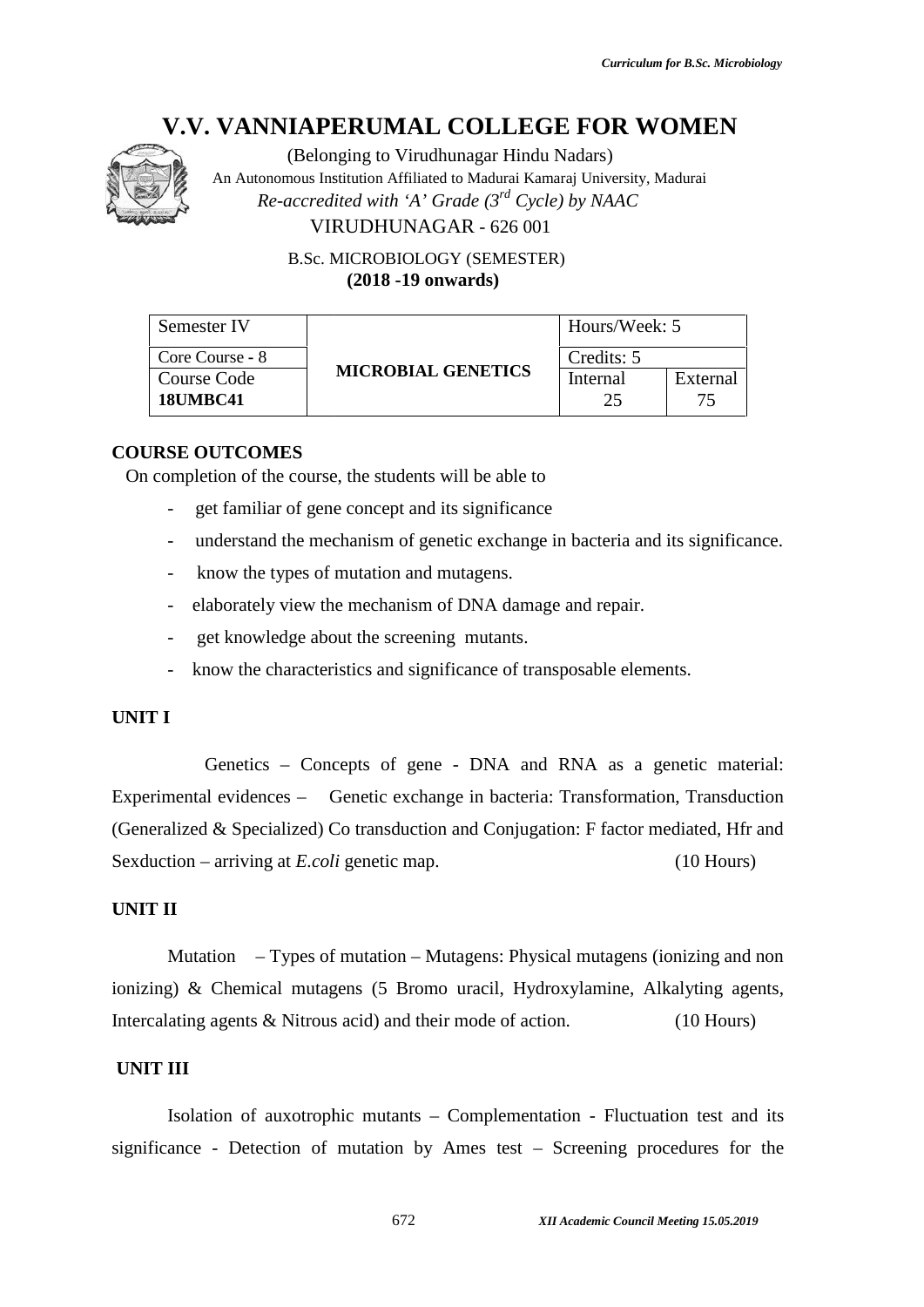isolation of mutants: Visible mutations, Nutritious mutations, Conditional mutations and modern molecular screens. (15 Hours)

#### **UNIT IV**

DNA damage and repair - Photoreactivation, Excision, SOS, Mismatch and Recombinant repair. (10 Hours)

#### **UNIT V**

General characteristics and significance of transposable elements - modes of transposition: replicative & non replicative - Simple transposons: IS elements - Complex transposons: Tn3 - Composite transposons: Tn10 - Eukaryotic transposable elements: Ty. (15 Hours)

#### **TEXT BOOK**

Verma, P.S. & Agarwal, V.K.(2013). *Cell Biology, Genetics, Molecular Biology, Evolution and Ecology,* New Delhi: S.Chand and company (P) Ltd.

- 1. Ajoy Paul, (2011). *The Text Book of Genetics – from genes to genomes*, Kolkata Books and Allied (P) Ltd.,
- 2**.** David Friefelder, (1987). *Microbial Genetics,* Narosa Publishing House.
- 3. Peter J.Russell, (2001). *Genetics*, 5/e. Benjamin/ Cumming Publishing Company, Inc.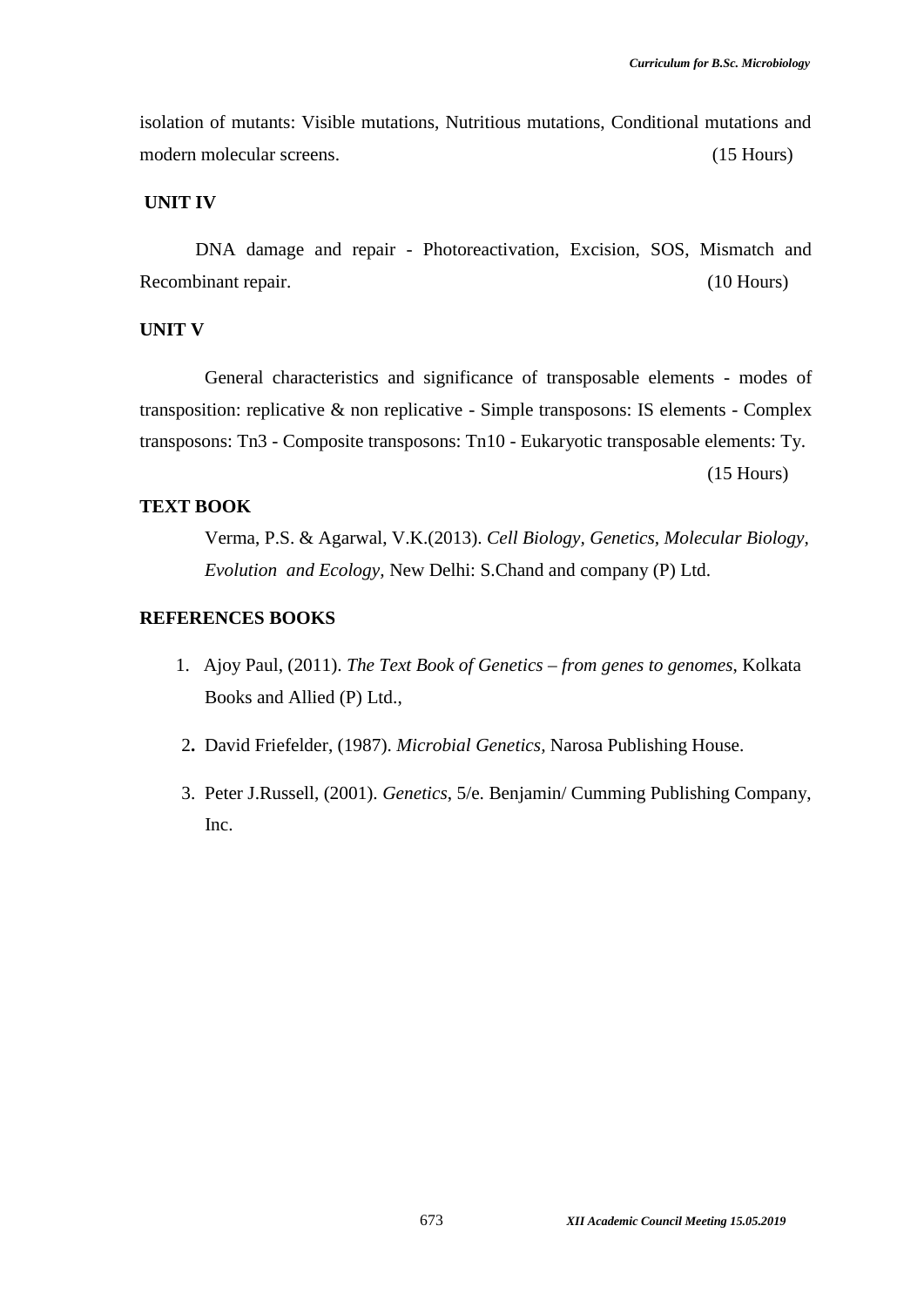

# **B.Sc. MICROBIOLOGY (SEMESTER) (2018 -19 onwards)**

|                                      | <b>V.V. VANNIAPERUMAL COLLEGE FOR WOMEN</b>                                                                                                                                                                |                                         |                |
|--------------------------------------|------------------------------------------------------------------------------------------------------------------------------------------------------------------------------------------------------------|-----------------------------------------|----------------|
|                                      | (Belonging to Virudhunagar Hindu Nadars)<br>An Autonomous Institution Affiliated to Madurai Kamaraj University, Madurai<br>Re-accredited with 'A' Grade $(3^{rd}$ Cycle) by NAAC<br>VIRUDHUNAGAR - 626 001 |                                         |                |
|                                      | <b>B.Sc. MICROBIOLOGY (SEMESTER)</b><br>$(2018 - 19)$ onwards)                                                                                                                                             |                                         |                |
| Semester IV                          |                                                                                                                                                                                                            | Hours/Week: 2                           |                |
| Core Course - 7                      |                                                                                                                                                                                                            | Credits: 2                              |                |
| <b>Course Code</b><br>18UMBC41P      | <b>MAJOR PRACTICAL-II</b>                                                                                                                                                                                  | Internal<br>40                          | External<br>60 |
| ecular Biology                       |                                                                                                                                                                                                            |                                         |                |
| 1.                                   | Laboratory safety guidelines and regulations for molecular biology and microbial                                                                                                                           |                                         |                |
| genetics.                            |                                                                                                                                                                                                            |                                         |                |
| Extraction of DNA from fruits.<br>2. |                                                                                                                                                                                                            |                                         |                |
| 3.                                   | Isolation of Chromosomal DNA from bacteria.                                                                                                                                                                |                                         |                |
| 4.                                   | Quantification of DNA by Diphenylamine method.                                                                                                                                                             |                                         |                |
| 5.                                   | Separation of protein by polyacrylamide gel electrophoresis.                                                                                                                                               |                                         |                |
| 6.<br>Induction of lac operon.       |                                                                                                                                                                                                            |                                         |                |
| robial genetics                      |                                                                                                                                                                                                            |                                         |                |
| 1.                                   | Isolation of spontaneous mutant: antibiotic resistant mutants (streptomycin)                                                                                                                               |                                         |                |
| 2.                                   | Isolation of auxotrophic mutants by UV mutagenesis.                                                                                                                                                        |                                         |                |
| 3.                                   | Transformation in <i>E.coli</i> (Blue white selection)                                                                                                                                                     |                                         |                |
|                                      | 4. Genetic recombination in bacteria (Conjugation)                                                                                                                                                         |                                         |                |
| <b>FERENCE BOOKS</b>                 |                                                                                                                                                                                                            |                                         |                |
|                                      | 1. Palanivelu, P. (2004., Analytical Biochemistry & Separation Techniques, Palkalai Nagar,                                                                                                                 |                                         |                |
|                                      | Madurai $4/e$ , $21st$ Century Publication.                                                                                                                                                                |                                         |                |
|                                      | 2. Murugalatha, N. (2012). Microbiological Techniques, MJP Publishers.                                                                                                                                     |                                         |                |
| 3.                                   | Dubey, R.C.& Maheshwari (2005). Practical Microbiology, S.Chand & company Ltd.                                                                                                                             |                                         |                |
|                                      | 4. Kanika Sharma, (2011). Manual of Microbiology Tools and Techniques, 2/e, Ane Books                                                                                                                      |                                         |                |
| pvt Ltd.                             |                                                                                                                                                                                                            |                                         |                |
|                                      | 5. Aneja, K.R. (2003). Experiments in Microbiology, Plant Pathology, Tissue Culture and                                                                                                                    |                                         |                |
|                                      | Mushroom Cultivation, 4/e, New Age International Publishers.                                                                                                                                               |                                         |                |
| 6.                                   | Ameer khusro, Preetam Raj, J.P., Practical Bacteriology, New Delhi: Narosa Publishing                                                                                                                      |                                         |                |
| House.                               |                                                                                                                                                                                                            |                                         |                |
|                                      | 674                                                                                                                                                                                                        | XII Academic Council Meeting 15.05.2019 |                |

#### **Molecular Biology**

- 1. Laboratory safety guidelines and regulations for molecular biology and microbial genetics.
- 2. Extraction of DNA from fruits.
- 3. Isolation of Chromosomal DNA from bacteria.
- 4. Quantification of DNA by Diphenylamine method.
- 5. Separation of protein by polyacrylamide gel electrophoresis.
- 6. Induction of *lac* operon.

#### **Microbial genetics**

- 1. Isolation of spontaneous mutant: antibiotic resistant mutants (streptomycin)
- 2. Isolation of auxotrophic mutants by UV mutagenesis.
- 3. Transformation in *E.coli* (Blue white selection)
- 4. Genetic recombination in bacteria (Conjugation)

- 1. Palanivelu, P. (2004., Analytical Biochemistry & Separation Techniques, Palkalai Nagar, Madurai  $4/e$ ,  $21<sup>st</sup>$  Century Publication.
- 2. Murugalatha, N. (2012). *Microbiological Techniques,* MJP Publishers. MJP
- 3. Dubey, R.C.& Maheshwari (2005). *Practical Microbiology*, S.Chand & company Ltd.
- 4. Kanika Sharma, (2011). *Manual of Microbiology Tools and Techniques*, 2/e, Ane Books *and*pvt Ltd. Laboratory safety guidelines and regulations for molecular biology and microbial<br>genetics.<br>Extraction of DNA from fruits.<br>Location of Chromosomal DNA from bacteria.<br>Quantification of DNA by Diphenylamine method.<br>Separation
- 5. Aneja, K.R. (2003). *Experiments in Microbiology, Plant Pathology, Tissue Culture and Mushroom Cultivation,* 4/e, New Age International Publishers.
- 6. Ameer khusro, Preetam Raj, *J.P., Practical Bacteriology,* New Delhi: Narosa Publishing House.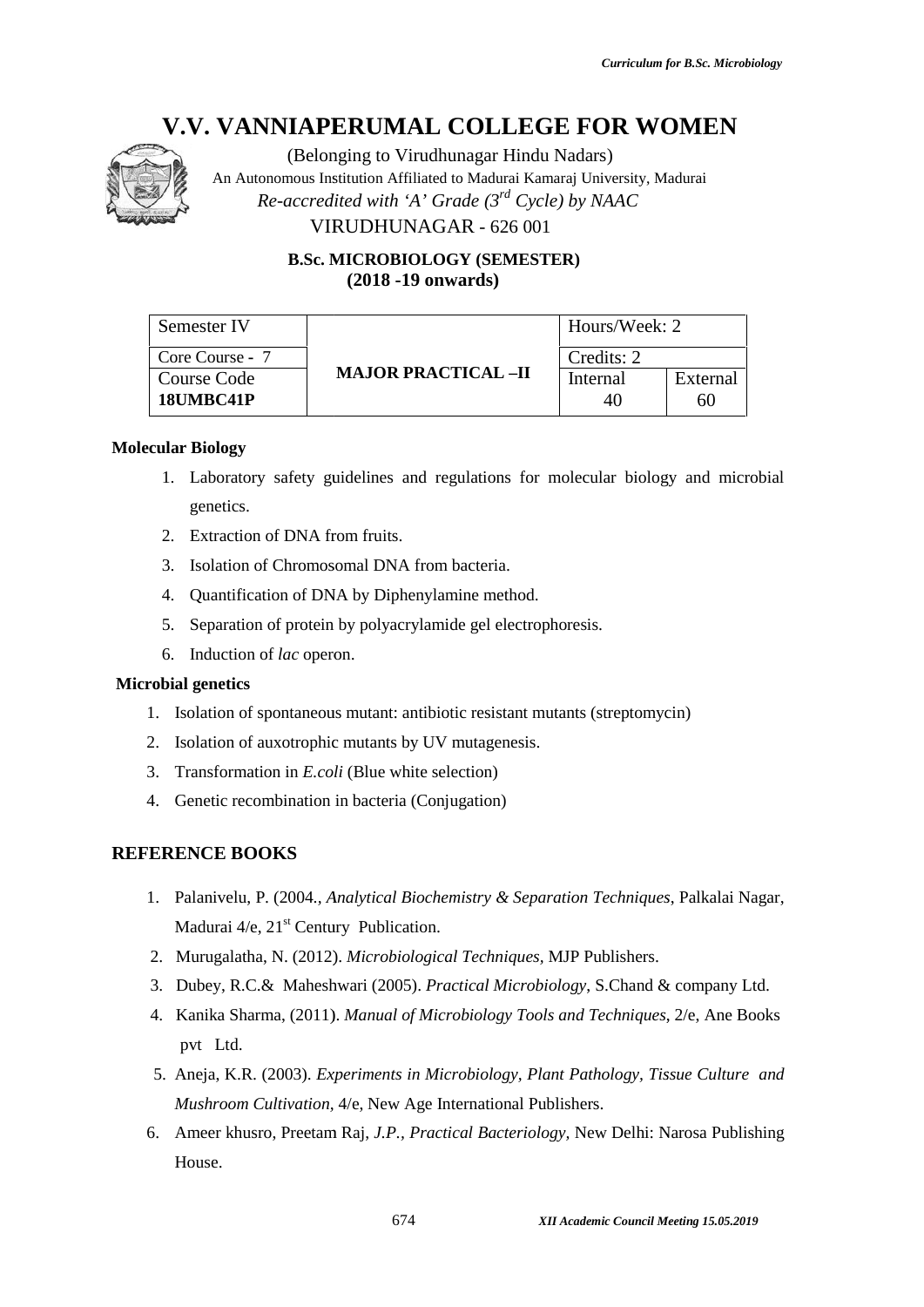

(Belonging to Virudhunagar Hindu Nadars) An Autonomous Institution Affiliated to Madurai Kamaraj University, Madurai *Re-accredited with 'A' Grade (3rd Cycle) by NAAC* VIRUDHUNAGAR - 626 001

| $(2018 - 19)$ onwards)<br>Semester IV<br>Hours/Week: 2<br>Non Major Elective<br>Credits: 2<br><b>APPLIED MICROBIOLOGY</b><br>Course - II<br>Internal<br>Course Code<br><b>18UMBN41</b><br>40<br>60<br><b>OURSE OUTCOMES</b><br>On completion of the course, the students will be able to<br>the beneficial effects of microorganisms in agriculture<br>know<br>environment.<br>get familiar about spoilage and preservation of food.<br>know the applications of microorganisms in various industries.<br>enlist and clarify the mode of action of drugs.<br>NIT I<br>General Microbiology: Microorganisms- Prokaryotic cell Vs Eukaryotic cell -<br>licrobes in air, water and soil - Sources of contamination and control methods - Normal<br>ora of microorganisms - Potability of water by MPN (Most Probable Number) test.<br>NIT II<br><b>Agricultural and Environmental Microbiology: Beneficial</b><br>icroorganisms in the environment and its production strategy:<br>hosphobacteria, Trichoderma and Azolla.<br>NIT III<br>Food and Dairy Microbiology: General factors affecting the food - spoilage and<br>reservation of vegetables - Bacteriology of milk and its preservation - Milk quality<br>nalysis: Methylene Blue Dye Reduction Test and Resazurin test. | <b>B.Sc. MICROBIOLOGY (SEMESTER)</b> |               |
|--------------------------------------------------------------------------------------------------------------------------------------------------------------------------------------------------------------------------------------------------------------------------------------------------------------------------------------------------------------------------------------------------------------------------------------------------------------------------------------------------------------------------------------------------------------------------------------------------------------------------------------------------------------------------------------------------------------------------------------------------------------------------------------------------------------------------------------------------------------------------------------------------------------------------------------------------------------------------------------------------------------------------------------------------------------------------------------------------------------------------------------------------------------------------------------------------------------------------------------------------------------------------------|--------------------------------------|---------------|
|                                                                                                                                                                                                                                                                                                                                                                                                                                                                                                                                                                                                                                                                                                                                                                                                                                                                                                                                                                                                                                                                                                                                                                                                                                                                                |                                      |               |
|                                                                                                                                                                                                                                                                                                                                                                                                                                                                                                                                                                                                                                                                                                                                                                                                                                                                                                                                                                                                                                                                                                                                                                                                                                                                                |                                      |               |
|                                                                                                                                                                                                                                                                                                                                                                                                                                                                                                                                                                                                                                                                                                                                                                                                                                                                                                                                                                                                                                                                                                                                                                                                                                                                                |                                      |               |
|                                                                                                                                                                                                                                                                                                                                                                                                                                                                                                                                                                                                                                                                                                                                                                                                                                                                                                                                                                                                                                                                                                                                                                                                                                                                                |                                      | External      |
|                                                                                                                                                                                                                                                                                                                                                                                                                                                                                                                                                                                                                                                                                                                                                                                                                                                                                                                                                                                                                                                                                                                                                                                                                                                                                |                                      |               |
|                                                                                                                                                                                                                                                                                                                                                                                                                                                                                                                                                                                                                                                                                                                                                                                                                                                                                                                                                                                                                                                                                                                                                                                                                                                                                |                                      |               |
|                                                                                                                                                                                                                                                                                                                                                                                                                                                                                                                                                                                                                                                                                                                                                                                                                                                                                                                                                                                                                                                                                                                                                                                                                                                                                |                                      |               |
|                                                                                                                                                                                                                                                                                                                                                                                                                                                                                                                                                                                                                                                                                                                                                                                                                                                                                                                                                                                                                                                                                                                                                                                                                                                                                |                                      |               |
|                                                                                                                                                                                                                                                                                                                                                                                                                                                                                                                                                                                                                                                                                                                                                                                                                                                                                                                                                                                                                                                                                                                                                                                                                                                                                |                                      | and           |
|                                                                                                                                                                                                                                                                                                                                                                                                                                                                                                                                                                                                                                                                                                                                                                                                                                                                                                                                                                                                                                                                                                                                                                                                                                                                                |                                      |               |
|                                                                                                                                                                                                                                                                                                                                                                                                                                                                                                                                                                                                                                                                                                                                                                                                                                                                                                                                                                                                                                                                                                                                                                                                                                                                                |                                      |               |
|                                                                                                                                                                                                                                                                                                                                                                                                                                                                                                                                                                                                                                                                                                                                                                                                                                                                                                                                                                                                                                                                                                                                                                                                                                                                                |                                      |               |
|                                                                                                                                                                                                                                                                                                                                                                                                                                                                                                                                                                                                                                                                                                                                                                                                                                                                                                                                                                                                                                                                                                                                                                                                                                                                                |                                      |               |
|                                                                                                                                                                                                                                                                                                                                                                                                                                                                                                                                                                                                                                                                                                                                                                                                                                                                                                                                                                                                                                                                                                                                                                                                                                                                                |                                      |               |
|                                                                                                                                                                                                                                                                                                                                                                                                                                                                                                                                                                                                                                                                                                                                                                                                                                                                                                                                                                                                                                                                                                                                                                                                                                                                                |                                      |               |
|                                                                                                                                                                                                                                                                                                                                                                                                                                                                                                                                                                                                                                                                                                                                                                                                                                                                                                                                                                                                                                                                                                                                                                                                                                                                                |                                      |               |
|                                                                                                                                                                                                                                                                                                                                                                                                                                                                                                                                                                                                                                                                                                                                                                                                                                                                                                                                                                                                                                                                                                                                                                                                                                                                                |                                      |               |
|                                                                                                                                                                                                                                                                                                                                                                                                                                                                                                                                                                                                                                                                                                                                                                                                                                                                                                                                                                                                                                                                                                                                                                                                                                                                                |                                      |               |
|                                                                                                                                                                                                                                                                                                                                                                                                                                                                                                                                                                                                                                                                                                                                                                                                                                                                                                                                                                                                                                                                                                                                                                                                                                                                                |                                      | $(6$ Hours)   |
|                                                                                                                                                                                                                                                                                                                                                                                                                                                                                                                                                                                                                                                                                                                                                                                                                                                                                                                                                                                                                                                                                                                                                                                                                                                                                |                                      |               |
|                                                                                                                                                                                                                                                                                                                                                                                                                                                                                                                                                                                                                                                                                                                                                                                                                                                                                                                                                                                                                                                                                                                                                                                                                                                                                |                                      | effects<br>of |
|                                                                                                                                                                                                                                                                                                                                                                                                                                                                                                                                                                                                                                                                                                                                                                                                                                                                                                                                                                                                                                                                                                                                                                                                                                                                                |                                      | Rhizobium,    |
|                                                                                                                                                                                                                                                                                                                                                                                                                                                                                                                                                                                                                                                                                                                                                                                                                                                                                                                                                                                                                                                                                                                                                                                                                                                                                |                                      | $(5$ Hours)   |
|                                                                                                                                                                                                                                                                                                                                                                                                                                                                                                                                                                                                                                                                                                                                                                                                                                                                                                                                                                                                                                                                                                                                                                                                                                                                                |                                      |               |
|                                                                                                                                                                                                                                                                                                                                                                                                                                                                                                                                                                                                                                                                                                                                                                                                                                                                                                                                                                                                                                                                                                                                                                                                                                                                                |                                      |               |
|                                                                                                                                                                                                                                                                                                                                                                                                                                                                                                                                                                                                                                                                                                                                                                                                                                                                                                                                                                                                                                                                                                                                                                                                                                                                                |                                      |               |
|                                                                                                                                                                                                                                                                                                                                                                                                                                                                                                                                                                                                                                                                                                                                                                                                                                                                                                                                                                                                                                                                                                                                                                                                                                                                                |                                      |               |
|                                                                                                                                                                                                                                                                                                                                                                                                                                                                                                                                                                                                                                                                                                                                                                                                                                                                                                                                                                                                                                                                                                                                                                                                                                                                                |                                      |               |
|                                                                                                                                                                                                                                                                                                                                                                                                                                                                                                                                                                                                                                                                                                                                                                                                                                                                                                                                                                                                                                                                                                                                                                                                                                                                                |                                      | $(6$ Hours)   |
| 675<br>XII Academic Council Meeting 15.05.2019                                                                                                                                                                                                                                                                                                                                                                                                                                                                                                                                                                                                                                                                                                                                                                                                                                                                                                                                                                                                                                                                                                                                                                                                                                 |                                      |               |

# **COURSE OUTCOMES**

- know the beneficial effects of microorganisms in agriculture and environment.
- get familiar about spoilage and preservation of food.
- know the applications of microorganisms in various industries.
- enlist and clarify the mode of action of drugs.

# **UNIT I**

# **UNIT II**

# **UNIT III**

**Food and Dairy Microbiology:** General factors affecting the food - spoilage and preservation of vegetables - Bacteriology of milk and its preservation - Milk quality analysis: Methylene Blue Dye Reduction Test and Resazurin test. (6 Hours)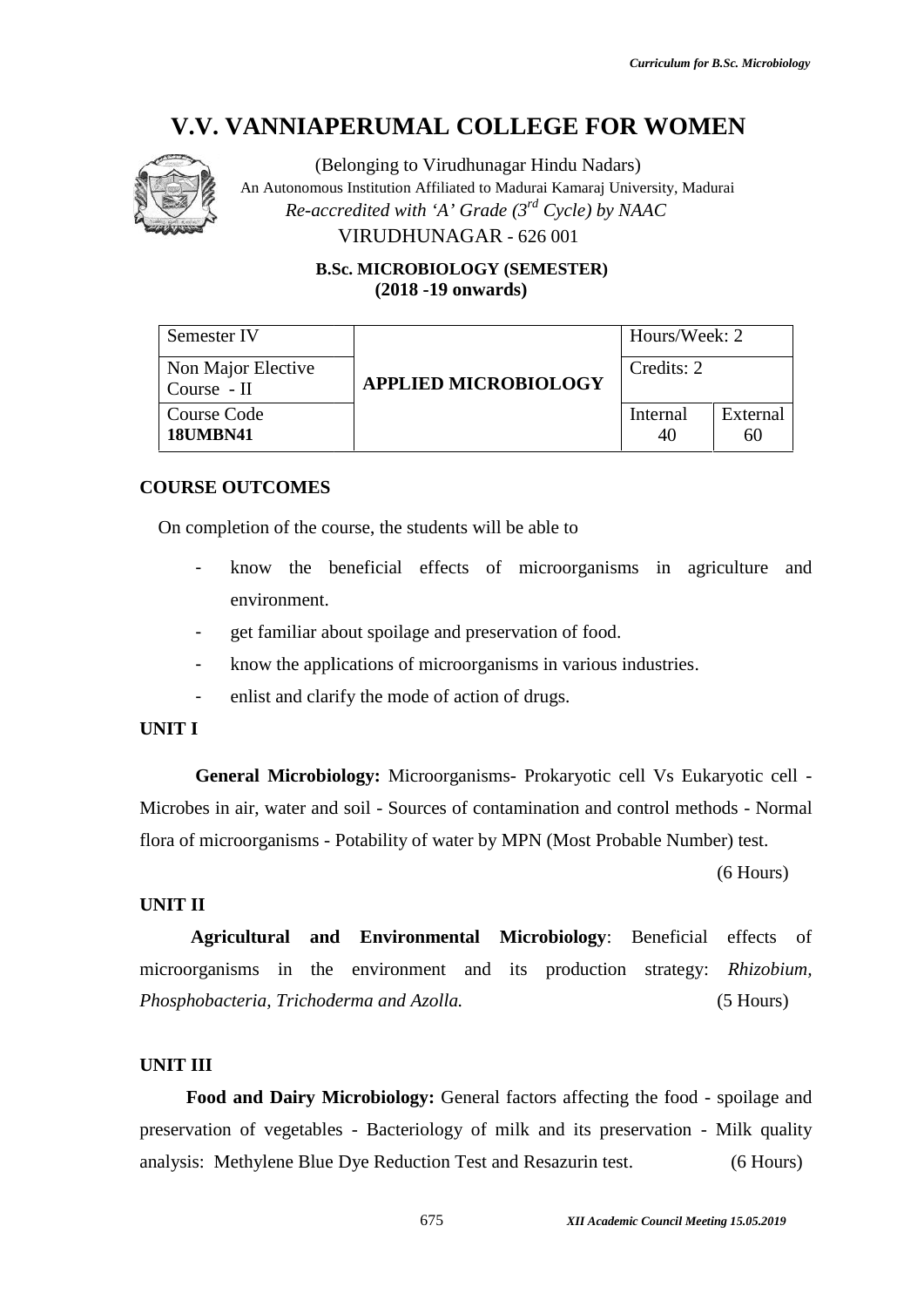#### **UNIT IV**

**Industrial Microbiology**: Applications of microorganisms in industry - General account on fermentation: aerobic and anaerobic fermentation - Industrial production of Penicillin and Amylase. (6 Hours)

# **UNIT V**

**Pharmaceutical microbiology:** Introduction to Chemotheraphy - Structure and Mechanism of antimicrobial agents: Antibacterial drugs- Penicillin and Streptomycin. Antiviral drugs- Amantidine and Acyclovir. Antifungal drugs- Amphotericin B and Clotrimazole. (7 Hours)

- 1. Prescott, Harley &Klein. (2006). *Microbiology*, New York: 6/e. The McGrow Hill Companies.
- 2. Patel, A.H, (1996). *Industrial Microbiology*, Macmillan India Limited.
- 3. Frazier, WC & Westho of DC. (2003). *Food Microbiology*, New York: McGraw- Hill Companies, 4<sup>th</sup> Edition.
- 4. Dubey, R.C, Text book of *Biotechnology*, Revised Edition 2006.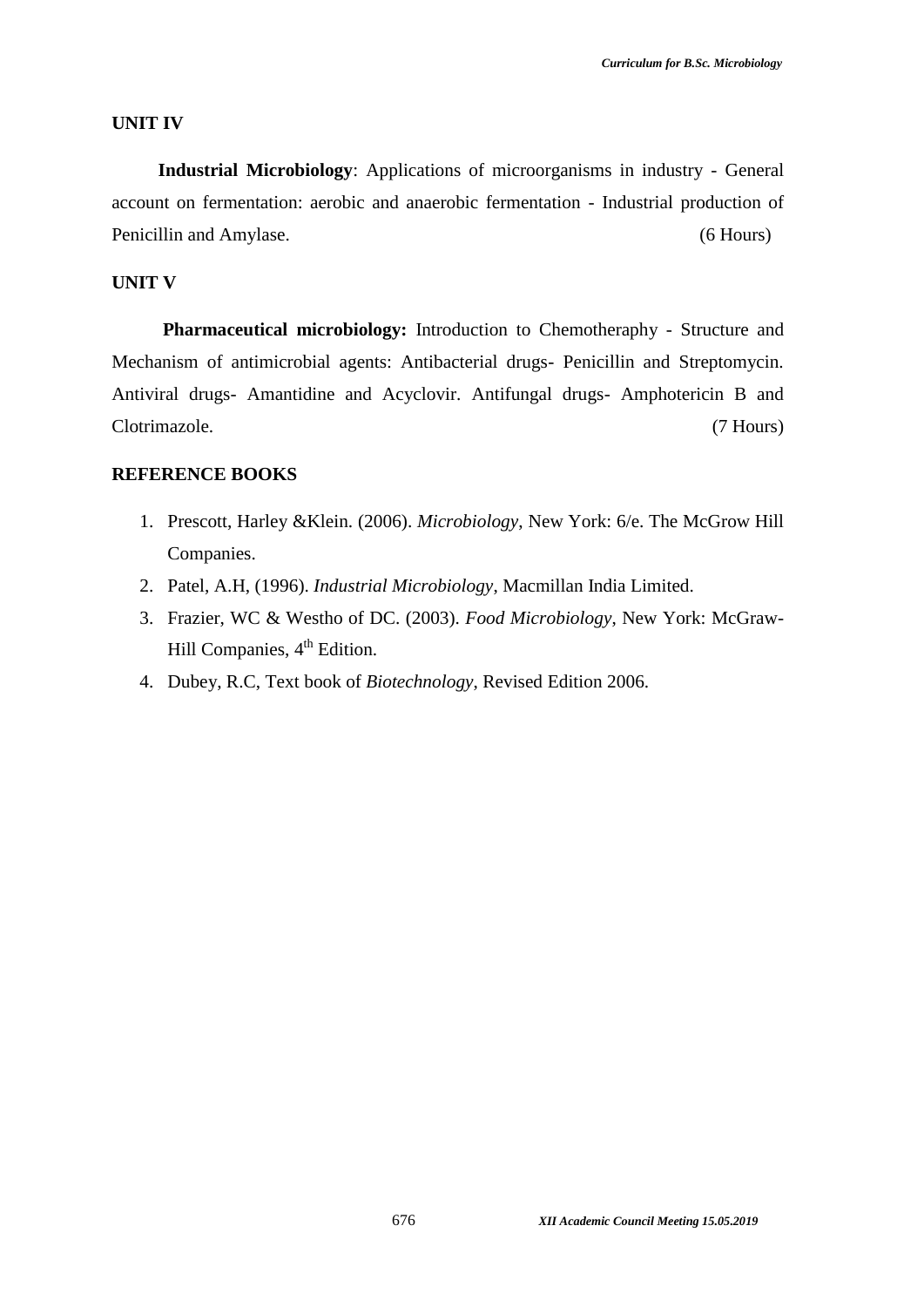

|                                        | <b>V.V. VANNIAPERUMAL COLLEGE FOR WOMEN</b>                                                                                                                                                                |                                         |                |
|----------------------------------------|------------------------------------------------------------------------------------------------------------------------------------------------------------------------------------------------------------|-----------------------------------------|----------------|
|                                        | (Belonging to Virudhunagar Hindu Nadars)<br>An Autonomous Institution Affiliated to Madurai Kamaraj University, Madurai<br>Re-accredited with 'A' Grade $(3^{rd}$ Cycle) by NAAC<br>VIRUDHUNAGAR - 626 001 |                                         |                |
|                                        | B.Sc. MICROBIOLOGY (SEMESTER)<br>$(2018 - 19)$ onwards)                                                                                                                                                    |                                         |                |
| Semester IV                            |                                                                                                                                                                                                            | Hours/Week: 2                           |                |
| <b>Skill Enhancement</b><br>Course - 3 | <b>MUSHROOM TECHNOLOGY</b>                                                                                                                                                                                 | Credits: 2                              |                |
| Course Code<br><b>18UMBS41</b>         |                                                                                                                                                                                                            | Internal<br>40                          | External<br>60 |
| <b>OURSE OUTCOMES</b>                  | On completion of the course, the students will be able to                                                                                                                                                  |                                         |                |
|                                        | know the method of producing spawn, substrate and mushroom.                                                                                                                                                |                                         |                |
| -                                      | identify the difference between edible and poisonous mushrooms.                                                                                                                                            |                                         |                |
| -                                      | understand the importance of mushroom in food and medicinal aspects.                                                                                                                                       |                                         |                |
| -                                      | analyze the biotic and abiotic factors which reduce the yield of mushroom.                                                                                                                                 |                                         |                |
|                                        | locate present status of mushroom industries in India.                                                                                                                                                     |                                         |                |
| NIT I                                  |                                                                                                                                                                                                            |                                         |                |
|                                        | Introduction – History of Mushroom cultivation – Morphology of Mushroom –                                                                                                                                  |                                         |                |
|                                        | ife cycle of Mushroom - Identification of Mushroom - Essential growth factors for                                                                                                                          |                                         |                |
| ushroom.                               |                                                                                                                                                                                                            |                                         | $(6$ Hours)    |
| NIT II                                 |                                                                                                                                                                                                            |                                         |                |
|                                        | Mushroom cultivation strategies – Preparation of compost – Preparation of spawn                                                                                                                            |                                         |                |
|                                        | Casing - Harvesting - Preservation and Processing of Mushroom.                                                                                                                                             |                                         | $(8$ Hours)    |
| NIT III                                |                                                                                                                                                                                                            |                                         |                |
|                                        | ultivation of Edible Mushrooms – Agaricus bisporus, Pleurotus spp., Volvariella sp.                                                                                                                        |                                         |                |
|                                        |                                                                                                                                                                                                            |                                         | $(6$ Hours)    |
|                                        |                                                                                                                                                                                                            |                                         |                |
|                                        | 677                                                                                                                                                                                                        | XII Academic Council Meeting 15.05.2019 |                |

#### **COURSE OUTCOMES**

- hypertion of the course, the students will be able to<br>- know the method of producing spawn, substrate and mushroom.
- identify the difference between edible and poisonous mushrooms.
- understand the importance of mushroom in food and medicinal aspects.
- analyze the biotic and abiotic factors which reduce the yield of mushroom. identify the difference between edible and poisonous mushroom<br>understand the importance of mushroom in food and medicinal<br>analyze the biotic and abiotic factors which reduce the yield of<br>locate present status of mushroom i
- locate present status of mushroom industries in India.

# **UNIT I**

Introduction – History of Mushroom cultivation – Morphology of Mushroom – Introduction – History of Mushroom cultivation – Morphology of Mushroom –<br>Life cycle of Mushroom – Identification of Mushroom – Essential growth factors for mushroom. (6 Hours)

#### **UNIT II**

#### **UNIT III**